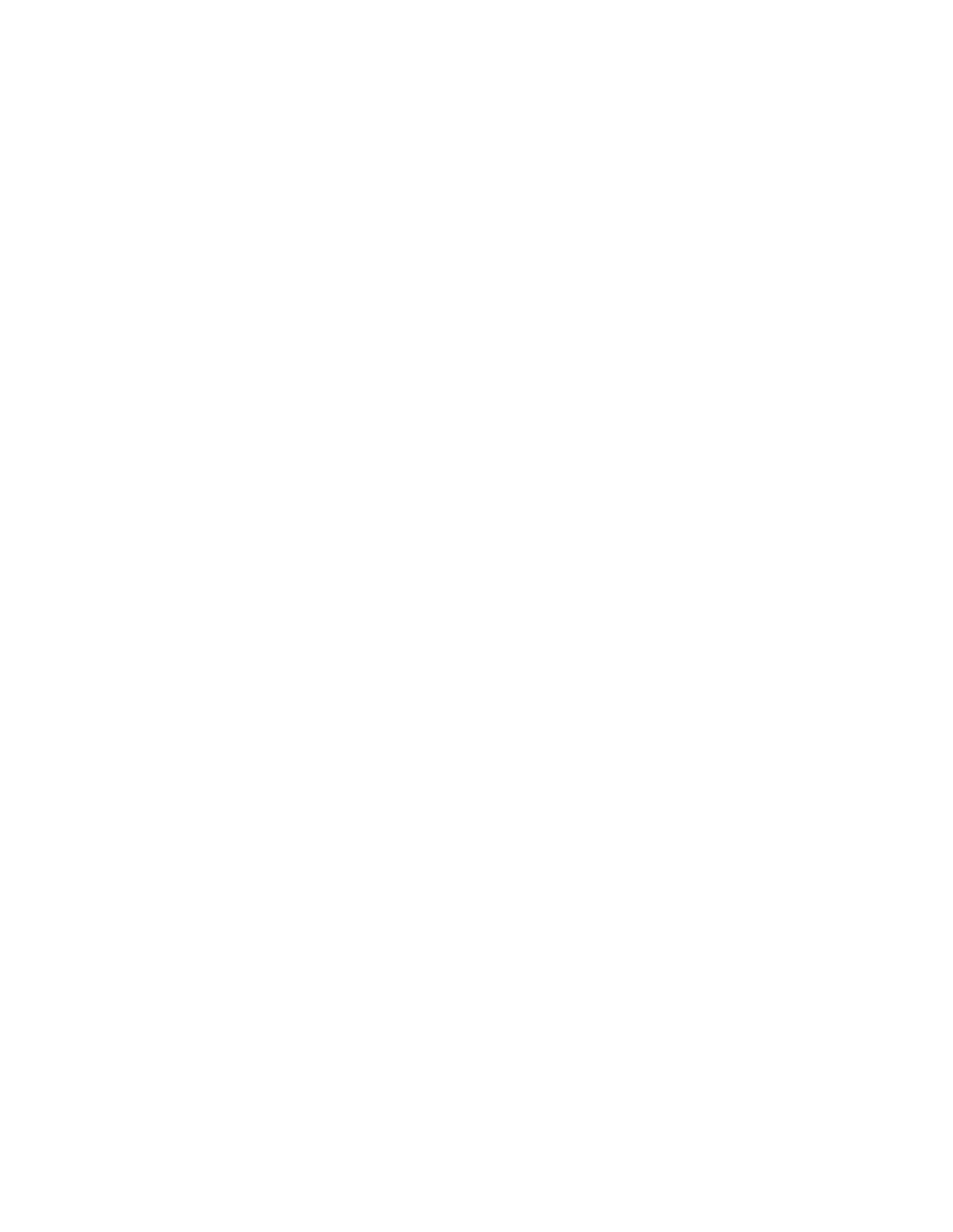## **IMF Working Paper**

#### Middle East and Central Asia Department

## **Euro-Dollar Real Exchange Rate Dynamics in an Estimated Two-Country Model: What Is Important and What Is Not**

#### **Prepared by Pau Rabanal and Vicente Tuesta1**

Authorized for distribution by Miguel Savastano

July 2006

#### **Abstract**

#### **This Working Paper should not be reported as representing the views of the IMF.**

The views expressed in this Working Paper are those of the author(s) and do not necessarily represent those of the IMF or IMF policy. Working Papers describe research in progress by the author(s) and are published to elicit comments and to further debate.

We use a Bayesian approach to estimate a standard two-country New Open Economy Macroeconomics model using data for the United States and the euro area, and we perform model comparisons to study the importance of departing from the law of one price and complete markets assumptions. Our results can be summarized as follows. First, we find that the baseline model does a good job in explaining real exchange rate volatility but at the cost of overestimating volatility in output and consumption. Second, the introduction of incomplete markets allows the model to better match the volatilities of all real variables. Third, introducing sticky prices in Local Currency Pricing improves the fit of the baseline model but does not improve the fit as much as introducing incomplete markets. Finally, we show that monetary shocks have played a minor role in explaining the behavior of the real exchange rate, while both demand and technology shocks have been important.

JEL Classification Numbers: F41, C11

 $\overline{a}$ 

Keywords: Real exchange rates, Bayesian estimation, model comparison

Author(s) E-Mail Address: pau.rabanal@gmail.com, vtuesta@bcrp.gob.pe

<sup>&</sup>lt;sup>1</sup> Pau Rabanal was an economist in the Middle East and Central Asia Department of the IMF when this paper was written. Vicente Tuesta is an economist in the Research Department of the Central Reserve Bank of Peru. The views expressed in this Working Paper are those of the authors and do not necessarily represent those of the IMF or IMF policy, or the Central Reserve Bank of Peru. The authors thank Philippe Bachetta, Roberto Chang, Jordi Galí, Gian Maria Milesi-Ferretti, Juan Rubio, Miguel Savastano, and seminar participants at various institutions for their helpful suggestions.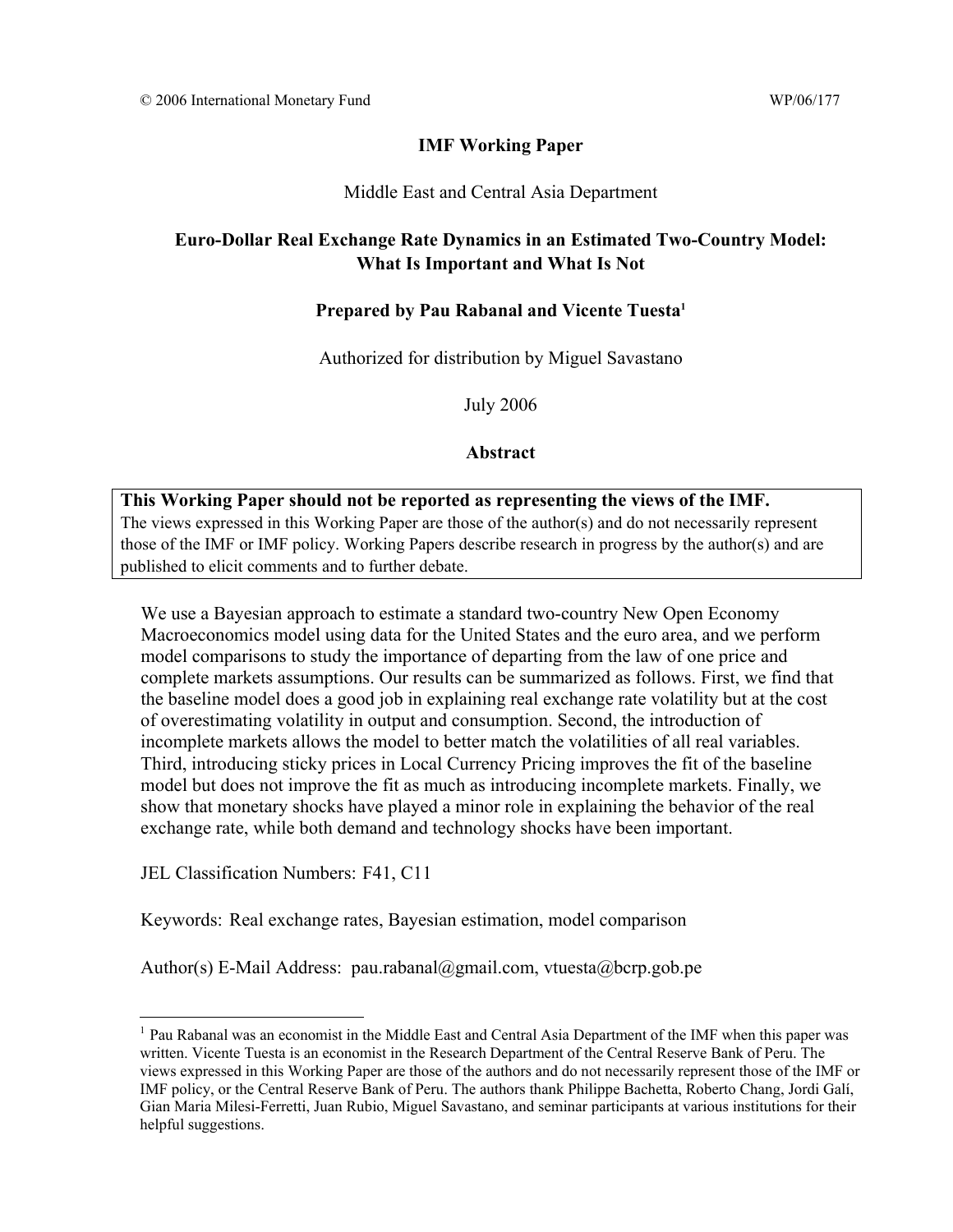| I.                                                           |                                                                                                                                                      |     |
|--------------------------------------------------------------|------------------------------------------------------------------------------------------------------------------------------------------------------|-----|
| Π.                                                           | $\mathsf{A}$<br>Asset Market Structure, Budget Constraint, and the Real Exchange Rate 8<br><b>B.</b><br>$\mathcal{C}$ .<br>D.<br>E.<br>F.            |     |
| III.                                                         | A.<br><b>B.</b><br>$\mathcal{C}$ .                                                                                                                   |     |
| IV.                                                          | $\mathsf{A}$<br><b>B.</b>                                                                                                                            |     |
| $V_{r}$                                                      | $\mathbf{A}$ .<br><b>B.</b><br>$\mathcal{C}$ .<br>D.<br>E                                                                                            |     |
| VI.                                                          |                                                                                                                                                      |     |
|                                                              |                                                                                                                                                      |     |
|                                                              |                                                                                                                                                      | .37 |
| Tables<br>1.<br>2.<br>3.<br>4.<br>5.<br>6.<br>7.<br>8.<br>9. | Properties of the Data for the United States and the Euro Area 19<br>Contributions of the Shocks to Selected Second Moments in the Preferred Model31 |     |

## $Contents$

Page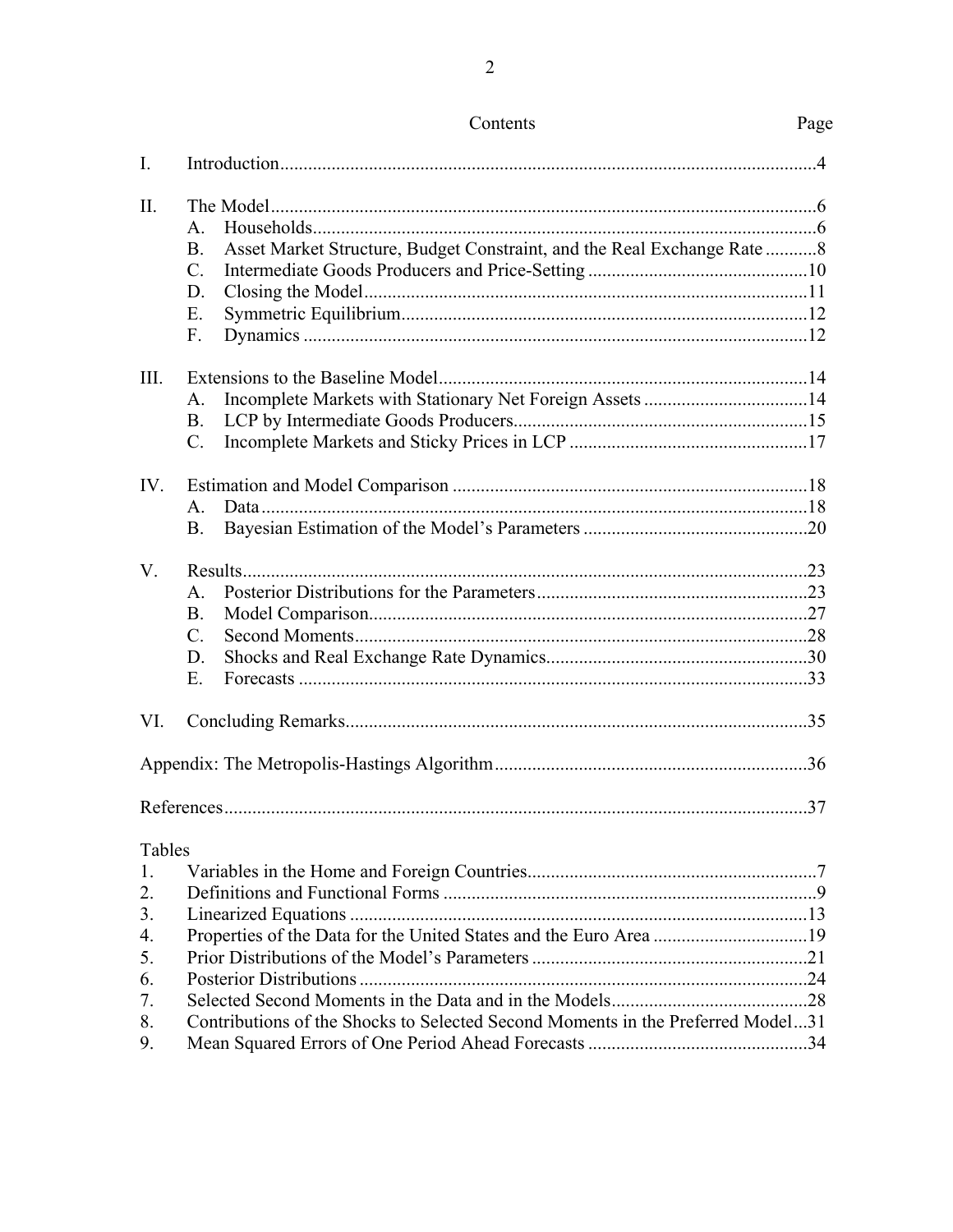| Figures |  |
|---------|--|
|         |  |
|         |  |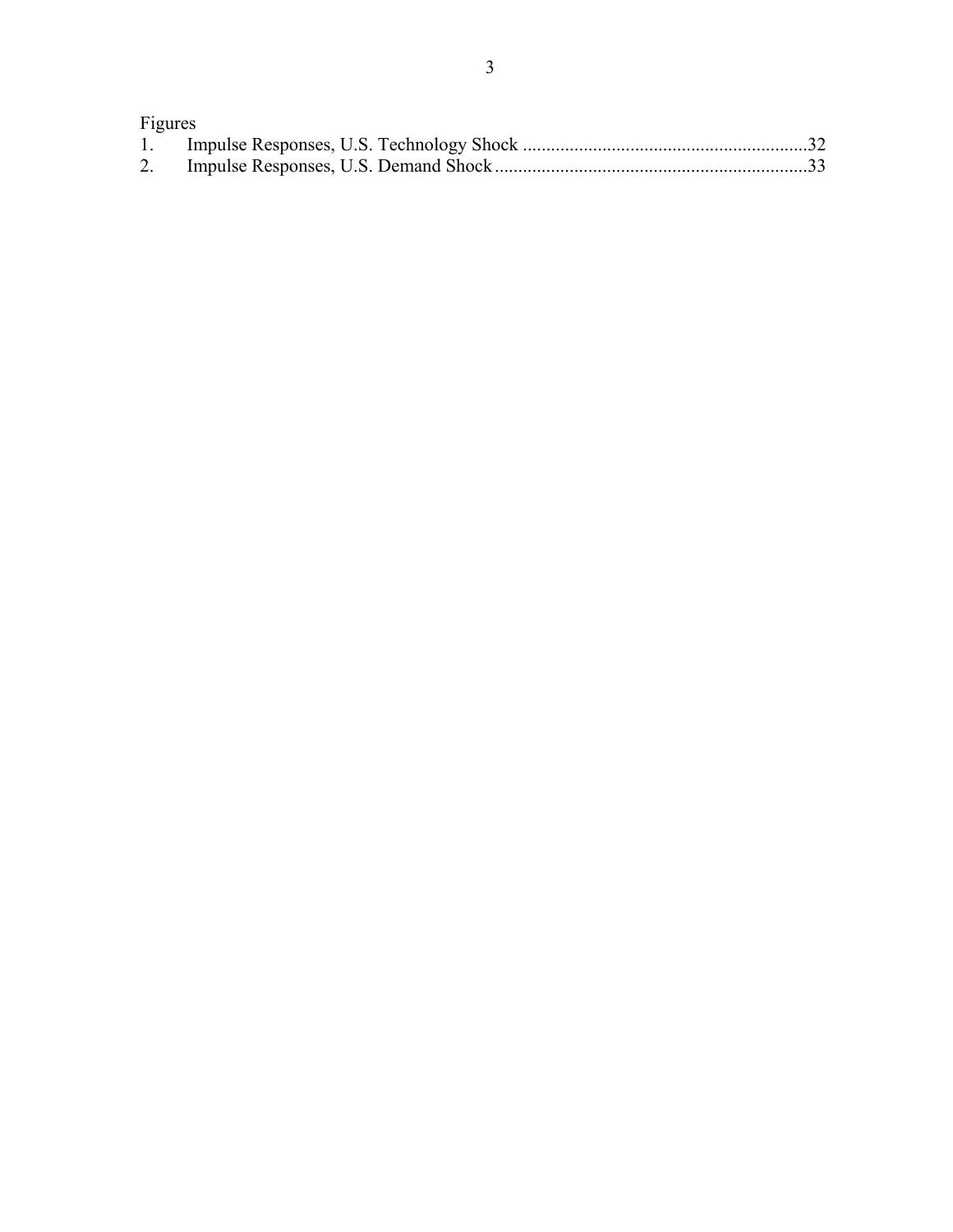#### **I. INTRODUCTION**

Most puzzles in international macroeconomics are related to real exchange rate dynamics. Fluctuations in real exchange rates can be very large and persistent, when compared to other real variables. In addition, there is clear evidence of lack of consumption risk-sharing across countries, which is at odds with the assumption of complete markets. In order to replicate these features of the data, the New Open Economy Macroeconomics (NOEM) literature has incorporated either nominal rigidities, alternative structures of assets markets, or both.

The real exchange rate  $(q_t)$  between two currencies is defined as the ratio of the two countries' price levels expressed in a common currency.<sup>2</sup> When all the components of the price level, namely domestically produced and imported goods, are sticky, it can be possible to explain some empirical features, like the high correlation between nominal and real exchange rates, and real exchange rate volatility. In the literature, pricing of imported goods are assumed to be governed either by Producer Currency Pricing (PCP), where the law of one price holds and there is perfect pass-through; or Local Currency Pricing (LCP), where the pass-through is zero in the short run.

Under complete markets, the real exchange rate should be equal to the ratio of the marginal utility of consumption across countries, because it reflects the relative price of foreign goods in terms of domestic goods. For example, assuming separable preferences and log utility, the following relationship should hold as an equilibrium condition:  $q = c_t - c_t^*$ , where  $c_t$  and  $c_t^*$  are the levels of domestic and foreign consumption. This relationship, which implies a correlation of one between the real exchange rate and the ratio of consumption levels in two countries, does not hold for many bilateral relationships in general. For the bilateral euro-U.S. dollar exchange rate in particular, the correlation between these variables (HP-filtered) is -0.17. Hence, models that incorporate complete markets are bound to perform poorly, even when they allow for other nominal or real rigidities. One possibility to get around this problem is to assume that agents do not have access to complete markets to ensure their wealth against idiosyncratic and country-specific shocks. Another possibility is to introduce preference shocks that affect the marginal utility of consumption, as in Stockman and Tesar (1995).

A recent paper by Chari, Kehoe, and McGrattan (2002—hereafter CKM) attempts to explain the volatility and persistence of the real exchange rate by constructing a model with sticky prices and LCP. Their main finding is that monetary shocks and complete markets, along with a high degree of risk aversion and price stickiness of one year, are enough to account for real exchange rate volatility and, to a lesser extent, for its persistence. However, their model found it difficult to account for the observed negative correlation between real exchange rates and relative consumption across countries, a fact that they labeled the *consumption-real* 

<sup>&</sup>lt;sup>2</sup> In log-linear terms, the real exchange rate is defined as  $q_t = s_t + p_t * p_t$ , where  $s_t$  is the (logarithm of the) nominal exchange in units of domestic currency per unit of foreign currency,  $p_t^*$  is the (log of the) foreign price level, and  $p_t$  is the (log of the) domestic price level.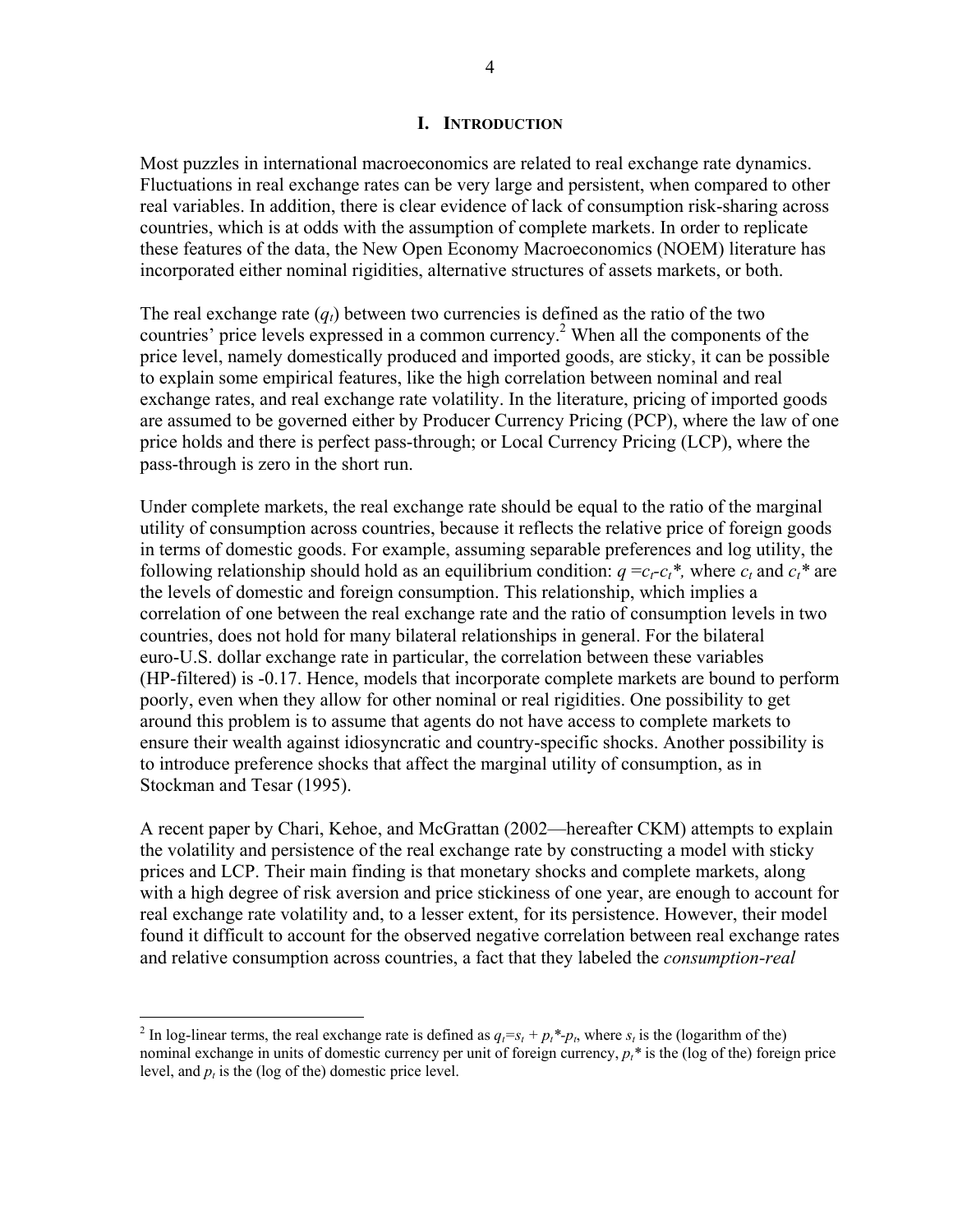*exchange rate anomaly*. In addition, CKM showed that some conventional ways of modeling of asset market incompleteness and habit persistence do not eliminate the anomaly.<sup>3</sup>

We use a Bayesian approach to estimate and compare two-country NOEM models using different assumptions of imports goods pricing and asset markets structures, thereby testing some of the key implications of CKM. Unlike them, we find that monetary policy shocks have a minor role in explaining real exchange rate volatility, and that both demand and technology shocks have had some importance. Using the Bayes factor to compare between competing alternatives, we find that what is crucial to explaining real exchange rate dynamics and the exchange rate-consumption anomaly is the introduction of incomplete markets with stationary net foreign asset positions. Somewhat surprisingly, we find that in a complete markets set up, the introduction of LCP improves the fit of the model. However, when incomplete markets are allowed for, LCP actually lowers the overall fit, overestimating real exchange rate volatility and implying a lower correlation between the real exchange rate and the ratio of relative consumptions than in the data.

We contribute to the existing literature on estimation of NOEM models. First, we focus on the relationship between relative consumption and the real exchange rate by introducing data on consumption for the United States and the euro area. Second, although our model is quite rich in shocks (we need nine shocks because we try to explain nine variables), we have left aside uncovered interest-rate parity (UIP)-type shocks, which tend to explain a large fraction of real exchange rate variability. We do so because under complete markets these shocks, at least conceptually, should not be included and also because we want to study more carefully the role of "traditional" shocks (technology, demand, monetary, and so on) in explaining real exchange rate fluctuations.<sup>4</sup> Third, we believe this is the first paper to evaluate the merits of the incomplete markets assumption with stationary net foreign assets in a two-country NOEM model. Last, but not least, we perform an in-sample forecast exercise and find that the preferred model does a good job in forecasting compared to the other NOEM models, but still lags behind the performance of a vector autorregression (VAR) model.

The literature on estimating NOEM models in the spirit of CKM and Galí and Monacelli (2005) has grown rapidly, with the adoption of the Bayesian methodology to an open economy setting.<sup>5</sup> For example, Lubik and Schorfheide (2006) estimate small open

1

<sup>4</sup> Our benchmark model, unlike the International Real Business Cycle (IRBC) literature, always includes nominal rigidities, because we want to evaluate the relative importance of monetary shocks in explaining real exchange rate fluctuations.

 $<sup>5</sup>$  Examples of closed economy applications of this methodology are Rabanal and Rubio-Ramírez (2005), and</sup> Galí and Rabanal (2004) for the United States, and Smets and Wouters (2003) for the euro area.

<sup>&</sup>lt;sup>3</sup> Alternative ways to explain this anomaly typically include models with traded and nontraded goods. Selaive and Tuesta (2003a) and Benigno and Thoenissen (2005) have shown that this anomaly can be successfully addressed by models with incomplete markets and nontraded goods, with the traditional Balassa-Samuelson effect and sector-specific productivity shocks. Similarly, Ghironi and Melitz (2005) rely on aggregate productivity shocks and also find that the Balassa-Samuelson effect help to explain the consumption real exchange rate anomaly. Finally, Corsetti, Dedola, and Leduc (2004) have shown that distribution services can help to account for the real exchange rate-consumption correlation by lowering import demand elasticity.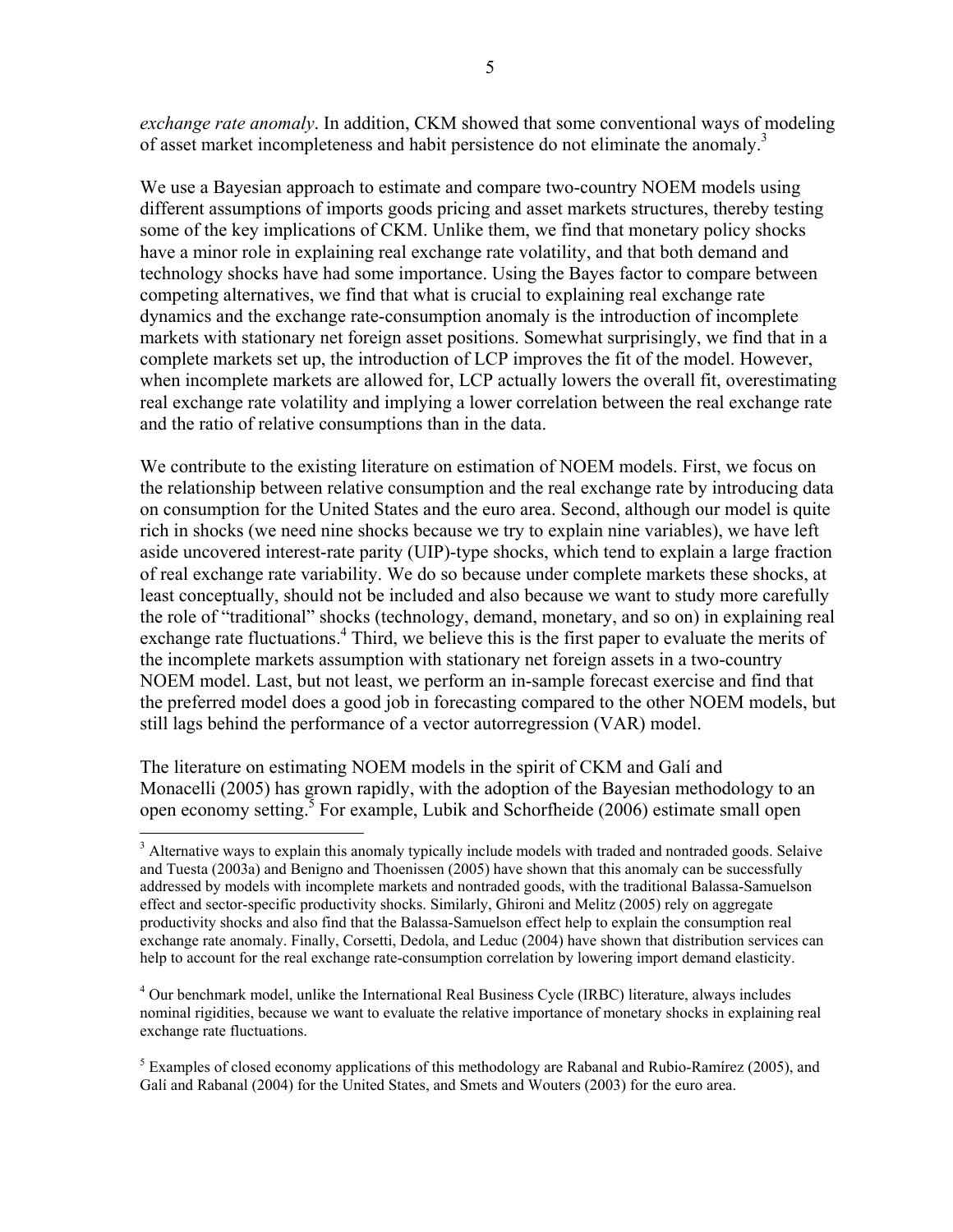economy models with data for Australia, Canada, New Zealand, and the United Kingdom, to examine whether the monetary policy rules of those countries have targeted the nominal exchange rate. Justiniano and Preston (2004) estimate and compare small open economy models analyzing the consequences of introducing imperfect pass-through. Adolfson et al. (2005) estimate a medium-scale (15 variable) small open economy model for the euro area, while Lubik and Schorfheide (2005) and Batini et al. (2005) estimate a small-scale two-country model using U.S. and euro-area data.

The rest of the paper is organized as follows. In the next section, we outline the baseline model and describe the LCP and the incomplete market extensions. In Section III, we explain the data and, in Section IV, the econometric strategy. The estimation results are reported in Section V. First, we present the parameter estimates of the baseline model. Then, we analyze the parameter estimates of all the extensions along with the second moments implied by each model. We select our preferred model based on the comparison of Bayes factors, and analyze its dynamics by studying the impulse response functions. Finally, we evaluate the importance of shocks through variance decompositions. We also compare the forecasting performance of all the Dynamic Stochastic General Equilibrium (DSGE) models with respect to VAR models. Section VI concludes.

#### **II. THE MODEL**

In this section, we present the stochastic two-country NOEM model that we will use to analyze real exchange rate dynamics.<sup>6</sup> We first outline a baseline model with complete markets and where the law of one price holds, in the spirit of Clarida, Galí, and Gertler (2002); Benigno and Benigno (2003); and Galí and Monacelli (2005). We add features that are known to improve the model's empirical properties, namely: home bias and habit formation in consumption, and staggered price setting with backward looking indexation. In the next section, we introduce two extensions that we are interested in comparing: incomplete markets and sticky prices of imported goods in local currency.

The model assumes that there are two countries, home and foreign, of equal size. Each country produces a continuum of intermediate goods, indexed by  $h \in [0,1]$  in the home country and  $f \in [0,1]$  in the foreign country. Preferences over these goods are of the Dixit-Stiglitz type, implying that producers operate under monopolistic competition, and all goods are internationally tradable. Table 1 lists all the variables of the model. The model contains nine shocks: a world technology shock that has a unit root, and country-specific stationary technology, monetary, demand and preference shocks. All stationary shocks are AR(1), except for the monetary shocks that are *iid*.

#### **A. Households**

In each country there is a continuum of infinitely lived households in the unit interval, who obtain utility from consuming the final good and disutility from supplying hours of labor. It

 6 This type of model has been the *workhorse* of the NOEM literature after Obstfeld and Rogoff (1995).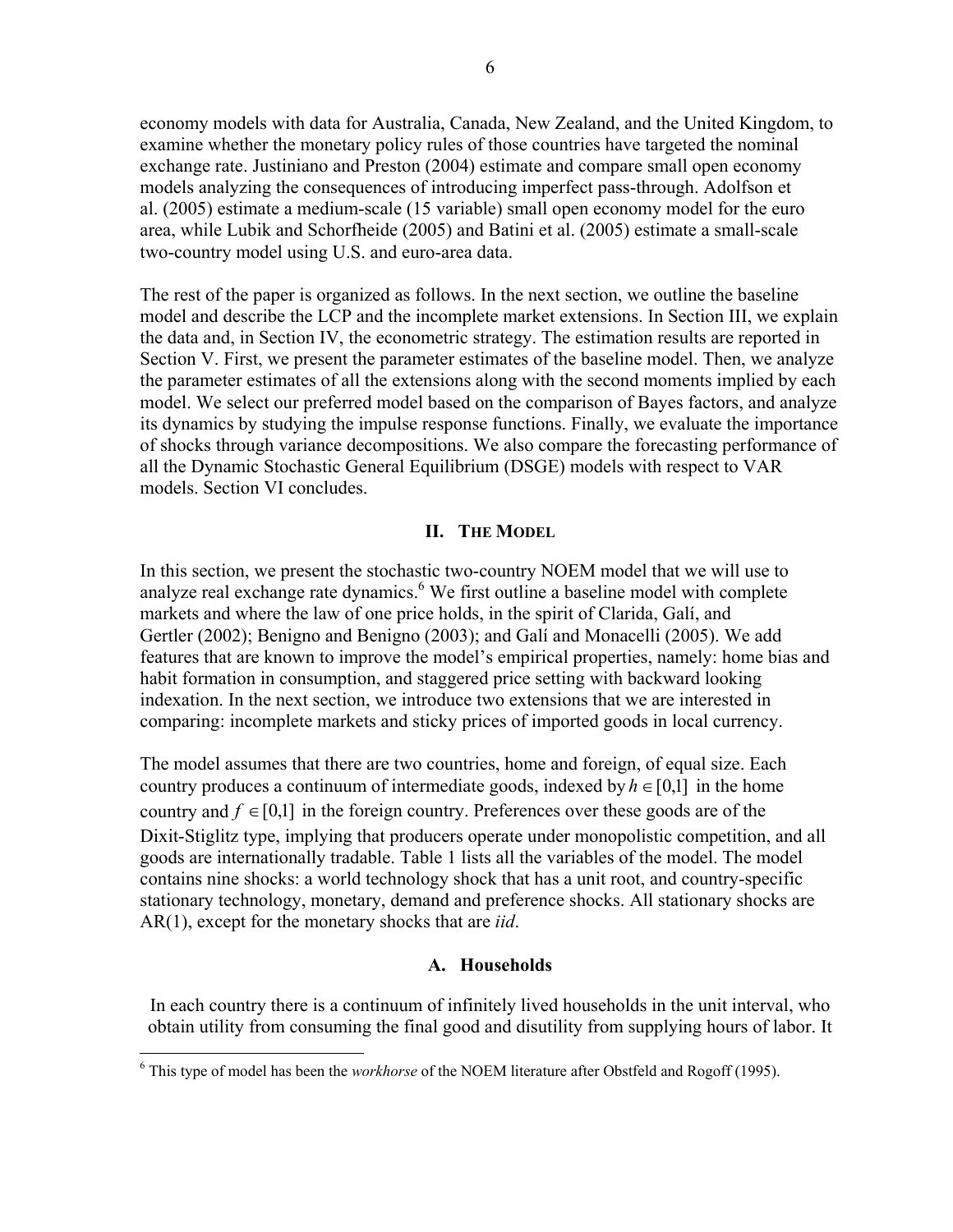|                       |           | Home               | Foreign      |             |  |
|-----------------------|-----------|--------------------|--------------|-------------|--|
|                       | Quantity  | Price              | Quantity     | Price       |  |
| Consumption goods     |           |                    |              |             |  |
| Aggregate             | $C_t$     | $P_t$              | $C_t^*$      | $P_t^*$     |  |
| Imports               | $C_{F,t}$ | $P_{F,t}$          | $C_{H,t}^*$  | $P_{H,t}^*$ |  |
| Domestically produced | $C_{H,t}$ | $P_{H,t}$          | $C_{F,t}^*$  | $P_{F,t}^*$ |  |
| Intermediate goods    |           |                    |              |             |  |
| Imports               | $c_t(f)$  | $p_t(f)$           | $c_t^*(h)$   | $p_t^*(h)$  |  |
| Domestically produced | $c_t(h)$  | $p_t(h)$           | $c_t^*(f)$   | $p_t^*(f)$  |  |
| Production            |           |                    |              |             |  |
| Aggregate (GDP)       | $Y_{H,t}$ | $P_{H,t}$          | $Y_{F,t}^*$  | $P^*_{F,t}$ |  |
| Intermediate goods    | $y_t(h)$  | $p_t(h)$           | $y_t^*(f)$   | $p_t^*(f)$  |  |
|                       |           | Home               | Foreign      |             |  |
| Labor markets         |           |                    |              |             |  |
| Hours worked          |           | $N_t$              | $N_t^*$      |             |  |
| Real wage             |           | $\omega_t$         | $\omega_t^*$ |             |  |
| Firms' labor demand   |           | $N_t(h)$           | $N_t^*(f)$   |             |  |
| Terms of trade        |           | $T_{t}$            | $T_t^*$      |             |  |
| Interest rates        |           | $R_t$              | $R_t^*$      |             |  |
| <b>Bonds</b>          |           | $B_t$              | $B_t^*$      |             |  |
| Real exchange rate    |           |                    | $Q_t$        |             |  |
| Nominal exchange rate |           |                    | $S_t$        |             |  |
| Shocks                |           |                    |              |             |  |
| World technology      |           |                    | $A_t$        |             |  |
| Country technology    |           | $X_t$              | $X_t^*$      |             |  |
| Preference            |           | $G_t$              | $G_t^*$      |             |  |
| Monetary              |           | $\boldsymbol{z}_t$ | $z_t^*$      |             |  |
| Demand                |           | $\eta_t$           | $\eta_t^*$   |             |  |

Table 1. Variables in the Home and Foreign Countries

is assumed that consumers have access to complete markets at the country level and at the world level, which implies that consumers' wealth is insured against country-specific and world shocks, and hence all consumers face the same consumption-savings decision.<sup>7</sup>

 $\frac{1}{7}$  Baxter and Crucini (1993) have used the same assumption in an IRBC model in order to explain the saving-investment correlation.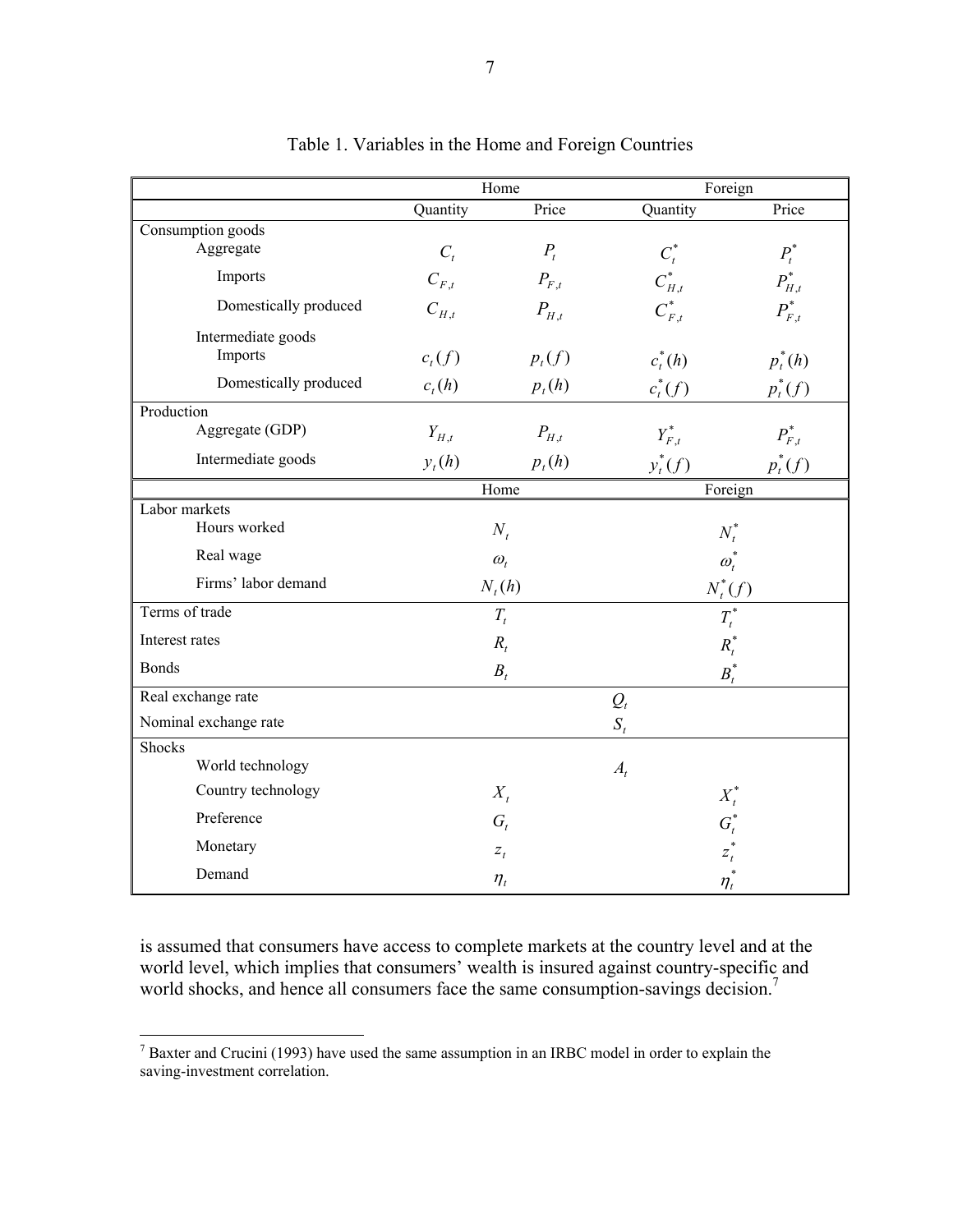$$
E_0 \sum_{t=0}^{\infty} \beta^t G_t [\log(C_t - bC_{t-1}) - \frac{N_t^{1+\gamma}}{1+\gamma}].
$$
 (1)

*E*<sub>0</sub> denotes the rational expectations operator using information up to time *t*=0. β∈[0,1] is the discount factor. The utility function displays *external* habit formation.  $b \in [0,1]$  denotes the importance of the habit stock, which is last period's aggregate consumption.  $\gamma$  > 0 is inverse elasticity of labor supply with respect to the real wage.

Table 2 contains additional variable definitions and functional forms.  $C_t$  denotes the consumption of the final good, which is a CES aggregate of consumption bundles of home and foreign goods. The parameter  $1-\delta$  is the fraction of home-produced goods in the consumer basket, and denotes the degree of home bias in consumption. Its analogous in the foreign country is  $1-\delta^*$ . The elasticity of substitution between domestically produced and imported goods in both countries is θ, while the elasticity of substitution between types of intermediate goods is  $\varepsilon$  > 1.

In our baseline case, we assume that the law of one price holds for each intermediate good. This implies that  $P_{H,t} = S_t P_{H,t}^*$ , and  $P_{F,t} = S_t P_{F,t}^*$ . Note, however, that purchasing power parity (a constant real exchange rate) does not necessarily hold because of the presence of home bias in preferences. The home-bias assumption allows to generate real exchange rate dynamics in a model, like this one, with only tradable goods. From previous definitions, we can express the real exchange rate as a function of the terms of trade:

$$
Q_{t} = \frac{S_{t}P_{t}^{*}}{P_{t}} = \left[\frac{\delta^{*} + (1 - \delta^{*})T_{t}^{1-\theta}}{(1-\delta) + \delta T_{t}^{1-\theta}}\right]^{\frac{1}{1-\theta}}
$$
(2)

#### **B. Asset Market Structure, Budget Constraint, and the Real Exchange Rate**

We model complete markets by assuming that households have access to a complete set of state contingent nominal claims which are traded domestically and internationally. We represent the asset structure by assuming a complete set of contingent one-period nominal bonds denominated in home currency. 8 Hence, households in the home country maximize their utility (1) subject to the following budget constraint:

$$
C_{t} = \omega_{t} N_{t} + \frac{E_{t} \{ \xi_{t,t+1} B_{t+1} \} - B_{t}}{P_{t}} + \int_{0}^{1} \Pi_{t}(h) dh,
$$
\n(3)

<sup>&</sup>lt;sup>8</sup> Given these assumptions, it is not necessary to characterize the current account dynamics in order to determine the equilibrium allocations, and the currency denomination of the bonds is irrelevant.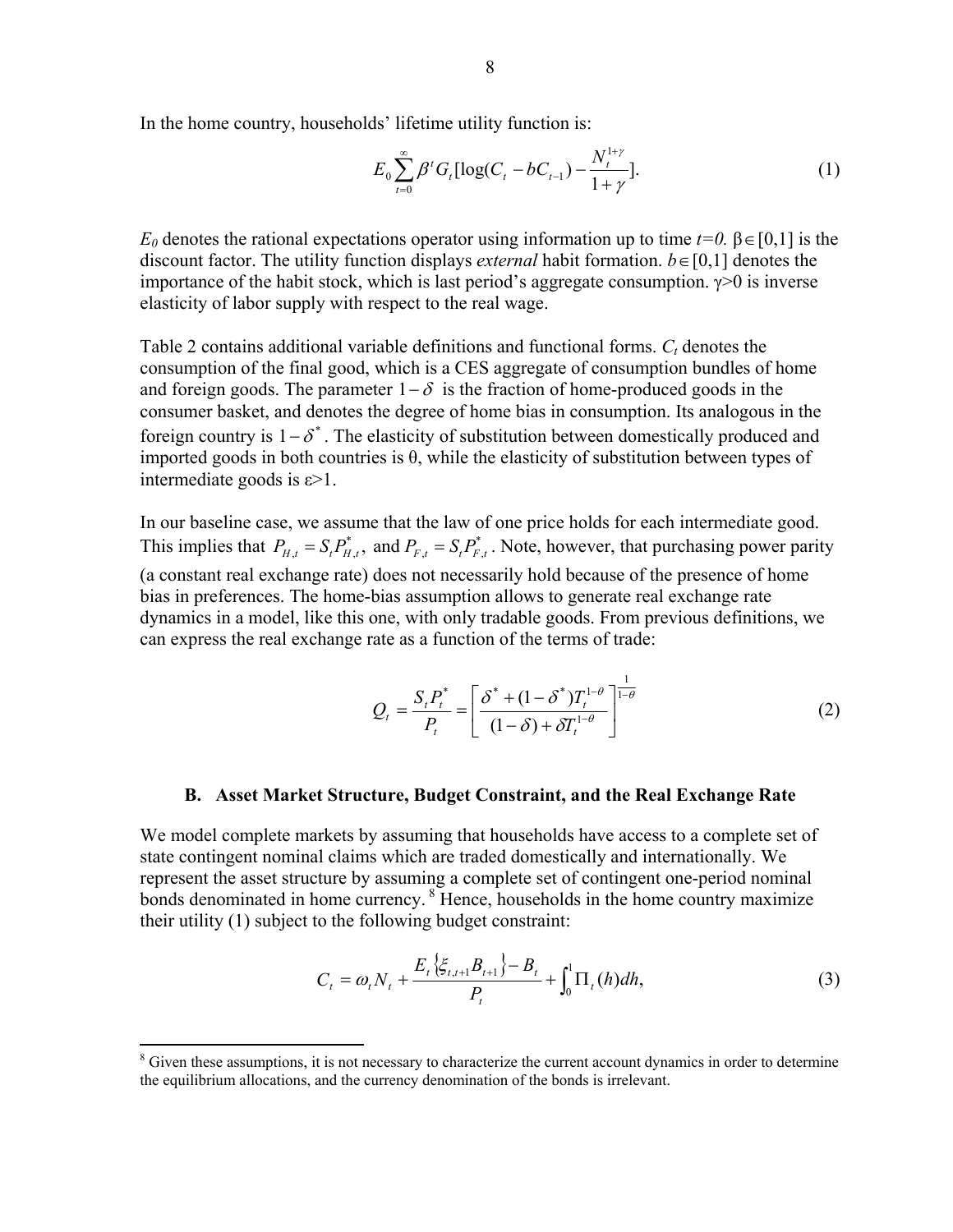| Consumption               | $C_t \equiv \left\lceil \left(1-\delta\right)^{\frac{1}{\theta}}(C_{H,t})^{\frac{\theta-1}{\theta}} + \delta^{\frac{1}{\theta}}(C_{F,t})^{\frac{\theta-1}{\theta}} \right\rceil^{\frac{\theta-1}{\theta-1}}$<br>$C_t^* = \left[ (\delta^*)^{\frac{1}{\theta}} (C_{H,t}^*)^{\frac{\theta-1}{\theta}} + (1 - \delta^*)^{\frac{1}{\theta}} (C_{F,t}^*)^{\frac{\theta-1}{\theta}} \right]^{0}$ |
|---------------------------|--------------------------------------------------------------------------------------------------------------------------------------------------------------------------------------------------------------------------------------------------------------------------------------------------------------------------------------------------------------------------------------------|
| Consumption components    | $C_{H,t} = \left\{ \int_0^1 [c_t(h)]^{\frac{\varepsilon-1}{\varepsilon}} dh \right\}^{\frac{\varepsilon}{\varepsilon-1}}, C_{H,t}^* = \left\{ \int_0^1 [c_t^*(h)]^{\frac{\varepsilon-1}{\varepsilon}} dh \right\}^{\frac{\varepsilon}{\varepsilon-1}}$                                                                                                                                     |
|                           | $C_{F,t} = \left\{ \int_0^1 [c_t(f)]^{\frac{\varepsilon-1}{\varepsilon}} df \right\}^{\frac{\varepsilon}{\varepsilon-1}}, \quad C_{F,t}^* = \left\{ \int_0^1 [c_t^*(f)]^{\frac{\varepsilon-1}{\varepsilon}} df \right\}^{\frac{\varepsilon}{\varepsilon-1}}$                                                                                                                               |
| Consumer price indices    | $P_{i} = \left[ (1 - \delta)(P_{H_{i}})^{1-\theta} + \delta(P_{F_{i}})^{1-\theta} \right]^{1-\theta}$                                                                                                                                                                                                                                                                                      |
|                           | $P_t^* \equiv \left[ \delta^*(P_{H,t}^*)^{1-\theta} + (1-\delta^*)(P_{F,t}^*)^{1-\theta} \right]^{1-\theta}$                                                                                                                                                                                                                                                                               |
| Price sub indices         | $P_{H,t} \equiv \left\{ \int_0^t \left[ p_t(h) \right]^{1-\varepsilon} dh \right\}^{\overline{1-\varepsilon}},\; P_{H,t}^* \equiv \left\{ \int_0^1 \left[ p_t^*(h) \right]^{1-\varepsilon} dh \right\}^{\overline{1-\varepsilon}}$                                                                                                                                                         |
|                           | $P_{F,t} = \left\{ \int_0^1 [p_t(f)]^{1-\varepsilon} df \right\}^{\frac{1}{1-\varepsilon}}, P_{F,t}^* = \left\{ \int_0^1 [p_t^*(f)]^{1-\varepsilon} df \right\}^{\frac{1}{1-\varepsilon}}$                                                                                                                                                                                                 |
| Terms of trade            | $T_t = P_{F,t} / P_{H,t}$ , $T_t^* = P_{H,t}^* / P_{F,t}^*$                                                                                                                                                                                                                                                                                                                                |
| Net exports               | $NX_t = P_{H,t}Y_{H,t} / P_t - C_t$                                                                                                                                                                                                                                                                                                                                                        |
| Real exchange rate        | $Q_t = \frac{S_t P_t}{P_t}$                                                                                                                                                                                                                                                                                                                                                                |
| Production functions      | $y_t(h) = A_t X_t N_t(h)$ , $y_t^*(f) = A_t X_t^* N_t^*(f)$                                                                                                                                                                                                                                                                                                                                |
| World technology shocks   | $\log(A_t) = \Gamma + \log(A_{t-1}) + \varepsilon$                                                                                                                                                                                                                                                                                                                                         |
| Country technology shocks | $log(X_t) = \rho_x log(X_{t-1}) + \varepsilon_t^x$ , $log(X_t^*) = \rho_x^* log(X_{t-1}^*) + \varepsilon_t^x$                                                                                                                                                                                                                                                                              |
| Preference shocks         | $\log(G_t) = \rho_g \log(G_{t-1}) + \varepsilon_t^g$ , $\log(G_t^*) = \rho_g^* \log(G_{t-1}^*) + \varepsilon_t^g$                                                                                                                                                                                                                                                                          |

Table 2: Definitions and Functional Forms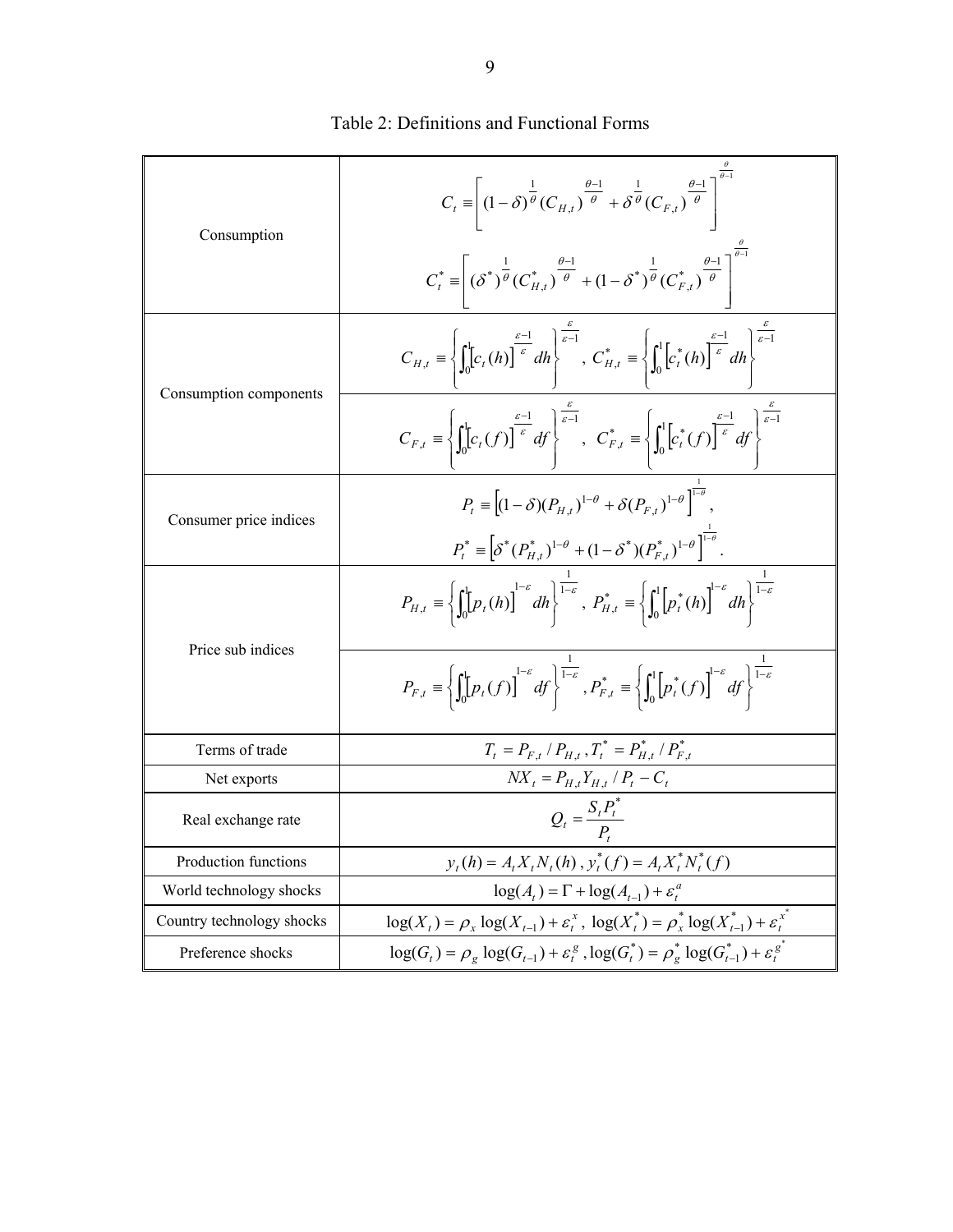where  $B_{t+1}$  denotes nominal state-contingent payoffs of the portfolio purchased in domestic currency at *t*, and  $\xi_{t,t+1}$  is the stochastic discount factor.<sup>9</sup> The real wage is deflated by the country's consumer price index (CPI). The last term of the right hand side of equation (3) denotes the profits from the monopolistically competitive intermediate goods firms, which are ultimately owned by households in each country.

Combining optimality conditions of consumption in both countries under complete markets, we arrive at the following expression for the real exchange rate, that equals the ratio of marginal utilities of the two countries:

$$
Q_{t} = \nu \frac{(C_{t} - bC_{t-1})}{(C_{t}^{*} - b^{*}C_{t-1}^{*})} \frac{G_{t}^{*}}{G_{t}},
$$
\n(4)

where *ν* is a constant that depends on initial conditions (see CKM, and Galí and Monacelli, 2005). The risk-sharing condition (4) differs from the one in CKM because of the presence of both preference shocks and habit persistence.

#### **C. Intermediate Goods Producers and Price-Setting**

In each country, there is a continuum of intermediate goods producers, each producing a type of good that is an imperfect substitute of the others. As shown in Table 2, the production function is linear in the labor input, and has two technology shocks. The first one is a world technology shock, that affects the two countries the same way: it has a unit root, as in Galí and Rabanal (2004) and Ireland (2004), and it implies that real variables in both countries grow at a rate Γ. In addition, there is a country-specific technology shock that evolves as an AR(1) process.

Firms face a modified Calvo (1983)-type restriction when setting their prices. When they receive the Calvo-type signal, which arrives with probability  $1-\alpha$  in the home country, firms reoptimize their price. When they do not receive that signal, a fraction  $\tau$  of intermediate goods producers index their price to last period's inflation rate, and a fraction  $1-\tau$  indexes their price to the steady-state inflation rate. This assumption is needed to incorporate trend inflation, as in Yun (1996). The equivalent parameters in the foreign country are  $1-\alpha^*$  and  $\tau^*$ .

Cost minimization by firms implies that the real marginal cost of production is  $\omega$ ,  $/(A_t X_t)$ . Since the real marginal cost depends only on aggregate variables, it is the same for all firms

 $\zeta_{t,t+1}$  is a price of one unit of nominal consumption at time  $t+1$ , expressed in units of nominal consumption at *t*, contingent on the state at  $t+1$  being  $s_{t+1}$ , given any state  $s_t$  in  $t$ . The complete market assumption implies that there exists a unique discount factor with the property that the price in period *t* of the portfolio with random value  $B_{t+1}$  is  $E_{t} \{ \xi_{t,t+1} B_{t+1} \}$ .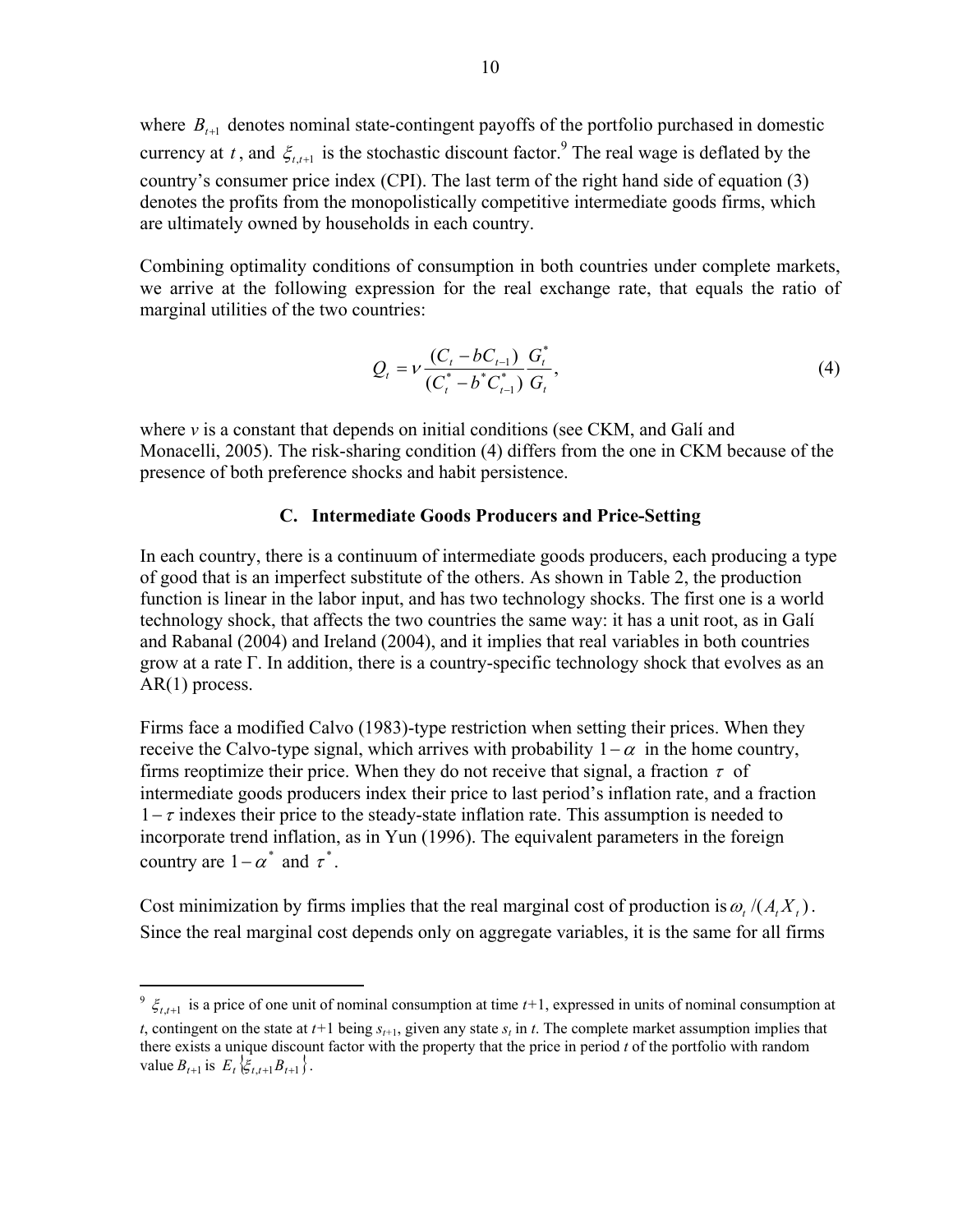in each country. The overall demand for an intermediate good produced in *h* comes from optimal choices by consumers at home and abroad:

$$
D_{t}(h) = c_{t}(h) + c_{t}^{*}(h) = \left(\frac{p_{t}(h)}{P_{H,t}}\right)^{-\varepsilon} \left(\frac{P_{H,t}}{P_{t}}\right)^{-\theta} \left[(1-\delta)C_{t} + \delta^{*}C_{t}^{*}Q_{t}^{\theta}\right]
$$

Hence, whenever intermediate-goods producers are allowed to reset their price, they maximize the following profit function, which discounts future profits by the probability of not being able to reset prices optimally every period:

$$
\underset{p_{t}(h)}{\text{Max}} E_{t} \sum_{k=0}^{\infty} \alpha^{k} \xi_{t,t+k} \left\{ \left[ \frac{p_{t,t+k}(h)}{P_{t+k}} - \frac{\omega_{t+k}}{A_{t+k} X_{t+k}} MC_{t+k} \right] D_{t,t+k}(h) \right\}.
$$
 (5)

where  $p_{t,t+k}(h)$  is the price prevailing at  $t+k$  assuming that the firm last reoptimized at time  $t$ , and whose evolution will depend on whether the firm indexes its price to last period's inflation rate or to the steady-state rate of inflation,  $D_{t,t+k}(h)$  the demand associated to that price, and  $\xi_{t,t+k}$  is the *k* periods ahead stochastic discount factor.

The evolution of the aggregate consumption bundle price produced in the home country is:

$$
P_{H,t}^{1-\varepsilon} = (1-\alpha)(\hat{P}_{H,t})^{1-\varepsilon} + \alpha \left[ P_{H,t-1} \left( \frac{P_{H,t-1}}{P_{H,t-2}} \right)^{\tau} \overline{\Pi}_{H}^{1-\tau} \right]^{1-\varepsilon}.
$$
 (6)

where  $\hat{P}_{H,t}$  is the optimal price set by firms in a symmetric equilibrium.

#### **D. Closing the Model**

In order to close the model, we impose market clearing conditions for all home and foreign intermediate goods. For each individual good, market clearing requires  $y_t(h) = c_t(h) + c_t^*(h)$ for all  $h \in [0,1]$ . Defining aggregate real GDP as  $Y_{H,t} = \left[ \int_0^1 p_t(h) y_t(h) dh \right] / P_{H,t}$ , the following market clearing condition holds at the home-country level:

$$
Y_{H,t} = \left[ (1 - \delta)C_t + \delta^* C_t^* Q_t^{\theta} \right] \left( \frac{P_{H,t}}{P_t} \right)^{-\theta} + \eta_t \tag{7}
$$

The analogous expressions for the foreign country are,  $y_t^*(f) = c_t(f) + c_t^*(f)$ , for all  $f \in [0,1]$  and for aggregate foreign real GDP:

$$
Y_{F,t}^* = \left[ \delta C_t + (1 - \delta^*) C_t^* Q_t^{\theta} \right] \left( \frac{P_{H,t}}{P_t} \right)^{-\theta} + \eta_t^* \tag{8}
$$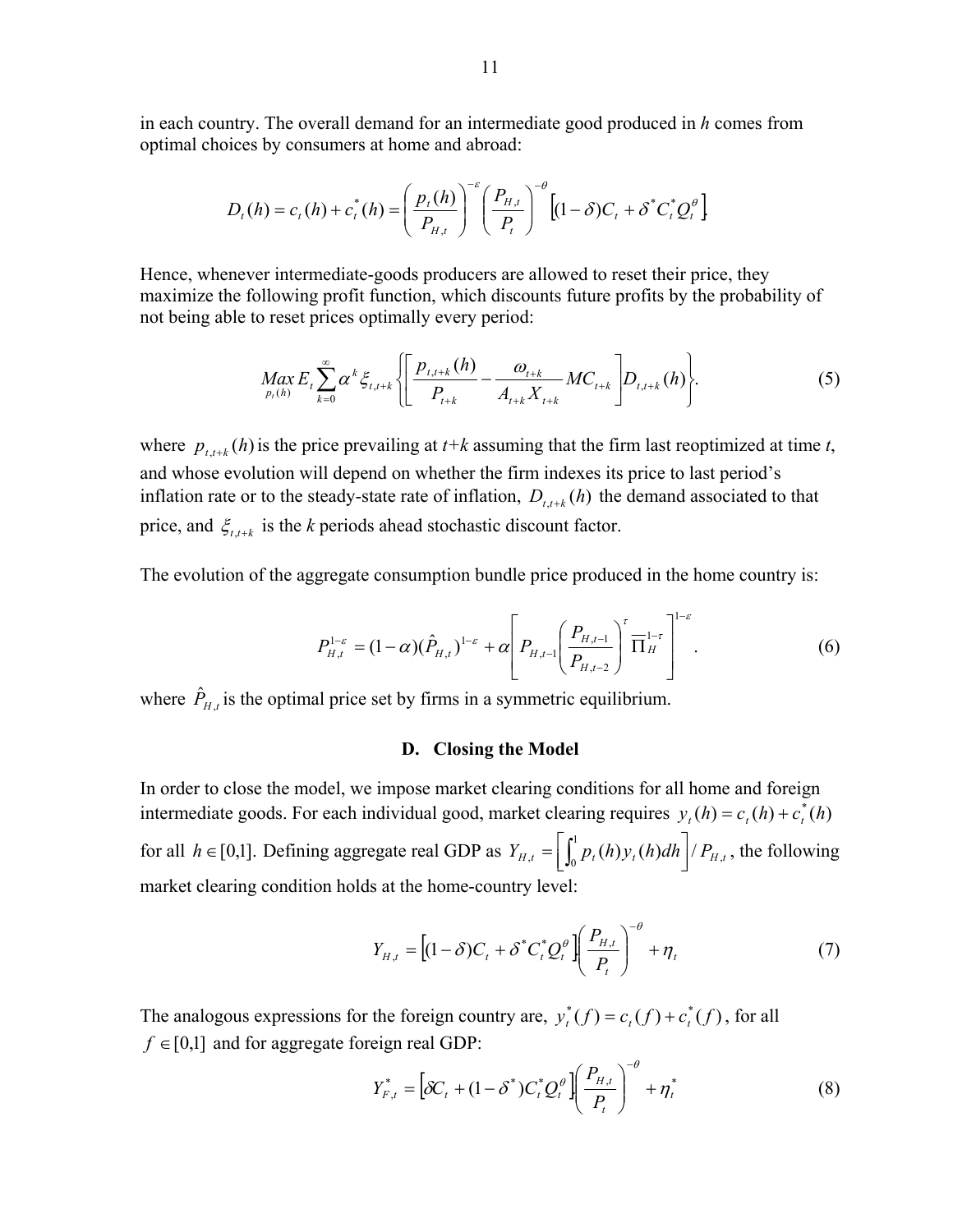We also introduce an exogenous demand shock for each country  $(\eta_t, \eta_t^*)$  that can be interpreted as government purchases, and/or trade with third countries. The model is closed by assuming that each country follows a monetary policy rule of the Taylor-type. We present the rules for each country in Section II.F. below.

## **E. Symmetric Equilibrium**

Since we have assumed a world-wide technology shock that grows at a rate  $\Gamma$ , output, consumption, real wages, and the level of exogenous demand in the two economies grow at that same rate. In order to render these variables stationary, we divide them by the level of world technology  $A_t$ . Hours, inflation, interest rates, the real exchange rate, and the terms of trade are stationary.

#### **F. Dynamics**

We obtain the model's dynamics by taking a linear approximation to the steady state values at zero inflation. We impose a symmetric home bias, such that  $\delta = \delta^*$ . We denote by lower case variables percent deviations from steady state values. Moreover, variables with a tilde have been normalized by the level of technology to render them stationary. For instance,  $\tilde{c}_t = (\tilde{C}_t - \tilde{C})/\tilde{C}$ , where  $\tilde{C}_t = C_t/A_t$ . The relationship between the transformed variables in the model (normalized by the level of technology) and the first-differenced variables is as follows:

$$
\widetilde{c}_t = \widetilde{c}_{t-1} + \Delta c_t - \varepsilon_t^a, \widetilde{y}_t = \widetilde{y}_{t-1} + \Delta y_t - \varepsilon_t^a, \widetilde{c}_t^* = \widetilde{c}_{t-1}^* + \Delta c_t^* - \varepsilon_t^a, \text{ and } \widetilde{y}_t^* = \widetilde{y}_{t-1}^* + \Delta y_t^* - \varepsilon_t^a.
$$

where ∆ denotes the first difference operator. These relationships are used in the estimation strategy, since we include first-differenced real variables in the set of observable variables.

In this subsection, we focus the discussion on the equations that influence the behavior of the real exchange rate, and that will be affected by the introduction of imperfect pass-through and incomplete markets. Table 3 presents the rest of the model's equations, which are fairly standard given our assumptions. The only exception are the Taylor rules, which modify the original formulation by reacting to output growth instead of the output gap, incorporating interest rate smoothing, and an *iid* monetary shock.

The risk sharing condition delivers the following relationship between consumption in the two countries, the preference shocks, and the real exchange rate:

$$
q_{t} = \left[\frac{(1+\Gamma)\widetilde{c}_{t} - b\widetilde{c}_{t-1}}{1+\Gamma-b}\right] - \left[\frac{(1+\Gamma)\widetilde{c}_{t}^{*} - b^{*}\widetilde{c}_{t-1}^{*}}{1+\Gamma-b^{*}}\right] - \left(g_{t} - g_{t}^{*}\right) + \left(\frac{1+\Gamma}{1+\Gamma-b} - \frac{1+\Gamma}{1+\Gamma-b^{*}}\right)\varepsilon_{t}^{a}.\tag{9}
$$

As in CKM, the real exchange rate depends on the ratio of marginal utilities of consumption, which in our case include the habit stock in each country, and the preference shocks. Note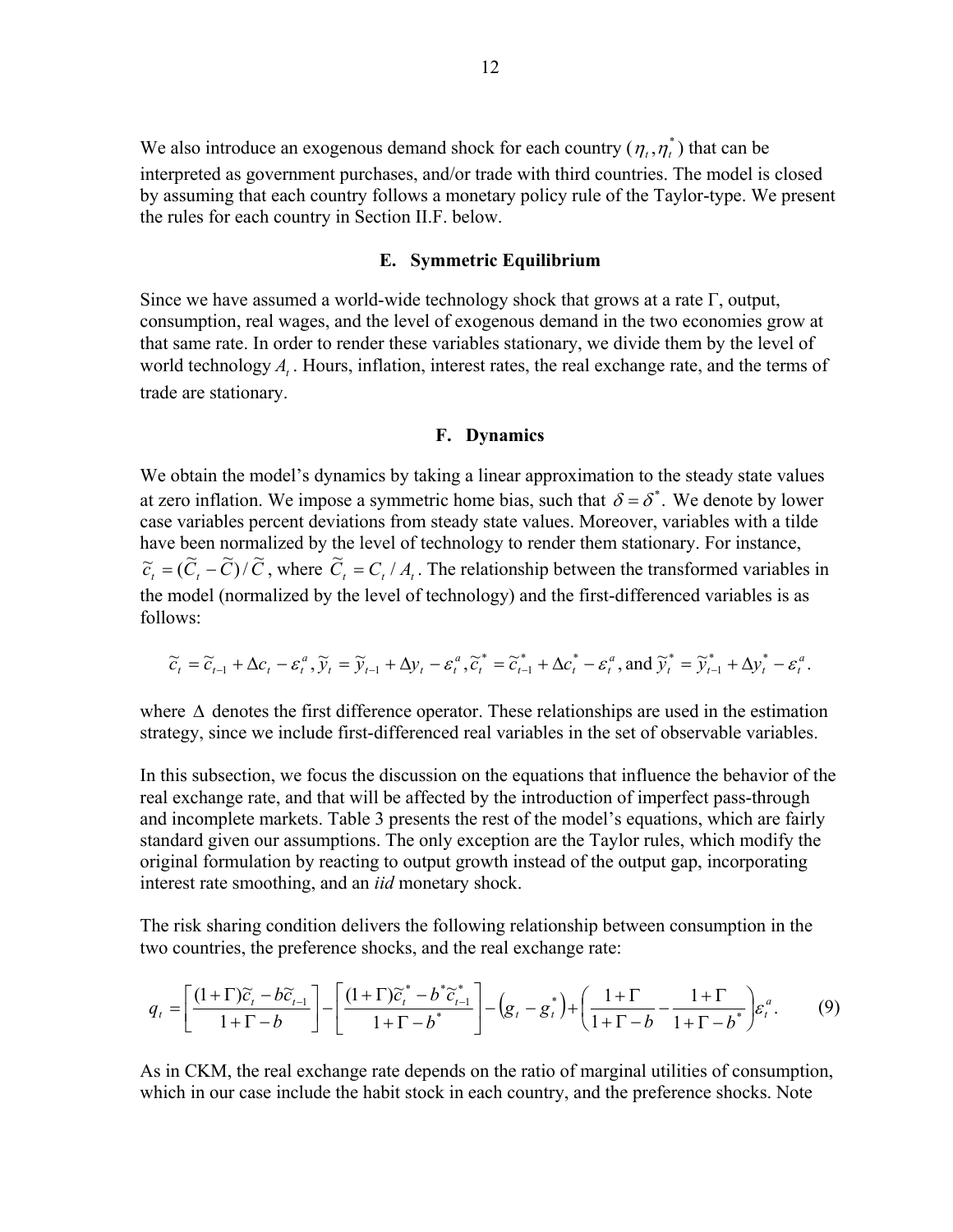|  | Table 3: Linearized Equations |
|--|-------------------------------|

| Euler<br>equations          | $b\Delta c_t = -(1+\Gamma-b)(r_t-E_t\Delta p_{t+1}) + (1+\Gamma)E_t\Delta c_{t+1} + (1+\Gamma-b)(1-\rho_{\varphi})g_t$<br>$b^*\Delta c^* = -(1+\Gamma-b^*)(r^* - E_t\Delta p^*_{t+1}) + (1+\Gamma)E_t\Delta c^*_{t+1} + (1+\Gamma-b^*)(1-\rho^*)g^*_t$                                                                     |
|-----------------------------|----------------------------------------------------------------------------------------------------------------------------------------------------------------------------------------------------------------------------------------------------------------------------------------------------------------------------|
| Labor<br>supply             | $\widetilde{\omega}_t = m_t + \left  \frac{(1+\Gamma)\widetilde{c}_t - b\widetilde{c}_{t-1} + b\varepsilon_t^a}{1+\Gamma-b} \right , \widetilde{\omega}_t^* = m_t^* + \left  \frac{(1+\Gamma)\widetilde{c}_t^* - b^*\widetilde{c}_{t-1}^* + b^*\varepsilon_t^a}{1+\Gamma-b^*} \right $                                     |
| Goods<br>market<br>clearing | $\widetilde{y}_{H,t} = \theta \left  \frac{2\delta(1-\delta)}{1-\delta\delta} \right  q_t + (1-\delta)\widetilde{c}_t + \delta \widetilde{c}_t^* + \eta_t, \widetilde{y}_{F,t}^* = -\theta \left  \frac{2\delta(1-\delta)}{1-\delta\delta} \right  q_t + \delta \widetilde{c}_t + (1-\delta)\widetilde{c}_t^* + \eta_t^*.$ |
| Production<br>functions     | $\widetilde{y}_{H_t} = x_t + n_t$ , $\widetilde{y}_{F_t}^* = x_t^* + n_t^*$                                                                                                                                                                                                                                                |
| Taylor rules                | $r_t = \rho_r r_{t-1} + (1 - \rho_r) \gamma_p \Delta p_{H_t} + (1 - \rho_r) \gamma_v \Delta y_{H_t} + z_t$<br>$r_t^* = \rho_r^* r_{t-1}^* + (1 - \rho_r^*) r_n^* \Delta p_{F,t}^* + (1 - \rho_r^*) r_v^* \Delta y_{F,t}^* + z_t^*$                                                                                         |
| Terms of<br>trade           | $\Delta t_t = \Delta s_t + \Delta p_{F,t}^* - \Delta p_{H,t}$                                                                                                                                                                                                                                                              |

that the innovation to world growth enters as long as the effect on the ratio of marginal utilities is different in the two countries, due to differences in the habit formation parameters.

Inflation dynamics for domestically produced goods in each country are given by:

$$
\Delta p_{H,t} = \gamma_b \Delta p_{Ht-1} + \gamma_f E_t \Delta p_{Ht+1} + \kappa [\widetilde{\omega}_t - x_t + \delta t_t)],
$$
\n(10)

$$
\Delta p_{F,t}^* = \gamma_b^* \Delta p_{F,t-1}^* + \gamma_f^* E_t \Delta p_{F,t+1}^* + \kappa^* [\widetilde{\omega}_t^* - x_t^* - \delta^* t_t]. \tag{11}
$$

where for the home country, the backward and forward looking components are  $\gamma_b \equiv \tau/(1+\beta\tau)$ ,  $\gamma_f \equiv \beta/(1+\beta\tau)$ , and the slope is given by  $\kappa \equiv (1-\alpha\beta)(1-\alpha)/[(1+\beta\tau)\alpha]$ .

Similar expressions with asterisks deliver the coefficients  $\gamma_b^*$ ,  $\gamma_f^*$ , and  $\kappa^*$ . Domestic inflation is determined by unit labor costs (the real wage), productivity shocks, and the terms of trade. This last variable appears because wages are deflated by the CPI: an increase in imports prices will cause real wages to drop, and households will demand higher wages. As a result, domestic inflation will also increase.

When the law of one price holds, the real exchange rate and the terms of trade are linked as follows:  $q_t = (1 - 2\delta)t_t$ . The symmetric home bias assumption implies a positive comovement between the real exchange rate and the terms of trade which is consistent with the data. Thus, in this model, the real exchange rate inherits the properties of the terms of trade. With no home bias  $(\delta=1/2)$ , the real exchange rate is constant and purchasing power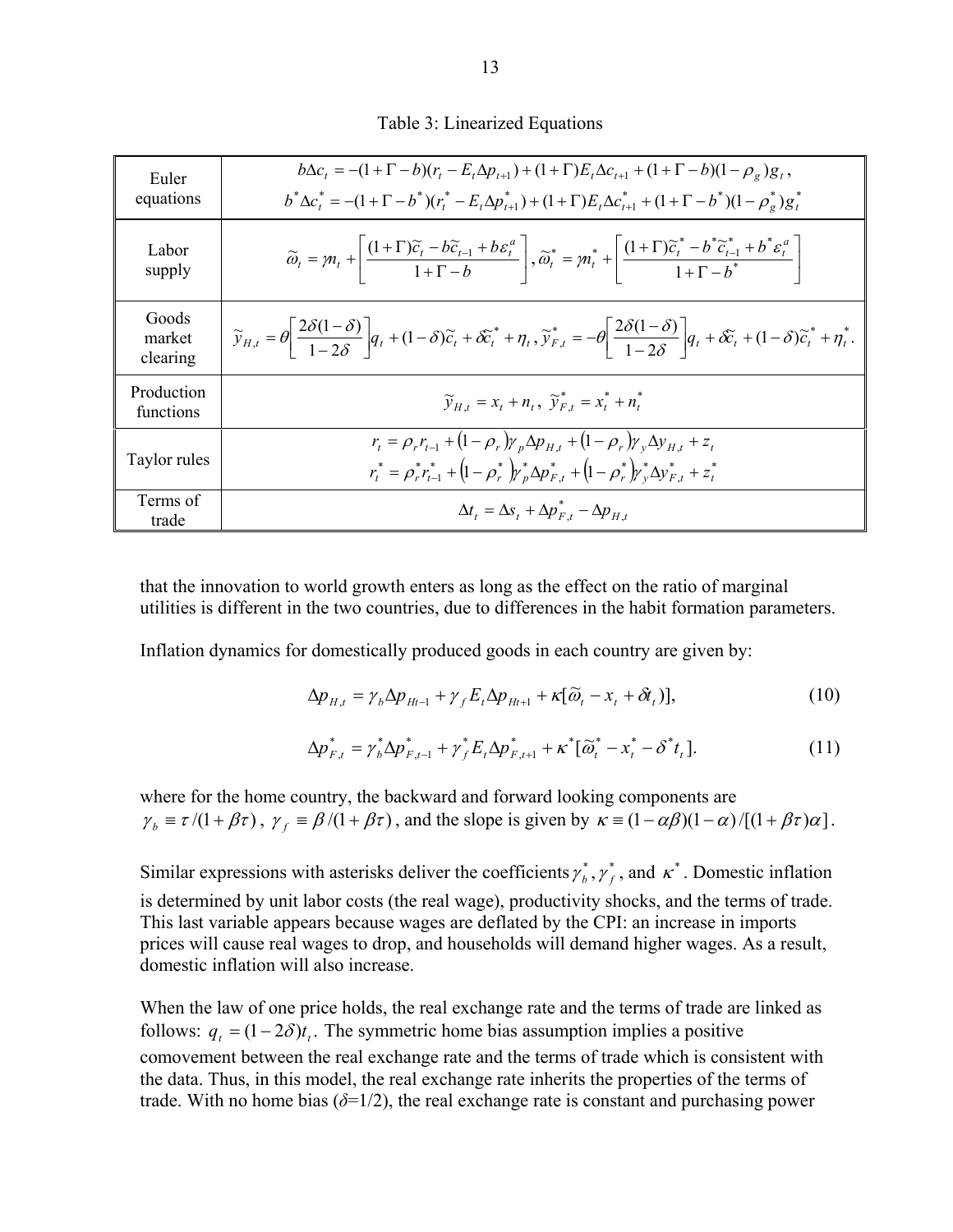parity holds. The degree of home bias is crucial to account for the volatility of the real exchange rate: the larger the degree of home bias (smaller  $\delta$ ), the larger the volatility of the real exchange rate.<sup>10</sup>

Finally, the CPI inflation rates are a combination of domestic inflation and imported goods. Since prices are set in the producer currency, and the law of one price holds, the nominal exchange rate has a direct inflationary impact on CPI inflation:

$$
\Delta p_t = (1 - \delta) \Delta p_{H,t} + \delta \Delta p_{F,t}^* + \delta \Delta s_t \tag{12}
$$

and

1

$$
\Delta p_t^* = \delta^* \Delta p_{H,t}^* - \delta^* \Delta s_t + (1 - \delta^*) \Delta p_{F,t}^*.
$$
\n(13)

#### **III. EXTENSIONS TO THE BASELINE MODEL**

#### **A. Incomplete Markets with Stationary Net Foreign Assets**

In this section, we introduce the incomplete markets assumption. We assume that home-country households are able to trade in two nominal riskless bonds denominated in domestic and foreign currency, respectively. These bonds are issued by home-country residents in the domestic and foreign currency to finance their consumption. Home-country households face a cost of undertaking positions in the foreign bonds market.<sup>11</sup> For simplicity, we further assume that foreign residents can only allocate their wealth in bonds denominated in foreign currency. In each country, firms are still assumed to be completely owned by domestic residents, and profits are distributed equally across households.

The real budget constraint of home-country households is now given by:

$$
C_{t} + \frac{B_{t}}{P_{t}R_{t}} + \frac{S_{t}B_{t}^{*}}{P_{t}R_{t}^{*}\phi\left(\frac{S_{t}B_{t}^{*}}{P_{t}}\right)} = \omega_{t}N_{t} + \frac{B_{t-1}}{P_{t}} + \frac{S_{t}B_{t-1}^{*}}{P_{t}} + \int_{0}^{1}\Pi_{t}(h)dh,
$$
(3')

where the  $\phi(.)$  function depends on the real holdings of the foreign assets in the entire economy, and therefore is taken as given by individual households.<sup>12</sup>

<sup>&</sup>lt;sup>10</sup> In a model with nontradable goods, this proportionality is broken down so that the real exchange rate will depend upon the relative price of tradable to nontradable goods across countries.

 $11$  This cost is needed to obtain stationarity in the net foreign asset position. See Schmitt-Grohe and Uribe (2001) and Kollman (2002) for applications in small open economies, and Benigno (2001) and Selaive and Tuesta (2003a) for applications in two-country models. Heathcote and Perri (2002) have used the same transaction cost in a two-country IRBC model.

<sup>&</sup>lt;sup>12</sup> In order to achieve stationarity,  $\phi(.)$  has to be differentiable and decreasing in a neighborhood of zero. We further assume that  $\phi(.)$  equals zero when  $B_t^* = 0$ .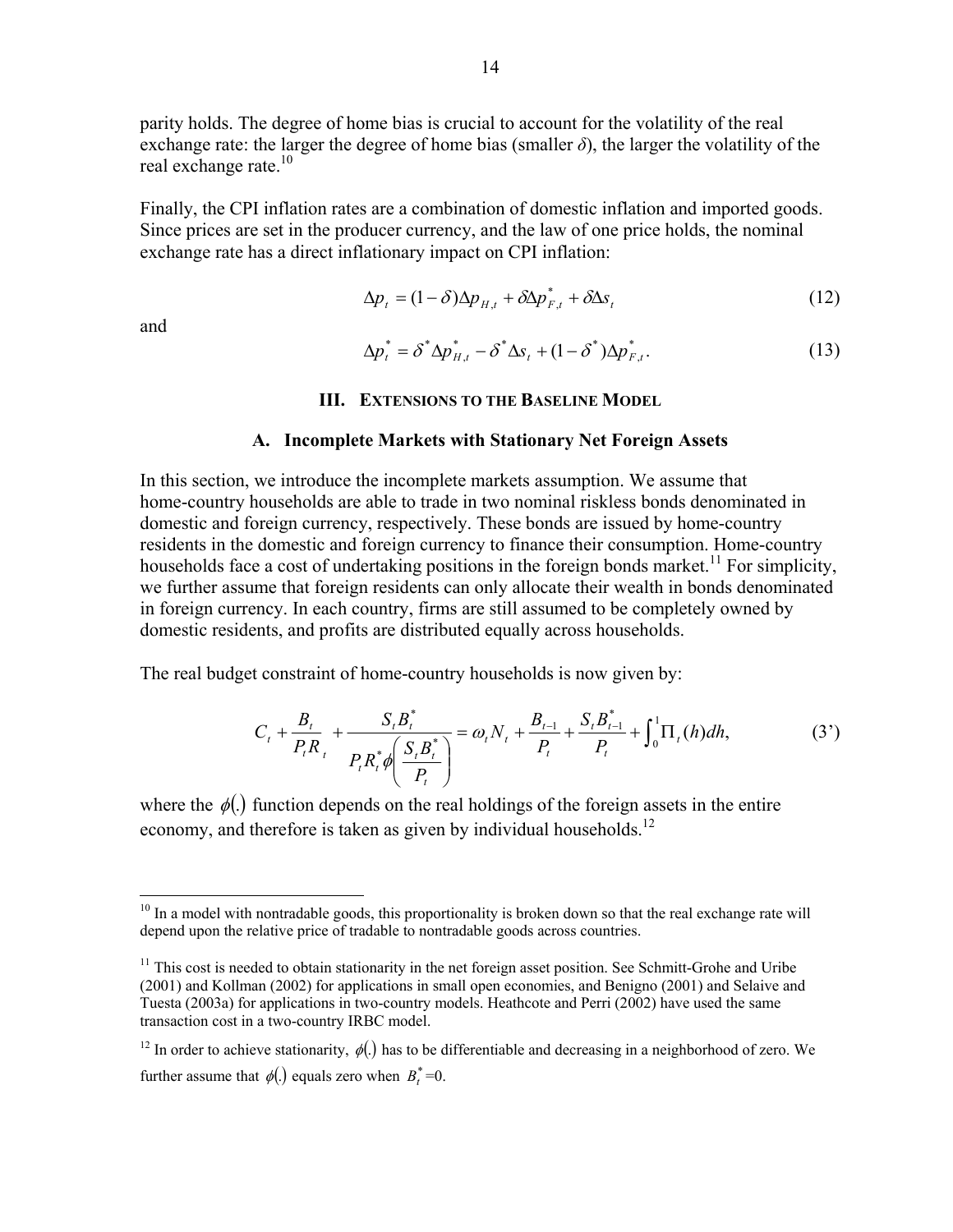We further assume that the initial level of wealth is the same across households in each country. This assumption combined with the fact that households within a country equally share the profits of intermediate goods producers, implies that within a country all households face the same budget constraint. In their consumption decisions, they will choose the same path of consumption.

#### **Dynamics**

 $\overline{a}$ 

Under incomplete markets, the net foreign asset (NFA) position for the home country consists of the holding of foreign bonds (since domestic bonds are in net supply in the symmetric equilibrium). By definition, the NFA position of the foreign country equals the stock of bonds outstanding with the home country. The risk sharing condition holds in expected first difference terms and depends on the NFA position and preference shocks:

$$
E_t q_{t+1} - q_t = \left[ \frac{(1+\Gamma)E_t \Delta c_{t+1} - b \Delta c_t}{1+\Gamma - b} \right] - \left[ \frac{(1+\Gamma)E_t \Delta c_{t+1}^* - b^* \Delta c_t^*}{1+\Gamma - b^*} \right] + (1-\rho_g)g_t - (1-\rho_g^*)g_t^* + \chi b_t^*
$$
\n(9')

where  $\chi = -\phi'(0) Y_H$  and  $b_t^* = \left| \frac{S_t B_t}{Y P} \right|$ ⎠ ⎞  $\parallel$ ⎝  $=\bigg($ *H t*  $t^* = \left(\frac{B_t D_t}{Y_H P_t}\right)$  $b_i^* = \left(\frac{S_i B_i^*}{S_i} \right)$ , which substitutes equation (9) in section II.F.

The net foreign asset position becomes a state variable—its evolution depends on the stock of previous debt and on the trade deficit (or surplus):  $13$ 

$$
\beta b_t^* = b_{t-1}^* + \delta \left[ \frac{2\theta(1-\delta)-1}{1-2\delta} \right] q_t - \delta (\widetilde{c}_t - \widetilde{c}_t^*)
$$
\n(14)

Note that the effect of the real exchange rate on the NFA critically depends on the size of the elasticity of substitution: with a low elasticity, a real depreciation will imply that volumes increase less than prices decline, and hence the value of net exports declines after a real devaluation.

#### **B. LCP by Intermediate Goods Producers**

We assume price stickiness in each country's import prices in terms of local currency. Each firm chooses a price for the domestic market and a price for the foreign market under the same conditions of the modified Calvo lottery with indexation described above. This assumption generates deviations from the law of one price at the border, and nominal

<sup>&</sup>lt;sup>13</sup> This expression comes from defining the law of motion of the NFA position as  $\beta b_t^* = b_{t-1}^* + nx_t$ , where

 $nx_t = N X_t / Y_H$ , and we make use of the expression of net exports in Table 2, the goods markets clearing condition in Table 3, and the consumer's optimizing conditions.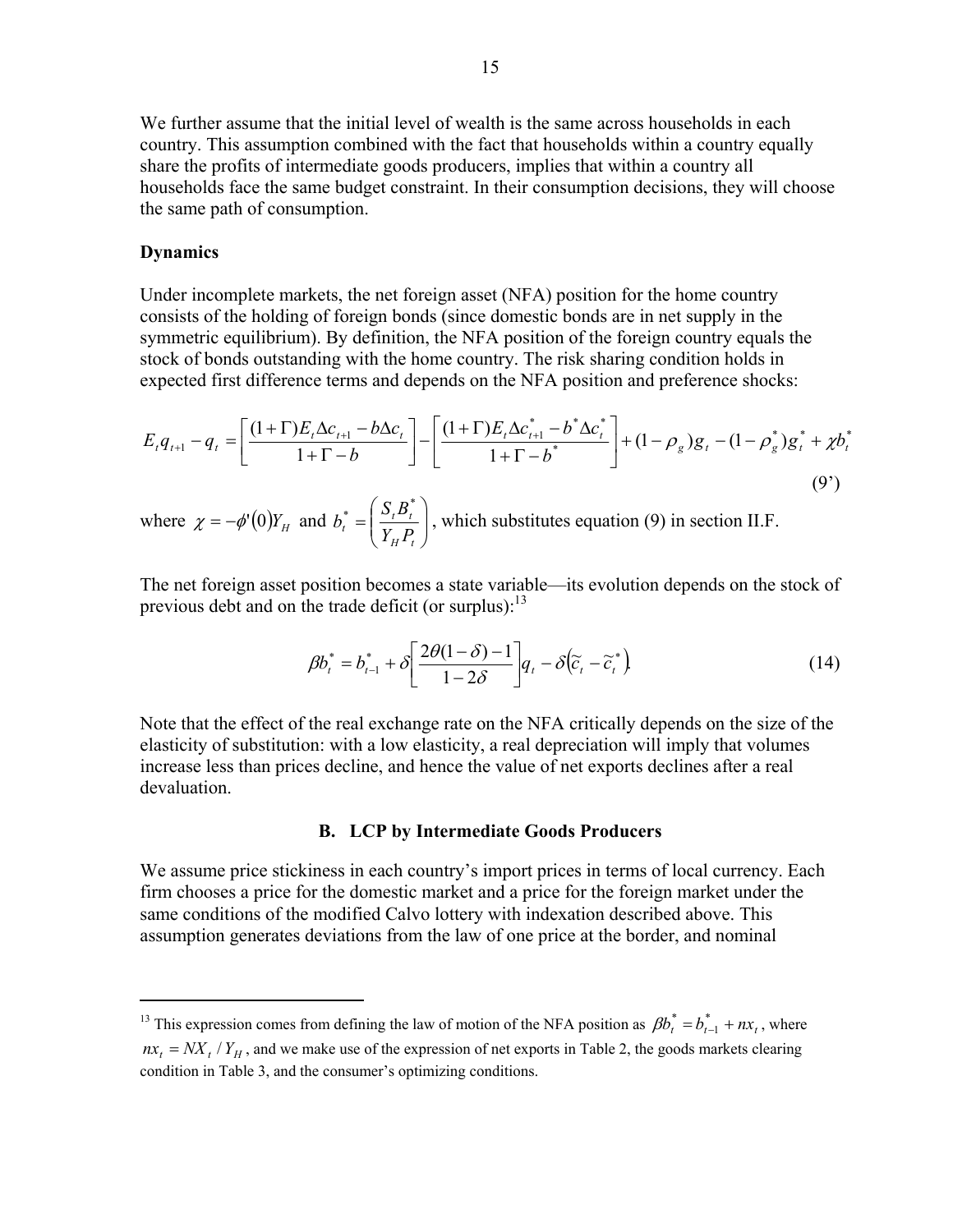exchange rate movements generate ex-post deviations from the law of one price.<sup>14</sup> Importantly, under the assumption of LCP, even without home bias, it is possible to generate real exchange rate fluctuations.

The overall demand (from domestic and foreign households) for an intermediate good produced in *h*, is given by:

$$
c_t(h) = (1 - \delta) \left(\frac{p_t(h)}{P_{H,t}}\right)^{-\epsilon} \left(\frac{P_{H,t}}{P_t}\right)^{-\theta} C_t \text{ and } c_t^*(h) = \delta \left(\frac{p_t^*(h)}{P_{H,t}^*}\right)^{-\epsilon} \left(\frac{P_{H,t}^*}{P_t^*}\right)^{-\theta} C_t^*.
$$

Hence, whenever domestic intermediate-goods producers are allowed to reset their prices in the home and the foreign country, they maximize the following profit function:

$$
\underset{P_{t}(h),p_{t}^{*}(h)}{\underset{M}{\text{Max}}} E_{t} \sum_{k=0}^{\infty} \alpha^{k} \xi_{t,t+k} \left\{ \frac{\left[p_{t,t+k}(h) - \omega_{t} / (A_{t} X_{t})\right] c_{t,t+k}(h) + \left[p_{t,t+k}^{*}(h) S_{t+k} - \omega_{t} / (A_{t} X_{t})\right] c_{t,t+k}(h)}{P_{t+k}}\right\}.
$$

where  $p_{t,t+k}(h)$  and  $p_{t,t+k}^*(h)$  are prices of the home good set at home and abroad prevailing at *t+k* assuming that the firm last reoptimized at time *t*, and whose evolution will depend on whether the firm indexes to last period's inflation rate (a fraction  $\tau$  of firms) or to the steady-state rate of inflation (a fraction  $1-\tau$  of firms) when it is not allowed to reoptimize.  $c_{t,t+k}(h)$  and  $c_{t,t+k}^*(h)$  are the associated demands for good *h* in each country.

To obtain the log-linear dynamics, we first need to redefine the terms of trade:

$$
t_t \equiv p_{F,t} - p_{H,t}
$$
, and  $t_t^* \equiv p_{H,t}^* - p_{F,t}^*$ .

These ratios represent the relative price of imported goods in terms of the domestically produced goods expressed in local currency, for each country.15

#### **Dynamics**

 $\overline{a}$ 

The following new equations arise with respect to the baseline (PCP) case. The inflation equations for home-produced goods are:

$$
\Delta p_{H,t} = \gamma_b \Delta p_{Ht-1} + \gamma_f E_t \Delta p_{Ht+1} + \kappa [\tilde{\omega}_t - x_t + \tilde{\sigma}_t)],
$$
\n(10')

<sup>&</sup>lt;sup>14</sup> Monacelli (2005) assumes that retail importers are subject to sticky prices, rather than the exporting firms in the country of origin. In his model, the law of one price holds at the border, but the pass-through is slow.

<sup>&</sup>lt;sup>15</sup> Note that if the law of one price holds,  $t_t = -t_t^*$ , but now it is no longer the case.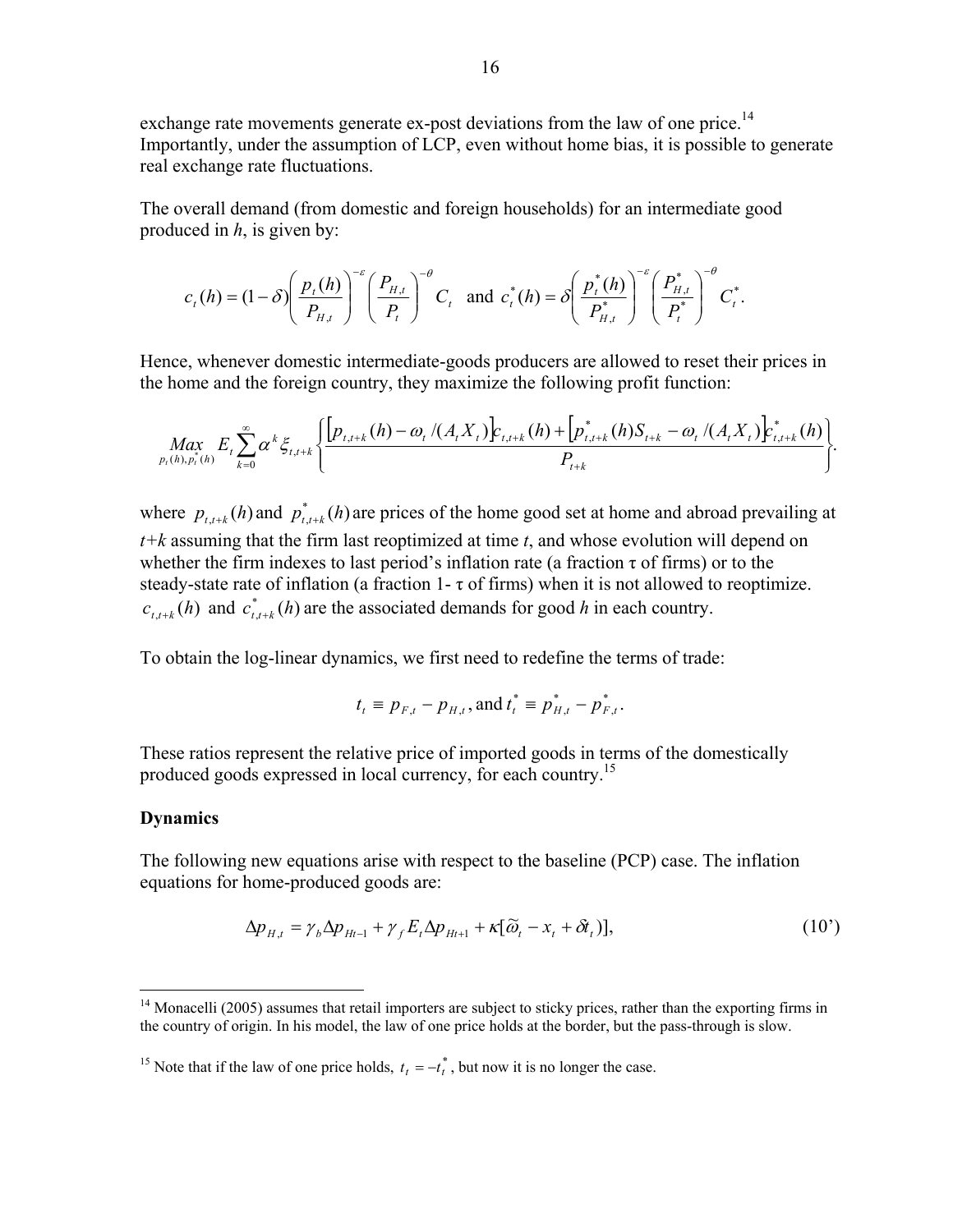$$
\Delta p_{H,t}^* = \gamma_b \Delta p_{H,t-1}^* + \gamma_f E_t \Delta p_{H,t+1}^* + \kappa [\tilde{\omega}_t - x_t - (1 - \delta) t_t^* - q_t)],
$$
\n(10b')

$$
\Delta p_{F,t}^* = \gamma_b^* \Delta p_{F,t-1}^* + \gamma_f^* E_t \Delta p_{F,t+1}^* + \kappa^* [\widetilde{\omega}_t^* - x_t^* + \delta t_t^*], \qquad (11')
$$

$$
\Delta p_{F,t} = \gamma_b^* \Delta p_{F,t-1} + \gamma_f^* E_t \Delta p_{F,t+1} + \kappa^* [\tilde{\omega}_t^* - x_t^* - (1 - \delta)t_t + q_t], \qquad (11b')
$$

Similarly to the baseline case, real wages are deflated by the CPI which causes the terms of trade for each country, as well as the real exchange rate, to matter in the determination of unit labor costs and of domestic inflation.

The CPI inflation rates under LCP do not include the nominal exchange rate as a direct determinant of imported goods inflation, because the pass-through is low and import prices are sticky in domestic currency:

$$
\Delta p_t = (1 - \delta) \Delta p_{H,t} + \delta \Delta p_{F,t} \tag{12'}
$$

and  
\n
$$
\Delta p_i^* = \delta \Delta p_{H,t}^* + (1 - \delta) \Delta p_{F,t}^* \tag{13'}
$$

which substitute equations  $(10)$ – $(13)$  of the baseline model. In addition, the market-clearing conditions in Table 3 become:

$$
\tilde{y}_{H,t} = (1 - \delta) \theta \delta \left( t_t - t_t^* \right) + (1 - \delta) \tilde{c}_t + \delta \tilde{c}_t^* + \eta_t \text{, and}
$$
\n
$$
\tilde{y}_{F,t}^* = -(1 - \delta) \theta \delta \left( t_t - t_t^* \right) + \delta \tilde{c}_t + (1 - \delta) \tilde{c}_t^* + \eta_t^*.
$$

#### **C. Incomplete Markets and Sticky Prices in LCP**

Under incomplete markets and LCP, the equations of the model are given by those in Section II.F, Table 3, and modified by those in Section III.B. The additional change is that while the behavior of the real exchange rate is the same as under incomplete markets (Equation 9' in Section III.A), the NFA position dynamics are given by:

$$
\beta b_t^* = b_{t-1}^* + \delta (1 - \delta)(\theta - 1)(t_t - t_t^*) + \delta q_t - \delta(\widetilde{c}_t - \widetilde{c}_t^*)
$$
\n(14')

which substitutes (14) in Section III.A.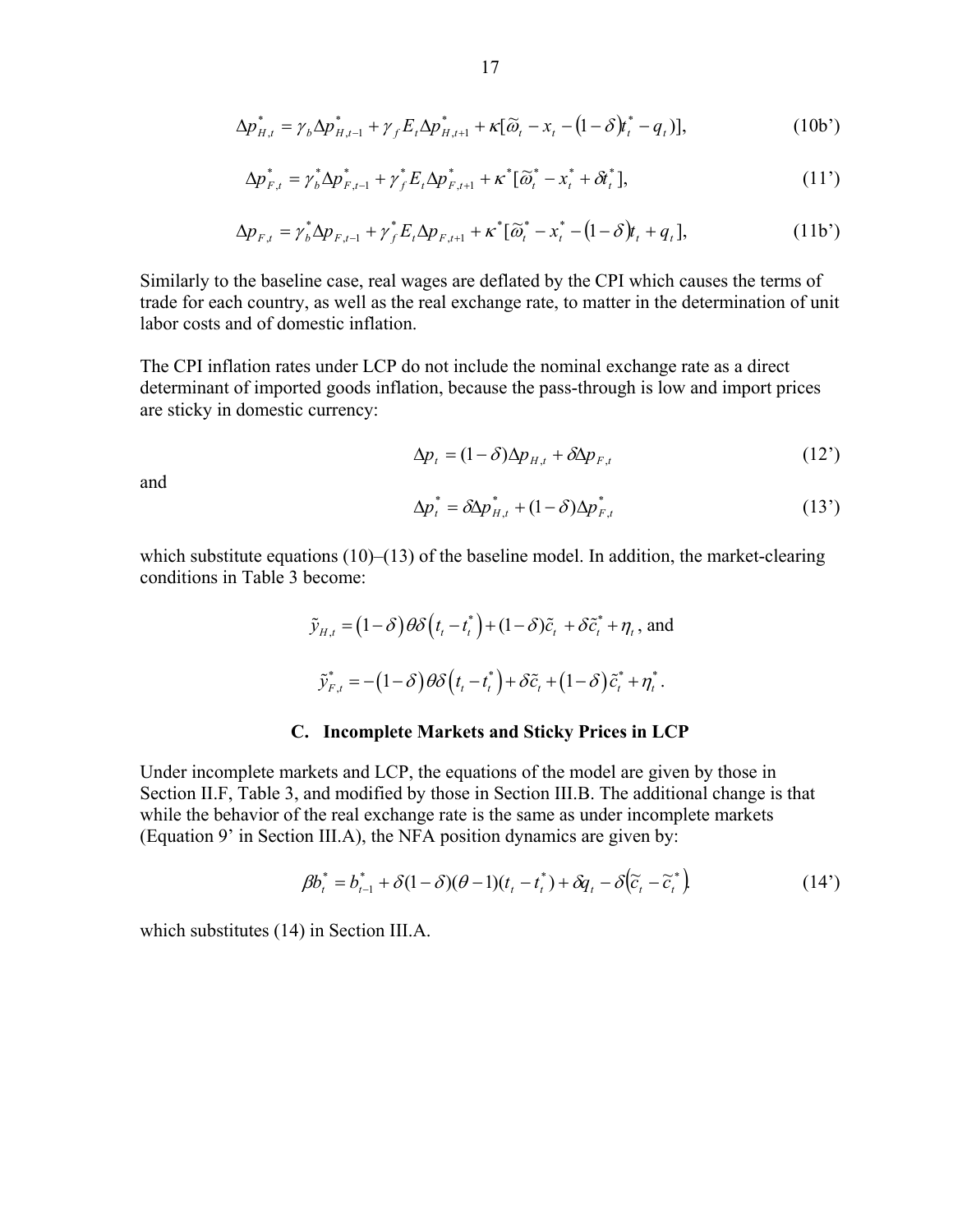#### **IV. ESTIMATION AND MODEL COMPARISON**

#### **A. Data**

We use data for the United States and euro area to estimate the model. For the United States, we use the following series (mnemonics as they appear in the Haver USECON database): quarterly real GDP (GDPH), the GDP deflator (DGDP), real consumption (CH), and the 3-month T-bill interest rate (FTB3). Since we want to express real variables in per capita terms, we divide real GDP and consumption by total population of 16 years and over (LN16).

Data for the euro area as a whole comes from the Fagan, Henry, and Maestre (2001) dataset. (This dataset is a synthetic dataset constructed by the Econometric Modeling Unit at the European Central Bank, and should not be viewed as an "official" series.) We extract from that database real consumption (PCR), real GDP (YER), the GDP deflator (YED), and short-term interest rates. The euro zone population series is taken from Eurostat. Since it consists of annual data, we transform it to quarterly frequency by using linear interpolation.

The convention we adopt is that the home country is the euro area, and the foreign country is the United States. The real exchange rate consists of the nominal exchange rate in euros per U.S. dollar, converted to the real exchange rate index by multiplying it by the U.S. CPI and dividing it by the euro area CPI. The "synthetic" euro/U.S. dollar exchange rate prior to the launch of the euro in 1999 also comes from Eurostat; the U.S. CPI comes from the Haver USECON database (PCU) and the euro area CPI comes from the Fagan, Henry, and Maestre database (HICP).

Our sample period goes from 1973:1 to 2003:4, at quarterly frequency, which is when the euro area dataset ends. To compute per capita output and consumption growth rates and inflation, we take natural logs and first differences of per capita output and consumption, and the GDP deflator, respectively. We divide the short-term interest rate by four to obtain its quarterly equivalent. We also take natural logs and first differences of the euro/dollar real exchange rate.

Table 4 presents some relevant statistics. Interestingly, the raw data show that per capita output growth rates in the United States and the euro area are not that different (0.48 percent versus 0.47 percent), while per capita consumption and output in the euro area grow at the same rate (0.47 percent). Consumption growth in the United States displays a higher sample mean growth rate (0.53 percent) than in the euro area, which is not surprising given recent trends. Interestingly, growth rates in the euro area are less volatile than in the United States. The real exchange rate displays a small appreciating trend mean during the sample period and is much more volatile than any other series.

Real exchange rare volatility also stands out in the HP-filtered series: the bilateral real exchange rate has a standard deviation of 7.83 percent, while output and consumption in the United States have a standard deviation of 1.58 percent and 1.28 percent, respectively. Output and consumption in the euro area are less volatile, with a standard deviation of about 1 percent. Interest rates and inflation rates display high persistence, and so do all real variables when they are HP-filtered. Interestingly, only consumption in the euro area displays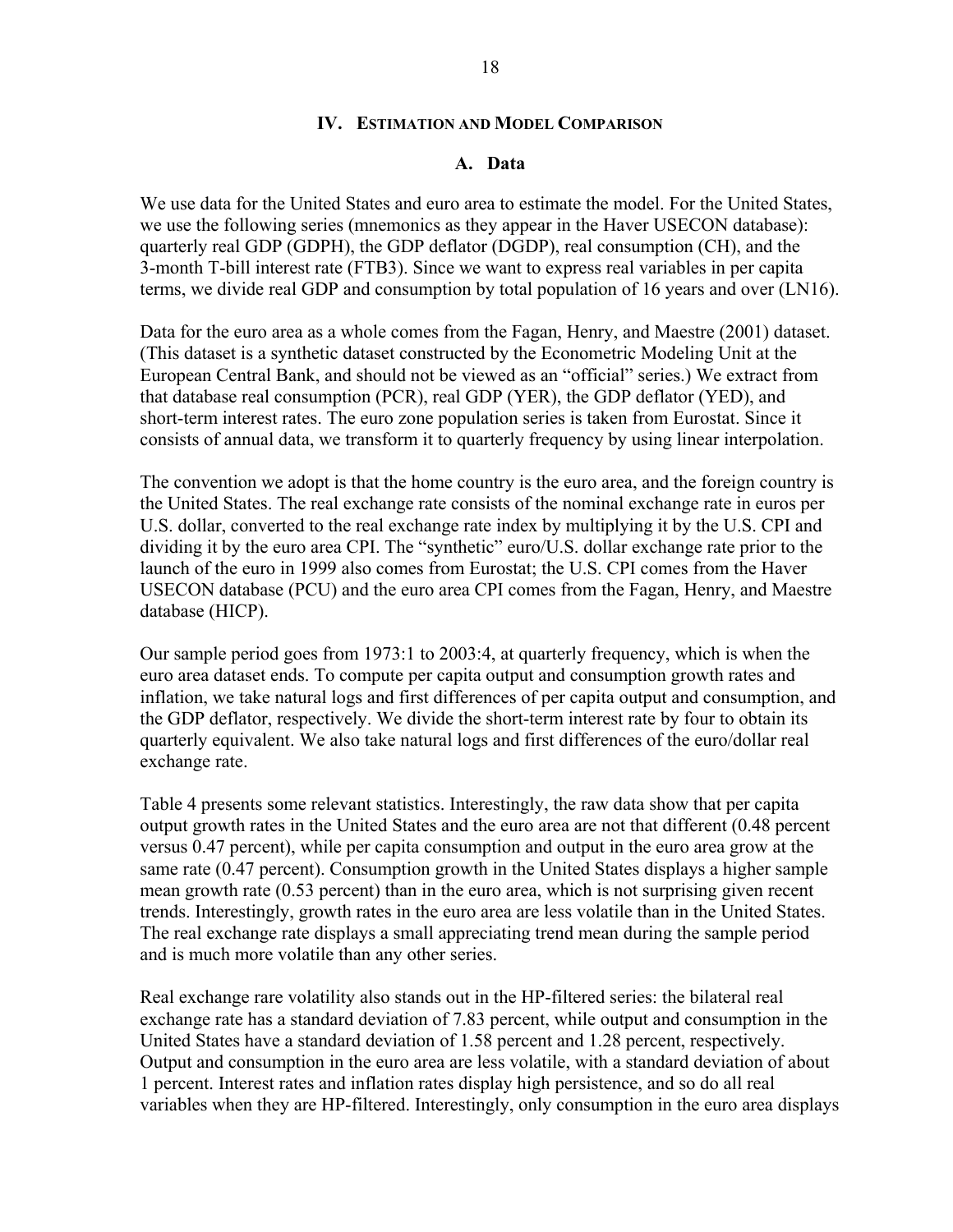| Raw Data, Quarterly Growth Rates                                                                                                                                                                                                                                                                                                                                                                                                                                                                           |                          |                     |                           |                                    |                    |  |  |  |
|------------------------------------------------------------------------------------------------------------------------------------------------------------------------------------------------------------------------------------------------------------------------------------------------------------------------------------------------------------------------------------------------------------------------------------------------------------------------------------------------------------|--------------------------|---------------------|---------------------------|------------------------------------|--------------------|--|--|--|
|                                                                                                                                                                                                                                                                                                                                                                                                                                                                                                            | Consumption<br>Euro      | Output Euro         | Consumption<br><b>USA</b> | Output<br><b>USA</b>               | Real Exch.<br>Rate |  |  |  |
| Mean                                                                                                                                                                                                                                                                                                                                                                                                                                                                                                       | 0.47                     | 0.47                | 0.53                      | 0.48                               | $-0.14$            |  |  |  |
| Std. dev.                                                                                                                                                                                                                                                                                                                                                                                                                                                                                                  | 0.57                     | 0.58                | 0.67                      | 0.85                               | 4.59               |  |  |  |
| Raw Data, Quarterly Rates<br>Inflation<br>Inflation<br><b>Interest Rate</b><br><b>Interest Rate</b><br><b>USA</b><br><b>USA</b><br>Euro<br>Euro<br>Mean<br>2.08<br>1.00<br>1.44<br>1.59<br>Std. dev.<br>0.83<br>0.93<br>0.73<br>0.67<br>0.96<br>0.89<br>0.94<br>0.90<br>First autocorr.<br>HP-Filtered Data<br>Consumption<br>Consumption<br>Output<br><b>USA</b><br>USA<br>Euro<br>Output Euro<br>Std. dev.<br>1.01<br>0.91<br>1 28<br>1.58<br>Corr. with RER<br>$-0.26$<br>$-0.06$<br>$-0.02$<br>$-0.08$ |                          |                     |                           |                                    |                    |  |  |  |
|                                                                                                                                                                                                                                                                                                                                                                                                                                                                                                            |                          |                     |                           |                                    |                    |  |  |  |
|                                                                                                                                                                                                                                                                                                                                                                                                                                                                                                            |                          |                     |                           |                                    |                    |  |  |  |
|                                                                                                                                                                                                                                                                                                                                                                                                                                                                                                            |                          |                     |                           |                                    |                    |  |  |  |
|                                                                                                                                                                                                                                                                                                                                                                                                                                                                                                            |                          |                     |                           |                                    |                    |  |  |  |
|                                                                                                                                                                                                                                                                                                                                                                                                                                                                                                            |                          |                     |                           |                                    |                    |  |  |  |
|                                                                                                                                                                                                                                                                                                                                                                                                                                                                                                            |                          |                     |                           |                                    | Real Exch.<br>Rate |  |  |  |
|                                                                                                                                                                                                                                                                                                                                                                                                                                                                                                            |                          |                     |                           |                                    | 7.83               |  |  |  |
|                                                                                                                                                                                                                                                                                                                                                                                                                                                                                                            |                          |                     |                           |                                    | 1.00               |  |  |  |
| First autocorr.                                                                                                                                                                                                                                                                                                                                                                                                                                                                                            | 0.84                     | 0.86                | 0.87                      | 0.87                               | 0.83               |  |  |  |
|                                                                                                                                                                                                                                                                                                                                                                                                                                                                                                            | Consumption<br>Euro, USA | Output<br>Euro, USA | Relative<br>Cons., RER    | Relative<br>Outputs,<br><b>RER</b> |                    |  |  |  |
| <b>Other Correlations</b>                                                                                                                                                                                                                                                                                                                                                                                                                                                                                  | 0.33                     | 0.47                | $-0.17$                   | 0.04                               |                    |  |  |  |

## Table 4: Properties of the Data for the United States and the Euro Area (1973:1–2003:4)

Source: Haver Analytics, Eurostat, and Fagan, Henry, and Maestre (2001).

Note: Relative variables are the ratio between the euro area variable and its U.S. counterpart.

a nonzero correlation of -0.26 with the real exchange rate. The correlation of output in the euro area, and output and consumption in the United States with the real exchange rate is essentially zero.

Finally, it is worth noting that the correlation between consumptions is smaller than between outputs (0.33 versus 0.47), although the size of the two correlations are smaller than those obtained using shorter sample periods, as in Backus, Kehoe, and Kydland (1992).<sup>16</sup> The correlation of relative output with the real exchange rate is fairly small, while the correlation between the real exchange rate and relative consumptions across countries is negative  $(-0.17)$ , which is at odds with efficient risk-sharing.<sup>17</sup>

<sup>&</sup>lt;sup>16</sup> Heathcote and Perri (2004) show that in recent years the U.S. economy has become less correlated with the rest of the world.

 $17$  All the facts related to the U.S. economy are very similar to the ones presented in CKM.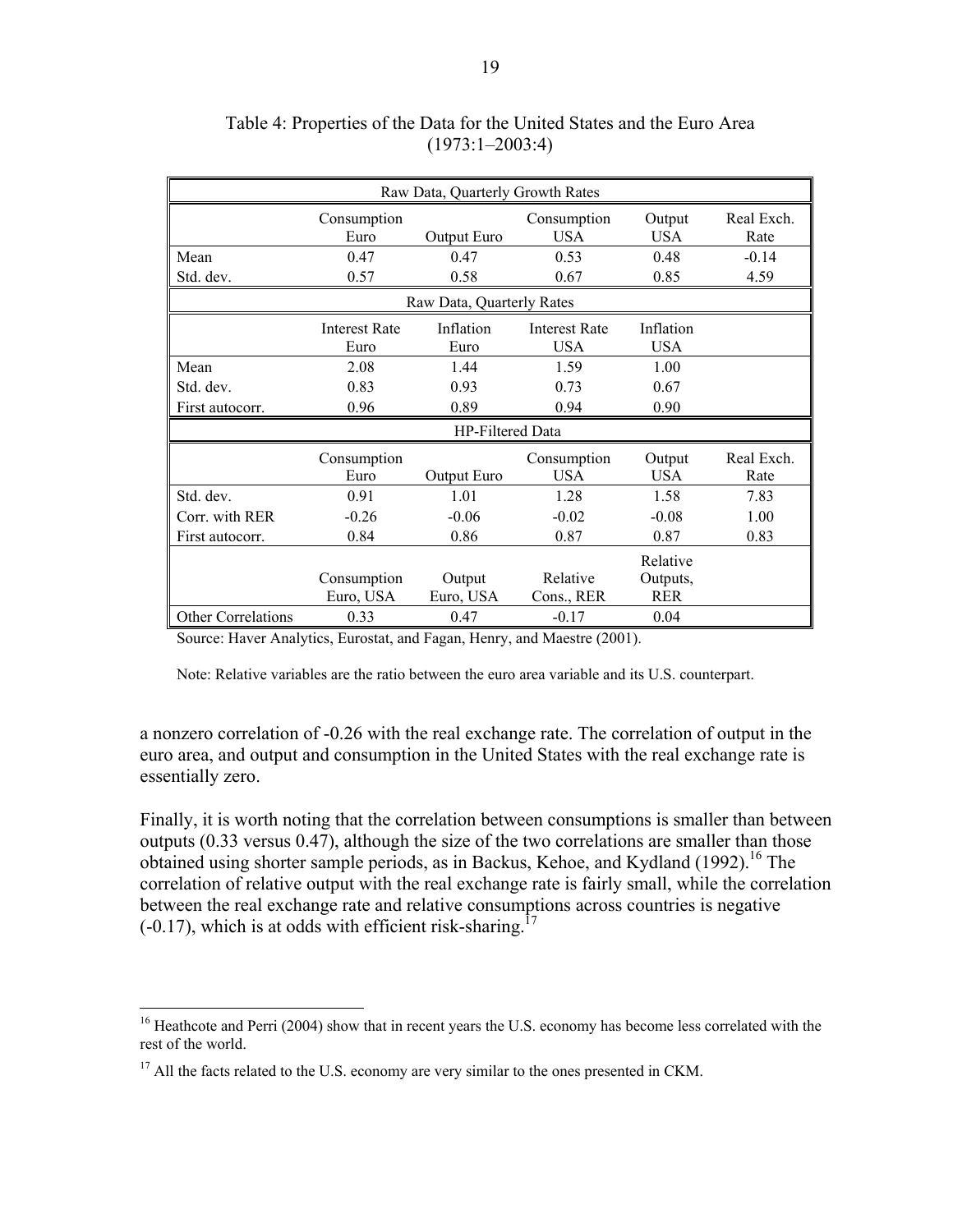## **B. Bayesian Estimation of the Model's Parameters**

According to Bayes' rule, the posterior distribution of the parameters of any given model is proportional to the product of the prior distribution of the parameters and the likelihood function of the data. An appealing feature of the Bayesian approach is that additional information about the model's parameters (i.e., micro-data evidence, features of the first moments of the data) can be introduced via the prior distribution.

To implement the Bayesian estimation method, we need to numerically evaluate the prior and the likelihood function. The likelihood function is evaluated using the state-space representation of the law of motion of the model, and the Kalman filter. We then use the Metropolis-Hastings algorithm to obtain random draws from the posterior distribution, from which we obtain the relevant moments of the posterior distribution of the parameters.

Let  $\psi$  denote the vector of parameters that describe preferences, technology, the monetary policy rules, and the shocks in the two countries of the model. The vector of observable variables consists of  $z_t = \langle \Delta y_t, \Delta c_t, r_t, \Delta p_{H,t}, \Delta y_t^*, \Delta c_t^*, r_t^*, \Delta p_{F,t}^*, \Delta q_t \rangle$  $z_t = {\Delta y_t, \Delta c_t, r_t, \Delta p_{H,t}, \Delta y_t^*, \Delta c_t^*, r_t^*, \Delta p_{F,t}^*, \Delta q_t}.$  The assumption of a world technology shock with a unit root makes the real variables stationary in the model in first differences. Hence, we use consumption and output growth per country, which are stationary in the data and in the model. We first-difference the real exchange rate, while inflation and the nominal interest rate in each country enter in levels.18 We express all variables as deviations from their sample mean. We denote by  $L(\lbrace z_t \rbrace_{t=1}^T | \psi)$  the likelihood function of  $\{z_t\}_{t=1}^T$ .

## **Priors**

Table 5 shows the prior distributions for the model's parameters, which we denote by  $\Pi(\psi)$ . For the estimation, we decide to fix only two parameters. The first one is the steady-state growth rate of the economy. Based on the evidence presented in Section IV.A, we set Γ=0.5 percent, which implies that the world growth rate of per capita variables is about 2 percent per year. In order to match a real interest rate in the steady state of about 4 percent per year, we set the discount factor to *β=*0.995. For reasonable parameterizations of these two variables, the parameter estimates do not change significantly. For the other parameters, gamma distributions are used as priors when nonnegativity constraints are necessary, and uniform priors when we are mainly interested in estimating fractions or probabilities. Normal distributions are used when more informative priors seem to be necessary.

Unlike other two-country model studies (e.g., Lubik and Schorfheide, 2005; and CKM), we do not impose the constraint that parameter values be the same in the two countries. However, we do use the same prior distributions for parameters across countries. We use normal distributions for the coefficients of habit formation and inverse elasticity of labor supply with respect to the real wage, centered at values commonly used in the literature (0.7

<sup>1</sup>  $18$  In this way, we avoid having to choose a particular detrending method (linear, quadratic, or HP-filter).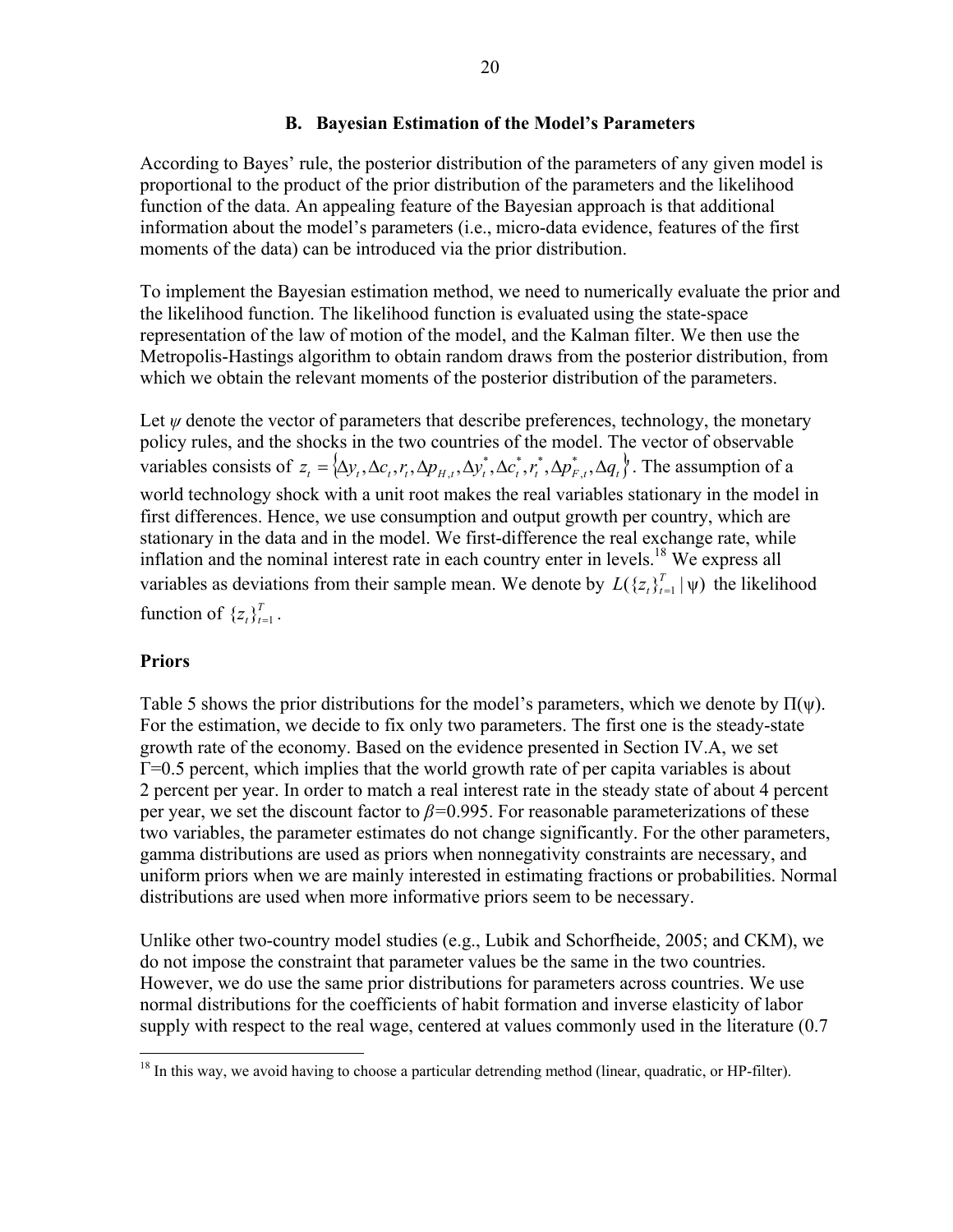| Parameter                                                    |                                                                                                                    | Distribution       | Mean  | Std. Dev. |
|--------------------------------------------------------------|--------------------------------------------------------------------------------------------------------------------|--------------------|-------|-----------|
| Habit formation                                              | $\underline{b},\underline{b}^*$                                                                                    | Normal             | 0.70  | 0.05      |
| Labor supply                                                 | $\gamma$ , $\gamma$                                                                                                | Normal             | 1.00  | 0.25      |
| Average duration between optimal<br>price changes            | $(1-\alpha)^{-1}, (1-\alpha^*)^{-1}$                                                                               | Gamma              | 3.00  | 1.42      |
| Indexation                                                   | $\tau, \tau^*$                                                                                                     | Uniform $(0,1)$    | 0.50  | 0.29      |
| Fraction of imported goods                                   |                                                                                                                    | Normal             | 0.20  | 0.03      |
| Elasticity of substitution between<br>home and foreign goods | $\theta$                                                                                                           | Normal             | 1.50  | 0.25      |
| Elasticity of the real exchange rate to<br>the NFA position  | $\chi$                                                                                                             | Gamma              | 0.02  | 0.014     |
| Taylor rule: inflation                                       | $\gamma_p,\,\gamma_p$                                                                                              | Normal             | 1.50  | 0.25      |
| Taylor rule: output growth                                   | $\gamma_y$ , $\gamma_y^*$                                                                                          | Normal             | 1.00  | 0.20      |
| Taylor rule: smoothing                                       | $\rho_r, \rho_r^*$                                                                                                 | Uniform $(0,1)$    | 0.50  | 0.29      |
| AR coefficients of shocks                                    | $\rho_{\rm r}$ , $\rho_{\rm r}^{\dagger}$ , $\rho_{\rm g}$ ,<br>$\rho_{g}^{*}$ , $\rho_{\eta}$ , $\rho_{\eta}^{*}$ | Uniform $(0,0.96)$ | 0.48  | 0.28      |
| Std. dev. technology shocks                                  | $\sigma_x, \sigma_x, \sigma_a$                                                                                     | Gamma              | 0.007 | 0.003     |
| Std. dev. preference shocks                                  | $\sigma_g^{},\sigma_g^*$                                                                                           | Gamma              | 0.010 | 0.005     |
| Std. dev. monetary shocks                                    | $\sigma_z$ , $\sigma_z$ <sup>*</sup>                                                                               | Gamma              | 0.004 | 0.002     |
| Std. dev. demand shocks                                      | $\sigma_n, \sigma_n$ <sup>*</sup>                                                                                  | Gamma              | 0.010 | 0.005     |

Table 5: Prior Distributions of the Model's Parameters

and 1, respectively). We truncate the habit formation parameter to be between 0 and 1. We assume that the average duration of price contracts has a prior mean of 3 in the two countries, following empirical evidence reported in Taylor (1999). In this case, a gamma distribution is used.<sup>19</sup> The prior on the fraction of price setters that follow a backward looking indexation rule is less informative and takes the form of a uniform distribution between zero and one.

The priors over the parameters that incorporate the open economy features of the model are as follows: (i) the parameter δ, which captures the implied home bias, has a prior distribution with mean 0.2 and standard deviation 0.03, implying a smaller home-bias than suggested by Heathcote and Perri (2002) and CKM; (ii) the elasticity of substitution between home and foreign goods  $(\theta)$  is a source of controversy, so we center it at a value of 1.5 as suggested by CKM, but with a large enough standard deviation to accommodate other feasible parameters,

<sup>&</sup>lt;sup>19</sup> To keep the probability of the Calvo lottery between 0 and 1, the prior distribution is specified as average duration between optimal price changes minus one: D=1/(1-*α*)-1. The shape of the prior is not much different than assuming a beta distribution for *α*.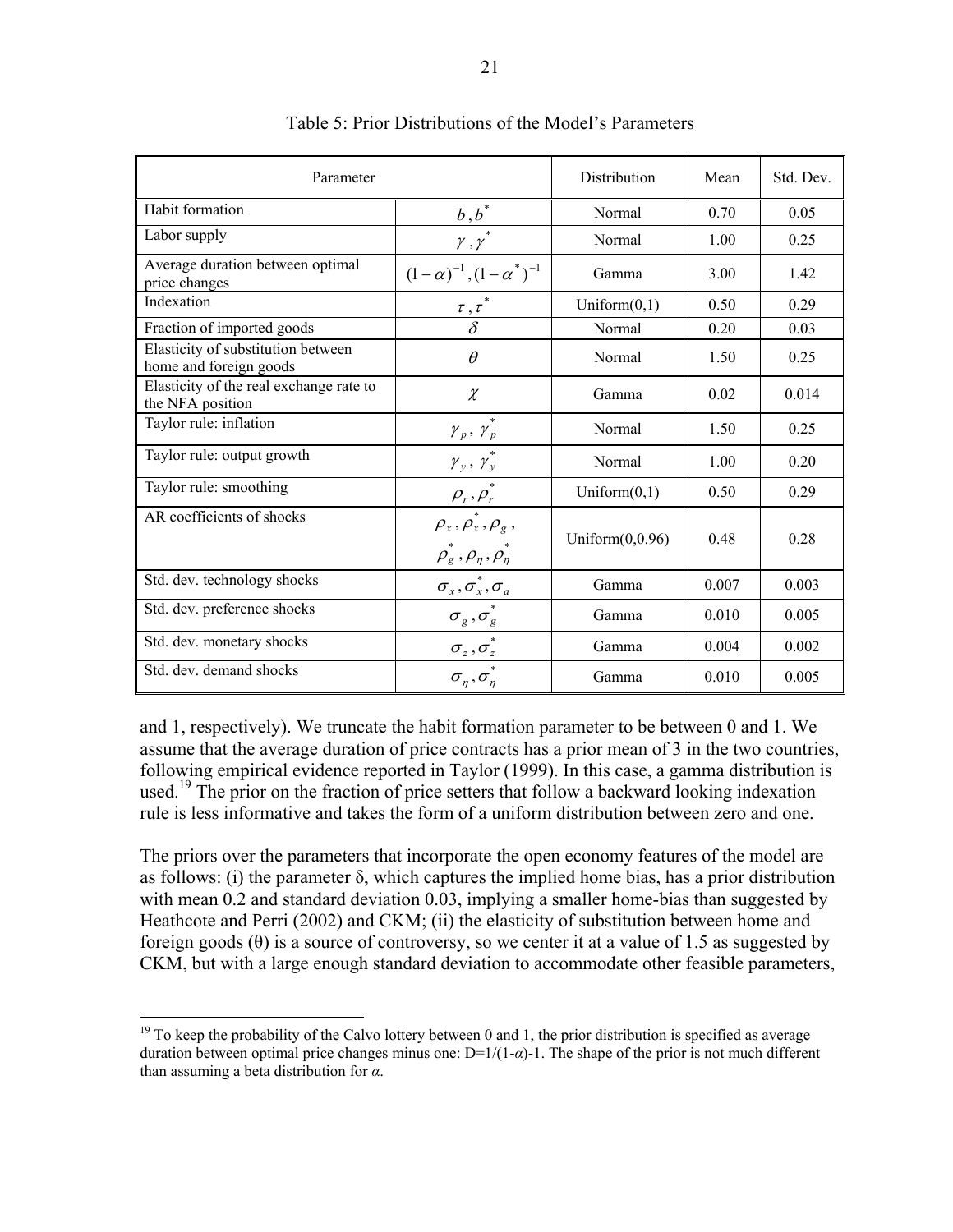even those below one;<sup>20</sup> and (iii) the parameter  $\chi$ , that measures the elasticity of the risk premium with respect to the net foreign asset position, is assumed to have a gamma distribution with mean of 0.02 and a standard deviation of 0.014, following the evidence in Selaive and Tuesta (2003a and 2003b).

For the coefficients of the interest rate rule, we center the coefficients to the values suggested by Rabanal (2004), who estimates rules with output growth for the United States. Hence,  $\gamma_n$ 

has a prior mean of 1.5, and  $\gamma$ <sub>y</sub> has a prior mean of 1. The same values are used for the monetary policy rule in the euro area, and we use uniform priors for the autoregressive processes between zero and one. We also truncate the prior distributions of the Taylor rule coefficients such that the models deliver a unique and stable solution.

We use uniform priors on the autoregressive coefficients of the six AR(1) shocks. We truncate the upper bound of the distribution to 0.96, because we want to examine how far the models can go in replicating persistence. We choose gamma distributions for the priors on the standard deviations of the shocks, to avoid negative values. The prior means are chosen to match previous studies. For instance, the prior mean for the standard deviation of all technology shocks is set to 0.007, close to the values suggested by Backus, Kehoe, and Kydland (1992), while the prior mean of the standard deviation of the monetary shocks comes from estimating the monetary policy rules using OLS.

## **Drawing from the Posterior and Model Comparison**

We implement the Metropolis-Hastings algorithm to draw from the posterior. The results are based on 250,000 draws from the posterior distribution.<sup>21</sup> The definition of the marginal likelihood for each model is as follows:

$$
L(\{z_t\}_{t=1}^T) = \int_{\psi \in \Psi} L(\{z_t\}_{t=1}^T | \psi) \Pi(\psi) d\psi
$$
 (17)

The marginal likelihood averages all possible likelihoods across the parameter space, using the prior as a weight. Multiple integration is required to compute the marginal likelihood, making the exact calculation impossible. We approximate it by using the modified harmonic mean estimator  $^{22}$ 

<sup>1</sup>  $20$  Trade studies typically find values for the elasticity of import demand with respect to price (relative to the overall domestic consumption basket) in the neighborhood of five to six, see Trefler and Lai (1999). Most of the NOEM models consider values of 1 for this elasticity, which implies Cobb-Douglas-type preferences in aggregate consumption.

<sup>&</sup>lt;sup>21</sup> See the appendix for some details on the estimation. Lubik and Schorfheide (2005, 2006) also provide useful details on the estimation procedure.

<sup>&</sup>lt;sup>22</sup> See Fernández-Villaverde and Rubio-Ramírez (2004) for computational details.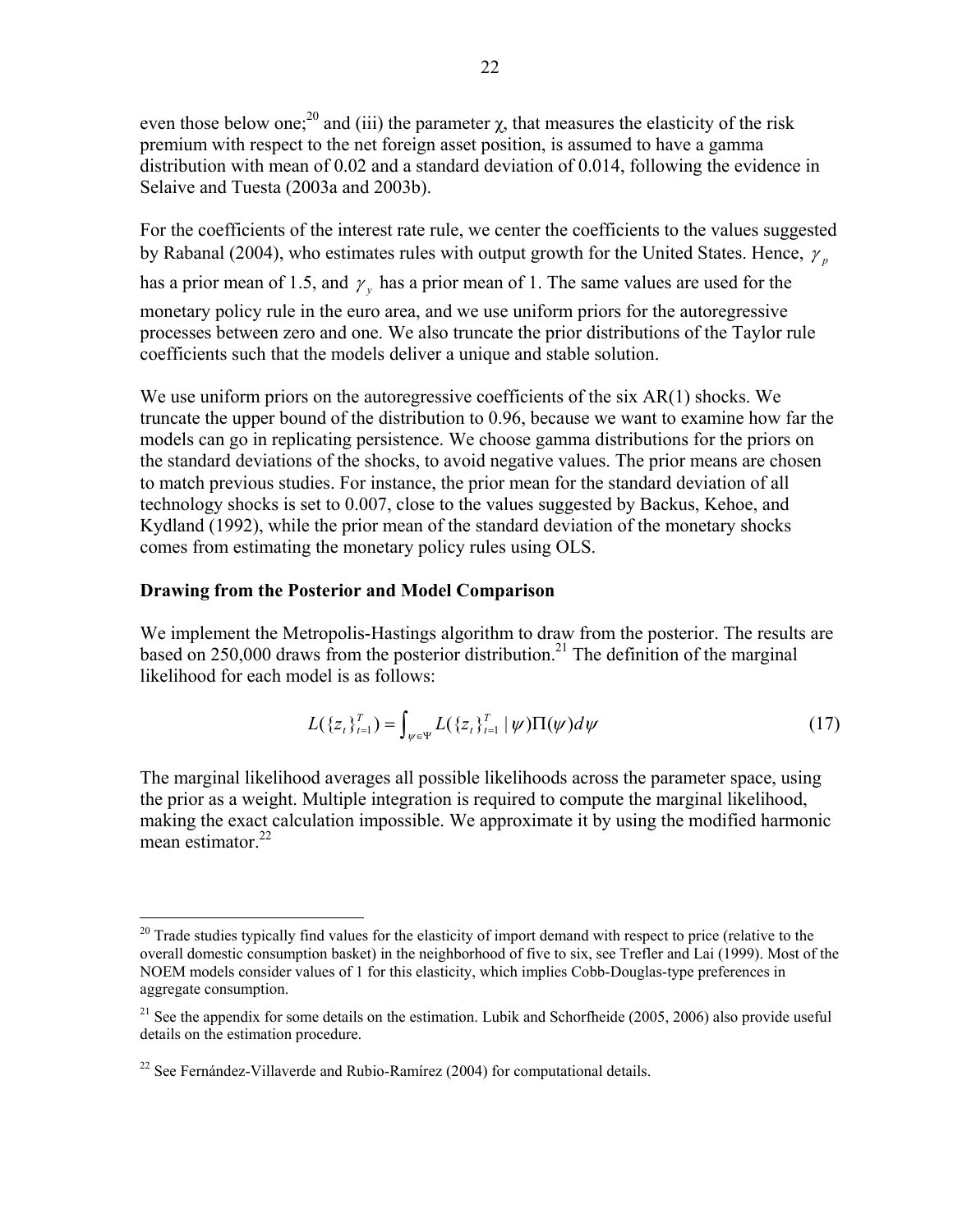Then, for two different models (A and B), the posterior odds ratio is

$$
\frac{P(A \mid \{z_t\}_{t=1}^T)}{P(B \mid \{z_t\}_{t=1}^T)} = \frac{\Pr(A)L(\{z_t\}_{t=1}^T \mid \text{model} = A)}{\Pr(B)L(\{z_t\}_{t=1}^T \mid \text{model} = B)}.
$$

If there are  $m \in M$  competing models, and one does not have strong views on which model is the best one (i.e.,  $Pr(A) = Pr(B) = 1/M$ ) the posterior odds ratio equals the Bayes factor (i.e., the ratio of marginal likelihoods).

#### **V. RESULTS**

We report the results of our estimation in five stages. First, we present the posterior estimates obtained for a closed economy vis-à-vis the four specifications considered for the open economy model. Second, we perform a model comparison by evaluating the marginal likelihood for each model. Third, we compute the standard deviations and correlations of each model at the mode posterior values. Fourth, we discuss the dynamics of our preferred model by analyzing the importance of the structural shocks for real exchange rate fluctuations. And finally, we look at the one-step ahead in-sample forecast performance of all models, and compare their performance to VARs.

#### **A. Posterior Distributions for the Parameters**

Table 6 presents relevant moments of the posterior parameters of all the models. In order to have a benchmark for the open economy estimates, we first provide the results from estimating each country as a closed economy. Column I reports the mean and standard deviation of the posterior distributions of the parameters for the euro area and the United States, when both are estimated as a closed economies. We assume that within each country agents only consume home produced goods ( $\delta = \theta = 0$ ), and are not allowed to trade bonds internationally. In addition, the real exchange rate is dropped from the set of observed variables. Overall, the estimates in Column I are in line with those obtained in the literature, (e.g., Galí and Rabanal (2005), Rabanal and Rubio-Ramírez (2005) and Lubik and Schorfheide (2005)), hence we do not discuss them any further.

Our benchmark open economy model assumes complete markets and PCP. The parameter estimates are displayed in Column II. The results differ in important ways with respect to the closed economy case. First, the proportion of firms that index their prices to the lagged inflation rate increases to almost one in the euro area, while inflation remains almost purely forward looking in the United States. The average duration of price contracts decreases for the euro area to 4.77 quarters and increases significantly for the United States to 14.74 quarters, which is a fairly large number.<sup>23</sup> The habit persistence parameters increase

<sup>&</sup>lt;sup>23</sup> This result is a consequence of having assumed a production function that is linear in the labor input. If we had assumed, as Galí, Gertler, and López-Salido (2001) that the production function is concave in labor, we would obtain smaller average price durations. Introducing firm-specific capital or real demand rigidities, as in Altig, et. al. (2005) or Eichenbaum and Fischer (2004), would also have lowered average price duration.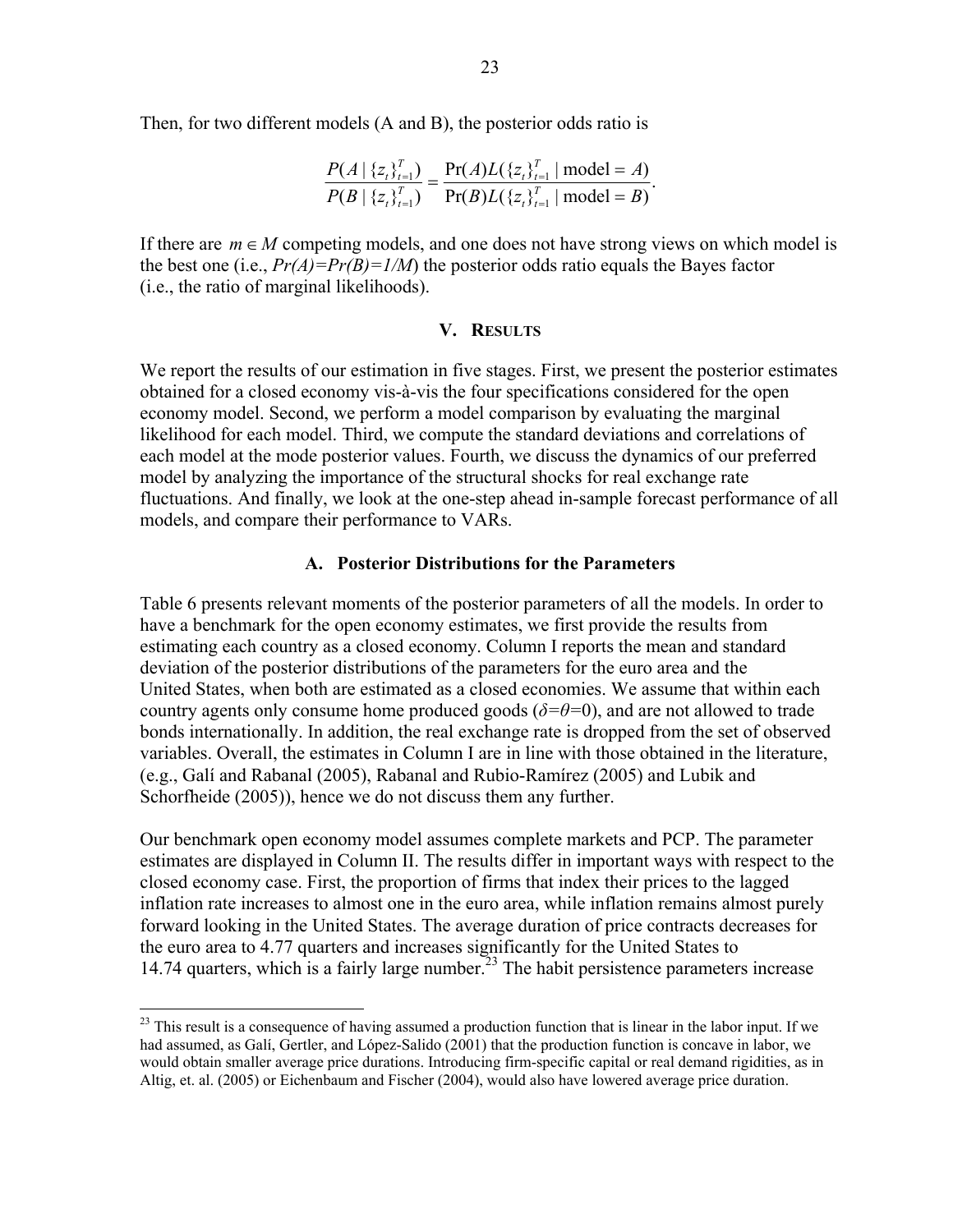|                                          | I. Two Closed<br>Economies |                          | II. Complete<br>Markets, PCP |          | III. Complete<br>Markets, LCP |          | IV. Incomplete<br>Markets, PCP |          | V. Incomplete<br>Markets, LCP |          |
|------------------------------------------|----------------------------|--------------------------|------------------------------|----------|-------------------------------|----------|--------------------------------|----------|-------------------------------|----------|
|                                          |                            | Std.                     | Std.<br>Std.                 |          |                               | Std.     | Std.                           |          |                               |          |
|                                          | Mean                       | Dev.                     | Mean                         | Dev.     | Mean                          | Dev.     | Mean                           | Dev.     | Mean                          | Dev.     |
| $\boldsymbol{b}$                         | 0.57                       | 0.04                     | 0.78                         | $0.02\,$ | 0.72                          | 0.03     | 0.62                           | 0.03     | 0.64                          | 0.03     |
| $b^*$                                    | 0.61                       | 0.04                     | 0.69                         | 0.04     | 0.68                          | 0.04     | 0.55                           | 0.04     | 0.54                          | 0.03     |
| $\gamma$                                 | 1.09                       | 0.23                     | 1.25                         | 0.21     | 1.47                          | 0.20     | 1.18                           | 0.20     | 0.79                          | 0.23     |
| $\gamma^*$                               | 1.00                       | 0.21                     | 0.86                         | 0.25     | 1.02                          | 0.23     | 1.16                           | 0.20     | 1.03                          | 0.23     |
| $(1-\alpha)^{-1}$<br>$(1-\alpha^*)^{-1}$ | 5.94                       | 0.89                     | 4.77                         | 0.46     | 6.29                          | 0.62     | 4.28                           | 0.39     | 4.12                          | 0.47     |
|                                          | 7.09                       | 0.92                     | 14.74                        | 1.68     | 12.66                         | 1.36     | 5.74                           | 0.63     | 4.95                          | 0.63     |
| $\tau$                                   | 0.06                       | 0.07                     | 0.93                         | 0.06     | 0.41                          | 0.17     | 0.94                           | 0.06     | 0.84                          | 0.13     |
| $\tau^*$                                 | 0.09                       | $0.08\,$                 | 0.04                         | 0.04     | 0.06                          | 0.05     | 0.09                           | 0.07     | 0.09                          | 0.08     |
| $\delta$                                 |                            | $\overline{\phantom{0}}$ | 0.13                         | 0.02     | 0.23                          | $0.02\,$ | 0.12                           | 0.01     | 0.06                          | 0.01     |
| $\theta$                                 |                            | $\overline{\phantom{0}}$ | 0.04                         | 0.03     | 0.01                          | 0.01     | 0.44                           | $0.00\,$ | 0.91                          | $0.01\,$ |
| $\chi$                                   |                            | $\overline{\phantom{0}}$ |                              |          |                               |          | 0.007                          | 0.004    | 0.013                         | 0.008    |
| $\rho_{\scriptscriptstyle r}$            | 0.87                       | 0.02                     | 0.88                         | 0.01     | 0.87                          | 0.01     | 0.89                           | 0.01     | 0.88                          | 0.01     |
| $\mathcal{V}_{\mathcal{Y}}$              | 1.08                       | $0.16\,$                 | 0.07                         | 0.06     | 0.16                          | 0.10     | 1.04                           | 0.16     | 0.98                          | 0.17     |
| $\mathcal{Y}_p$                          | 1.59                       | 0.13                     | 2.24                         | 0.15     | 2.03                          | 0.13     | 1.90                           | 0.15     | 1.71                          | $0.16\,$ |
| $\rho_{\rm r}$                           | 0.82                       | $0.02\,$                 | 0.85                         | 0.02     | 0.85                          | 0.01     | 0.81                           | 0.02     | 0.82                          | 0.02     |
| $\gamma_y^*$                             | 0.91                       | 0.15                     | 1.24                         | 0.13     | 1.34                          | 0.14     | 1.16                           | 0.14     | 1.01                          | 0.15     |
| $\gamma_p^*$                             | 1.81                       | 0.17                     | 1.67                         | 0.13     | 1.71                          | 0.13     | 1.85                           | 0.13     | 1.86                          | 0.15     |
| $\rho_{\rm x}$                           | 0.80                       | 0.27                     | 0.63                         | 0.04     | 0.69                          | 0.04     | 0.17                           | 0.08     | 0.39                          | $0.07\,$ |
| $\rho_x^*$                               | 0.93                       | 0.02                     | 0.96                         | 0.002    | 0.96                          | 0.002    | 0.92                           | 0.02     | 0.96                          | 0.002    |
| $\rho_{\rm g}$                           | 0.91                       | 0.02                     | 0.96                         | 0.001    | 0.96                          | 0.001    | 0.93                           | 0.02     | 0.93                          | 0.02     |
| $\rho_{\rm g}$                           | 0.82                       | 0.05                     | 0.84                         | 0.03     | 0.89                          | 0.03     | 0.87                           | 0.03     | 0.88                          | 0.03     |
| $\rho_{\eta}$                            | 0.93                       | 0.03                     | 0.89                         | 0.04     | 0.86                          | $0.04\,$ | 0.96                           | 0.00     | 0.93                          | 0.02     |
| $\rho_\eta^*$                            | 0.93                       | 0.03                     | 0.94                         | $0.02\,$ | 0.93                          | $0.04\,$ | 0.95                           | $0.01\,$ | 0.94                          | $0.01\,$ |
| $\sigma_x$ (in %)                        | 1.93                       | 0.45                     | 4.45                         | 0.52     | 4.27                          | 0.48     | 4.00                           | 0.55     | 4.23                          | 0.54     |
| $\sigma_x^*$ (in %)                      | 1.91                       | 0.29                     | 4.68                         | 0.43     | 3.32                          | 0.33     | 0.92                           | 0.20     | 0.62                          | 0.09     |
| $\sigma_g$ (in %)                        | 2.32                       | 0.29                     | 5.72                         | $0.40\,$ | 4.78                          | 0.31     | 3.64                           | 0.45     | 3.41                          | 0.49     |
| $\sigma_g^*$ (in %)                      | 2.16                       | 0.24                     | 2.73                         | 0.27     | 3.07                          | 0.30     | 2.13                           | 0.26     | 2.17                          | 0.27     |
| $\sigma_z$ (in %)                        | $0.20\,$                   | $0.02\,$                 | 0.23                         | $0.02\,$ | 0.22                          | $0.02\,$ | $0.20\,$                       | $0.01\,$ | 0.19                          | $0.01\,$ |
| $\sigma_z^*$ (in %)                      | 0.23                       | $0.02\,$                 | 0.22                         | $0.02\,$ | 0.22                          | 0.02     | 0.25                           | $0.02\,$ | 0.23                          | $0.02\,$ |
| $\sigma_a$ (in %)                        | 0.70                       | $0.02\,$                 | 2.58                         | 0.21     | 2.03                          | 0.17     | 1.39                           | 0.12     | 1.44                          | 0.14     |
| $\sigma_{\eta}$ (in %)                   | 0.46                       | 0.03                     | 0.43                         | 0.03     | 0.44                          | 0.03     | 0.67                           | 0.05     | 0.50                          | 0.03     |
| $\sigma_n^*$ (in %)                      | 0.69                       | 0.05                     | 0.67                         | $0.04\,$ | 0.66                          | 0.04     | 0.89                           | 0.06     | 0.70                          | 0.05     |
| Log-Marginal                             |                            |                          |                              | 3981.6   |                               | 4033.2   | 4106.8                         |          | 4070.9                        |          |

Table 6: Posterior Distributions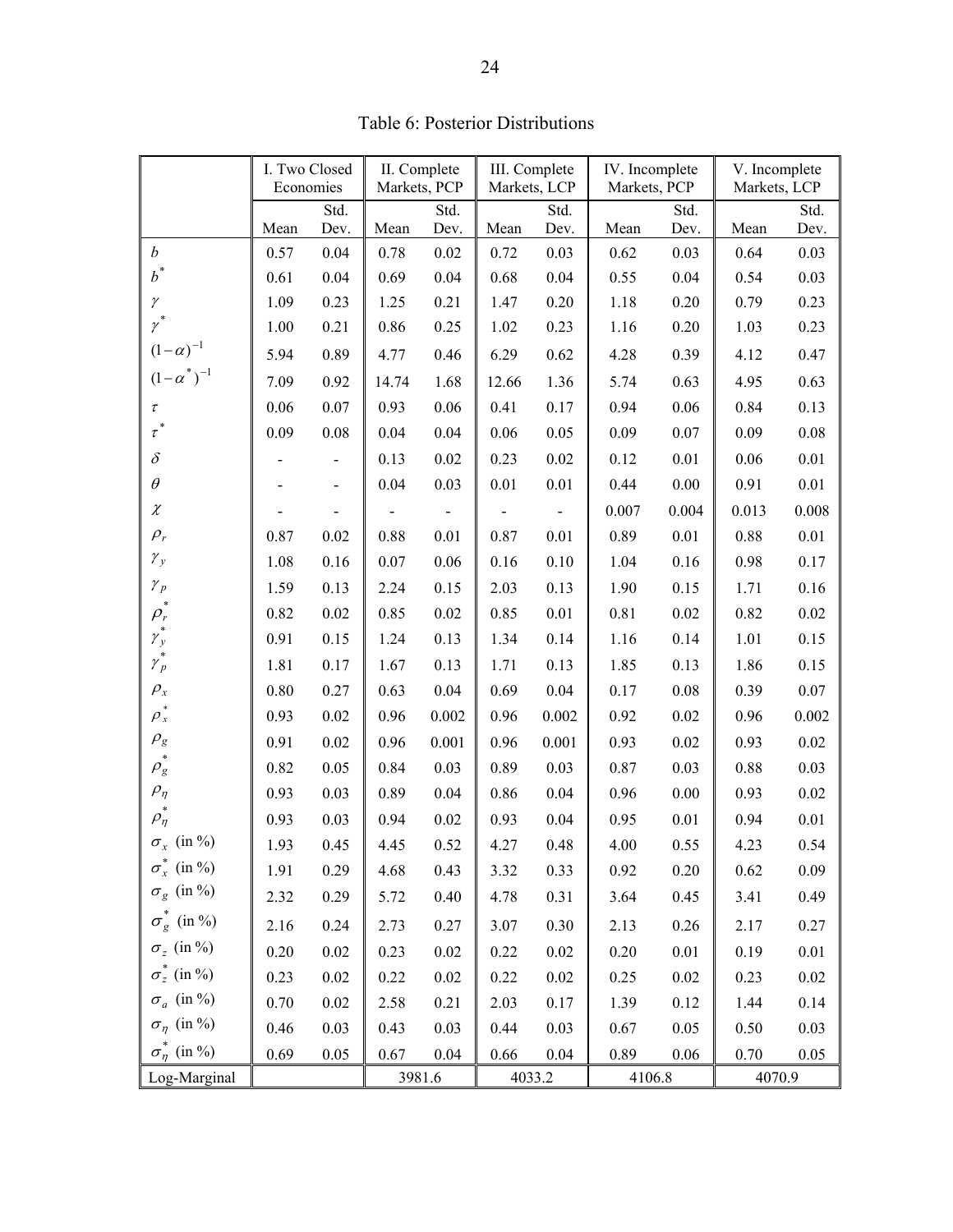both in the euro area (to 0.78) and the United States (to 0.69). Estimates of the Taylor rule for the United States are similar to the ones obtained from the closed economy specification. However, there are significant changes in the estimates for the euro area: the estimated coefficient on inflation rises from 1.59 to 2.24 and the one on output decreases from 1.08 to 0.07. The degree of interest rate smoothing in each country presents minor changes with respect to the closed economy estimations.

The persistence and volatility of all shocks increases significantly in the open economy case, as the model tries to match the behavior of the real exchange rate. The standard deviation of shocks (except for monetary policy and demand shocks) is two or three times larger than in the closed economy case. In addition, the autocorrelation of technology shocks in the United States and of preference shocks in the euro area increases to 0.96, which is the upper bound allowed in the estimation. This outcome is largely the result of trying to match a highly volatile real exchange rate with less volatile output and consumption series.  $24$ 

We now turn to analyze the parameters that are critical in NOEM models to shape real exchange rate dynamics: the implied degree of home bias, captured by  $1-\delta$ , the intratemporal elasticity of substitution between goods across countries,  $\theta$ , and the real exchange-rate elasticity with respect to the stock of foreign debt,  $\chi$ , that arises from the incomplete markets assumption. In our benchmark NOEM model we find that the implied degree of home bias towards home goods is 0.87 which is below 0.984, the value used by CKM (2002) and Heathcote and Perri (2002). The baseline two-country model delivers a very small estimate for the elasticity θ. This result may follow from the market clearing conditions, because output and consumption are much less volatile than the real exchange rate. Another feature of the data to expect an estimated low elasticity is that the real exchange rate displays close-to-zero correlations with consumption and output in each country.

The following example sheds further light on this result. Assume for simplicity that the utility function does not exhibit habit persistence and there are no preference or world technology shocks. The risk-sharing condition under complete markets can be expressed as:  $q_f = c_t - c_t^*$ . This risk-sharing condition, combined with the market clearing conditions in both countries (see Table 3) and with the relationship between the real exchange rate and the terms of trade,  $q_t = (1-2\delta)t_t$ , delivers the following condition between relative outputs and the real exchange rate:

$$
y_{H,t} - y_{F,t}^* = \left[ \frac{4\delta(1-\delta)(\theta-1)-1}{(1-2\delta)^2} \right] q_t
$$
 (16)

<sup>&</sup>lt;sup>24</sup> In our estimation we assume that shocks are orthogonal. However, the world aggregate shock indirectly adds some form of spillovers. Baxter and Crucini (1995) highlight the importance of the structure of shocks for international asset market structures in IRBC models. In particular, they find that if shocks are stationary and with substantial spillovers both complete and incomplete markets perform similarly. But if shocks are very persistent without spillovers, adding incomplete markets changes significantly the prediction of IRBC models.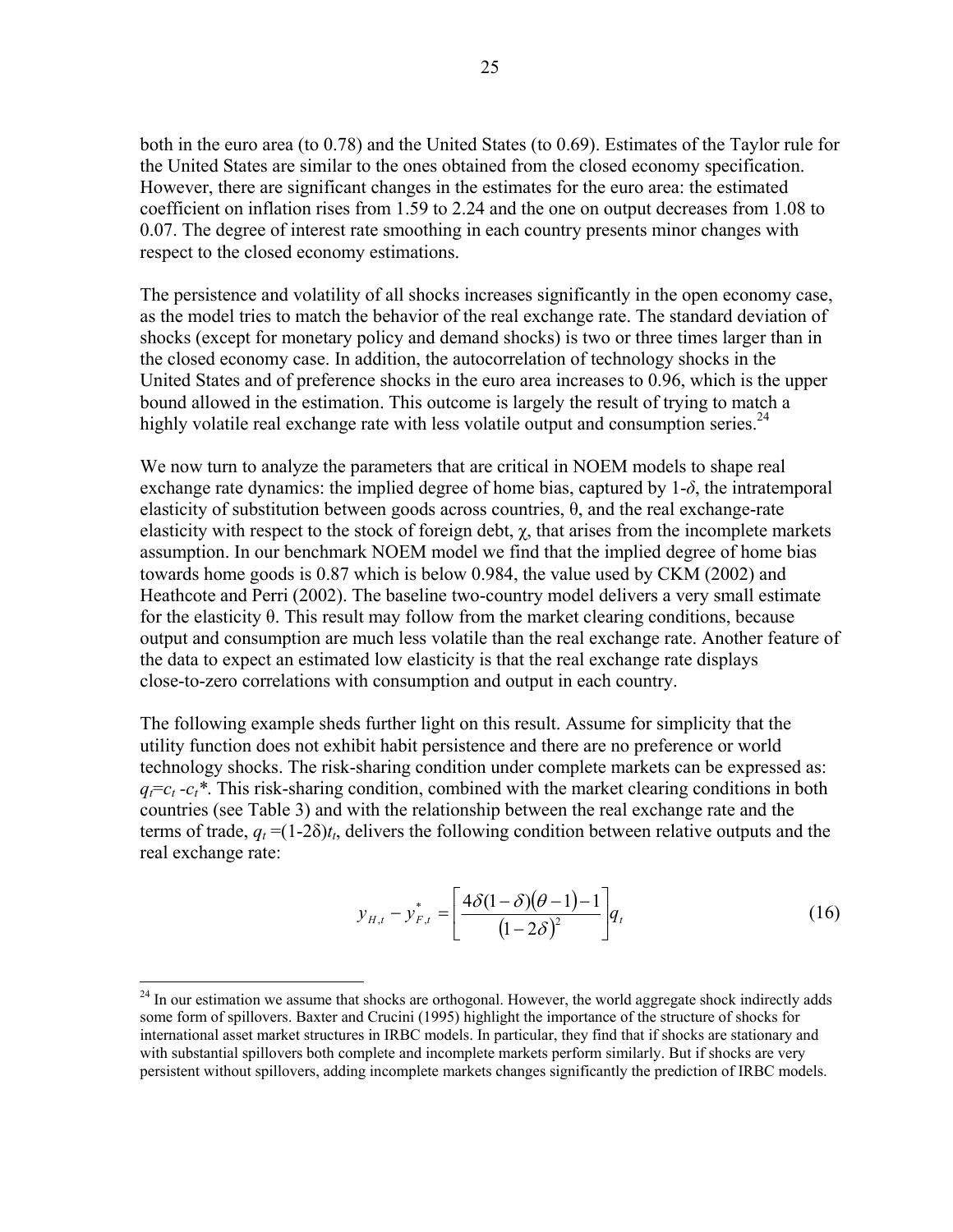Equation (16) illustrates the relationship between the volatility of relative outputs and the volatility of the real exchange rate, and highlights the need for a low value of the intratemporal elasticity of substitution between home and foreign goods,  $\theta$ , in order to match the data. For a given volatility of the real exchange rate, the volatility of relative outputs is increasing in  $\theta$ : a low value of  $\theta$  will help in fitting the data better. Our prior distribution was centered at a value of 1.5, so the data clearly provide evidence that the value is much smaller.<sup>25</sup> Under PCP, we would observe a strong substitution in demand towards home goods following a devaluation. A value of  $\theta$  close to zero is neglecting this expenditure-switching effect.

When we relax the PCP assumption allowing for deviations from the law of one price by using LCP, the results only change marginally (Column III). The estimated parameter  $\theta$ remains close to zero. Two differences in the results are worth mentioning. First, the implied degree of home-bias in preferences drops from 0.87 to 0.77 in the euro area, and second, the proportion of firms that index their prices to the inflation rate drops from 0.93 to 0.41. Given the unreasonably low values obtained for θ, our estimation does not provide support for the complete asset market structure.

The LCP assumption adds endogenous volatility and persistence to the real exchange rate dynamics, so a smaller degree of home bias is needed in order to match the data. The real exchange rate under LCP can be decomposed as

$$
q_t = lop_t - (1 - \delta)t_t^* - \delta t_t \tag{17}
$$

$$
lop_{t} - lop_{t-1} = \Delta s_{t} + \Delta p_{H,t}^{*} - \Delta p_{H,t}
$$
\n(18)

where  $\log_{t}$  denotes deviations from the law of one price which arise from the LCP assumption.<sup>26</sup> When the law of one price holds, then  $lop_t = 0$ . Given the larger endogenous volatility of the real exchange rate and the low estimated values for θ, a lower estimated home bias parameter (i.e., higher  $\delta$ ) is needed.

Columns IV and V present the estimates of the model under incomplete markets with both PCP and LCP, respectively. There are some important differences with respect to the models with complete markets. First, the estimates of  $\theta$  increase significantly, with point estimates of 0.45 and 0.91 under PCP and LCP, respectively. The intuition for this result can be seen from the law of motion of the NFA position (equation (14) or (14')). A real depreciation has to lead to a positive income effect to avoid having explosive NFA dynamics. For that to happen, *θ* has to be in the neighborhood of ½ under PCP and 1 under LCP. This implicit

 $^{25}$  Batini et al. (2005) allow for different elasticities of substitution of home and foreign goods for the euro area and the United States, and find that this elasticity is above one in both countries under complete markets.

<sup>&</sup>lt;sup>26</sup> That is,  $lop_t$  denotes deviations from the following variable  $LOP_t = S_t P_{H,t}^* / P_{H,t}$  under LCP from its PCP counterpart value of one.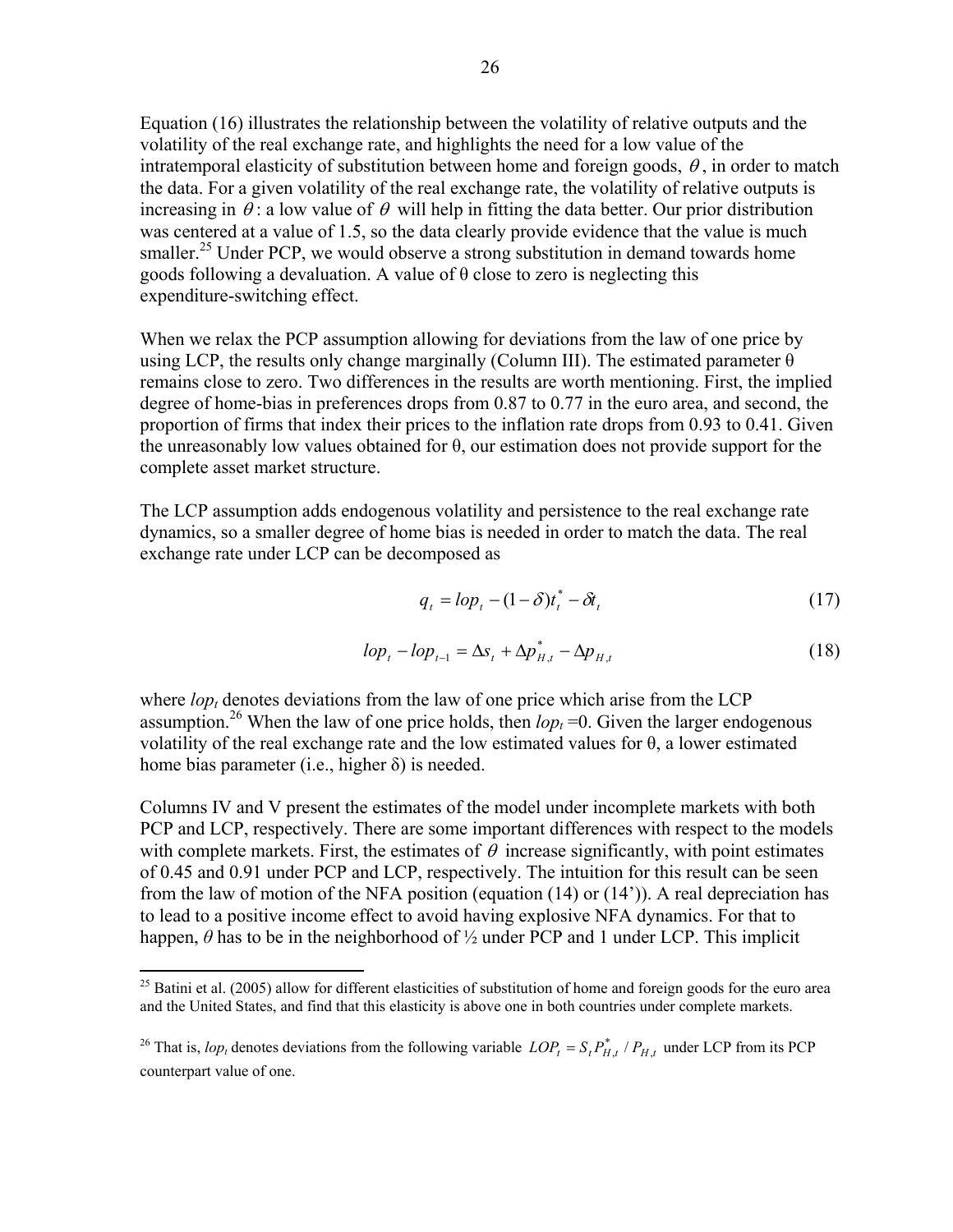restriction pushes the value of the elasticity up, although in both cases it seems to stay around the lowest possible value that delivers stable dynamics.

Given the low estimated values of the elasticity of substitution between home and foreign goods in complete market models (which are at odds with both macro and micro empirical evidence), our results give support for an asset market structure with incomplete markets. We conclude from this that the degree of financial integration (or lack thereof) is central for understanding real exchange rate dynamics.

The last two columns of Table 6 also report an estimate for  $\chi$ . We find values of 0.007 and 0.013 under PCP and LCP, respectively. These values are larger than the ones found by Bergin (2004) for the G-7 countries (0.0038) and smaller than those obtained by Lane and Milesi-Ferretti (2001) from a panel of OECD countries (0.0254). Selaive and Tuesta (2003a and 2003b), estimate a risk-sharing condition similar to ours and obtain parameters that range between 0.004 and 0.071 for a sample of OECD countries. From the above results, it seems that the data give support to an incomplete asset market structure with a stationary net foreign asset position.

It is worth noting that the volatility of the shocks affecting the U.S. economy becomes much smaller under incomplete markets. Even for the productivity shock, the estimated standard deviations of the shocks are half the size of those under a closed economy set up. In the case of the euro area, the estimated volatility of the shocks is smaller, although the reduction is not as important as in the U.S. case. Finally, the estimates of the Taylor rule for the euro area become closer to what was obtained under a closed economy. Overall, then, it seems that the assumption of incomplete markets helps improve the internal dynamics of the model by requiring smaller shocks.

## **B. Model Comparison**

The last row of Table 6 shows the marginal likelihood of the four open economy models.<sup>27</sup> The table shows that models with incomplete markets yield a higher marginal likelihood than those with complete markets (either under PCP or LCP). It also shows that the marginal likelihood is highest in the incomplete markets model with PCP. The model that ranks second is the incomplete markets model with LCP.

The differences are quantitatively very important. The (log) differences imply "decisive" evidence for the model with highest log marginal likelihood, using the Bayesian model comparison language (Kass and Raftery, 1995). For instance, the difference between the log marginals of the models in Columns IV and V is about 36. This means that we would need a prior that favors the second model over the first by a factor of  $3.9*10^{15}$  in order to accept it after observing the data. Since this is a large number, we conclude that the incomplete market

<sup>1</sup>  $27$  The marginal likelihood of the closed economies is not computed because of the different observed variables used in the estimation.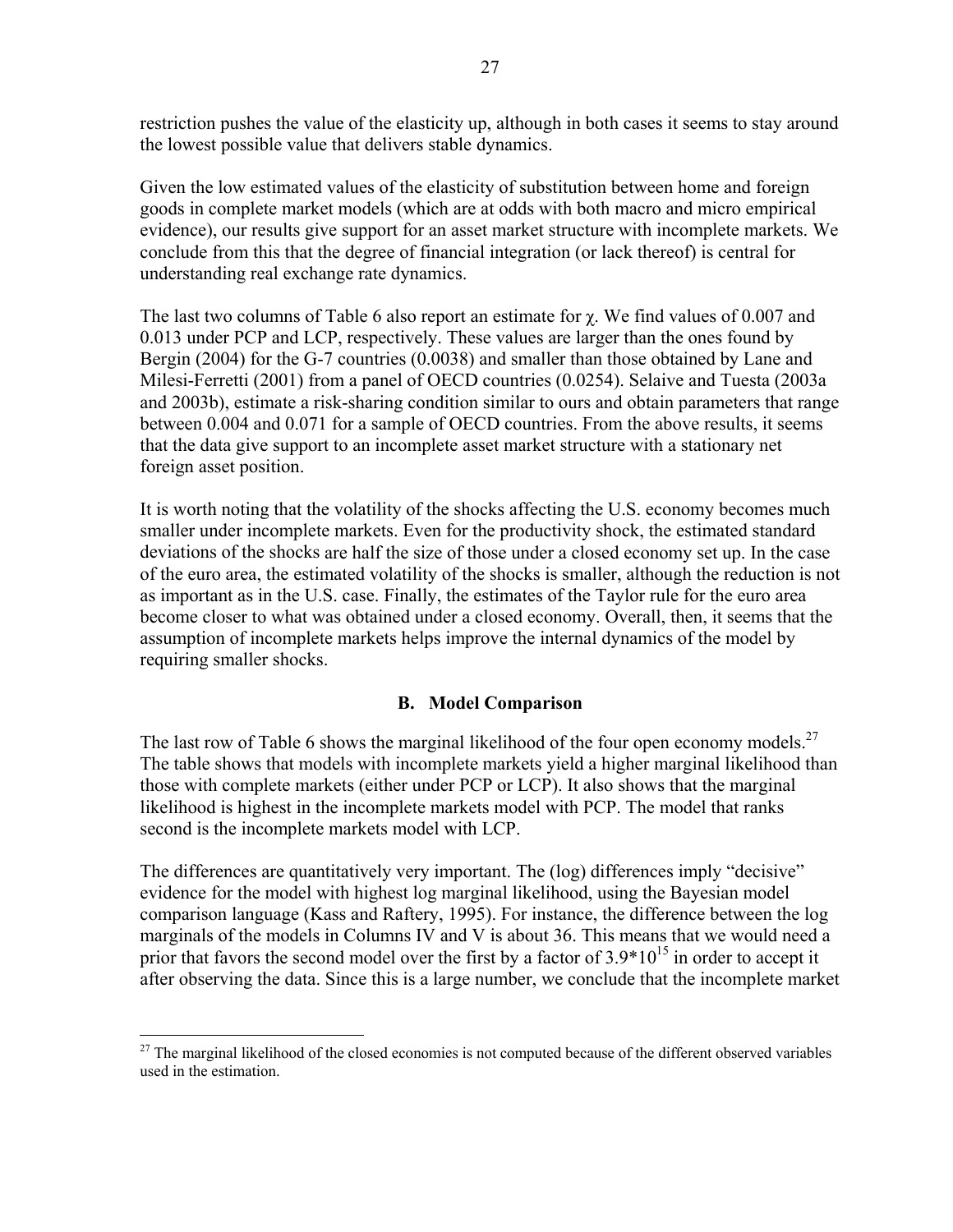model with PCP (Column IV) outperforms the incomplete market model with LCP (Column V), which in turn outperforms the two models with complete markets.

#### **C. Second Moments**

One implication of the results just discussed is that the model with more features does not rank first in terms of the Bayes factor comparison. To understand why this is the case, let us analyze some evidence based on second moments. In all the models, the evaluation is done at the mode of the posterior distribution. Table 7 presents some second moments implied by our estimations and those in the actual data. $^{28}$ 

|                           |              | <b>United States</b><br>Euro Area |              |               |              |              |       |              |             |
|---------------------------|--------------|-----------------------------------|--------------|---------------|--------------|--------------|-------|--------------|-------------|
| Std. Dev. (in percent)    | $\Delta c$   | $\Delta y$                        | $\mathbf r$  | $\Delta p$    | $\Delta c^*$ | $\Delta y^*$ | $r^*$ | $\Delta p^*$ | $\Delta q$  |
| Data                      | 0.57         | 0.58                              | 0.83         | 0.93          | 0.67         | 0.85         | 0.73  | 0.67         | 4.59        |
| Closed Economy            | 0.73         | 0.81                              | 0.59         | 0.74          | 0.85         | 1.00         | 0.57  | 0.56         |             |
| Complete, PCP             | 1.30         | 1.27                              | 1.43         | 1.31          | 1.24         | 1.27         | 0.63  | 0.79         | 4.96        |
| Complete, LCP             | 1.30         | 1.18                              | 1.10         | 0.90          | 1.17         | 1.16         | 0.77  | 0.72         | 5.32        |
| Incomplete, PCP           | 1.04         | 1.07                              | 0.83         | 1.11          | 0.83         | 0.98         | 0.61  | 0.62         | 4.90        |
| Incomplete, LCP           | 1.03         | 1.11                              | 0.82         | 1.22          | 0.86         | 0.97         | 0.60  | 0.63         | 6.83        |
| <b>Autocorrelations</b>   | $\mathbf{c}$ | $\mathbf{V}$                      | $\mathbf{r}$ | $\Delta p$    | $c^*$        | $v^*$        | $r^*$ | $\Delta p^*$ | $\mathbf q$ |
| Data                      | 0.84         | 0.86                              | 0.96         | 0.89          | 0.87         | 0.87         | 0.94  | 0.90         | 0.83        |
| Closed Economy            | 0.87         | 0.85                              | 0.91         | 0.73          | 0.88         | 0.85         | 0.89  | 0.77         |             |
| Complete, PCP             | 0.92         | 0.91                              | 0.95         | 0.82          | 0.91         | 0.89         | 0.89  | 0.85         | 0.77        |
| Complete, LCP             | 0.90         | 0.89                              | 0.93         | 0.71          | 0.91         | 0.88         | 0.91  | 0.84         | 0.71        |
| Incomplete, PCP           | 0.87         | 0.85                              | 0.94         | 0.79          | 0.88         | 0.83         | 0.87  | 0.72         | 0.72        |
| Incomplete, LCP           | 0.87         | 0.86                              | 0.93         | 0.78          | 0.87         | 0.83         | 0.88  | 0.72         | 0.70        |
| <b>Other Correlations</b> | $c,c^*$      | $c_{y}$                           | $y,y^*$      | $c^*$ , $y^*$ | $c-c^*$ ,q   | $y-y^*$ ,q   |       |              |             |
| Data                      | 0.33         | 0.81                              | 0.47         | 0.85          | $-0.17$      | 0.04         |       |              |             |
| Complete, PCP             | 0.32         | 0.97                              | 0.48         | 0.91          | 0.03         | 0.09         |       |              |             |
| Complete, LCP             | 0.21         | 0.93                              | 0.60         | 0.87          | 0.20         | 0.13         |       |              |             |
| Incomplete, PCP           | 0.53         | 0.86                              | 0.60         | 0.76          | $-0.37$      | 0.09         |       |              |             |
| Incomplete, LCP           | 0.53         | 0.90                              | 0.44         | 0.78          | 0.04         | 0.26         |       |              |             |

Table 7: Selected Second Moments in the Data and in the Models

Note: All model-based standard deviations and autocorrelations of nominal variables are computed by simulating the model at the posterior mode. Autocorrelations and cross-correlations of real variables come from simulating the model 1000 times with 124 periods at the posterior mode and applying the HP filter.

 $\overline{a}$ <sup>28</sup> All model-based standard deviations and autocorrelations of nominal variables are based on simulating the model at the posterior mode, to be consistent with the observable counterpart. Autocorrelations and cross-correlations of real variables come from simulating the model 1000 times with 124 periods at the posterior mode and applying the HP filter.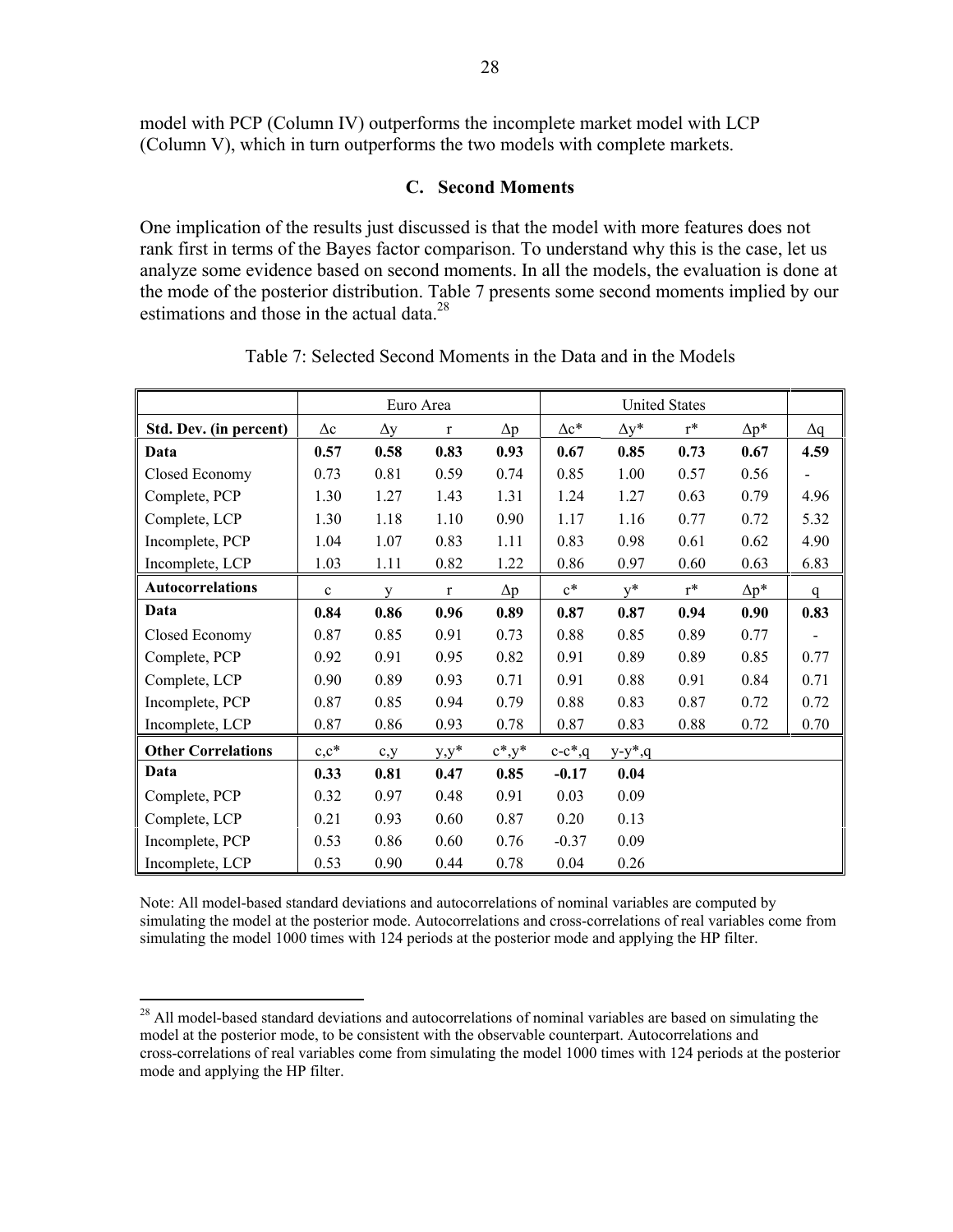We find that the baseline model does a good job in explaining real exchange rate volatility and persistence, but at the cost of excessively high volatility and persistence in output and consumption in both countries, and of interest rates and inflation in the euro area. Allowing for deviations from the law of one price, gives a slightly better fit to the real variables, although it delivers less volatility and persistence in the real exchange rate. The introduction of incomplete markets allows the model to match the volatilities of all real variables best. While the model fits all U.S. variables and the nominal interest rate and inflation in the euro area fairly well, it still over-predicts output and consumption volatility in the euro area. Adding sticky prices in LCP to the incomplete markets model results is an over prediction of the real exchange rate volatility (the standard deviation rises from 4.90 percent to 6.83 percent, while in the data it is 4.59 percent), and a mild worsening of other features of the data. This is why this model, which is the one selected by CKM, does not rank best in terms of the Bayes factor.

The bottom panel of Table 7 shows cross-correlations of HP-filtered data of real variables that are typically studied in international business cycle analysis. In terms of consumption and output correlations across countries both the PCP and LCP complete market models perform quite well, but they are not so useful in explaining the correlation between the real exchange rate and relative consumptions across countries. In the data, this correlation is negative (-0.17), while we obtain positive values under the PCP and LCP models (0.03 and 0.20 respectively). CKM (2002) refer to this discrepancy between the models and the data as *the consumption real exchange rate anomaly*. CKM find this anomaly even when introducing incomplete markets. However, our proposed extension of the model allowing for incomplete markets, allows us to replicate this key feature of the data. In particular, we obtain a negative correlation between the relative consumption across countries and the real exchange rate (-0.37). Once again, extending the incomplete markets model allowing for deviations from the law of one price gives us a correlation close to zero, worsening the fit with respect to the incomplete market and PCP model.

The discussion below may help understand why the addition of incomplete markets allows us to replicate the lack of risk-sharing reported in Table 4. As argued by CKM, in a model with complete markets, the correlation between the ratio of relative consumptions and the real exchange rate is one. The introduction of preference and world technology shocks will tend to disturb this perfect correlation. Under incomplete markets and the law of one price, the NFA position would be:

$$
\beta b_t^* = b_{t-1}^* + \delta \left[ \frac{2\theta(1-\delta)-1}{1-2\delta} \right] q_t - \delta (\widetilde{c}_t - \widetilde{c}_t^*)
$$

At the other extreme, under financial autarky, the NFA position would be zero at all times, and the equilibrium condition would become:

$$
\left(\widetilde{c}_t - \widetilde{c}_t^*\right) = \left[\frac{2\theta(1-\delta)-1}{1-2\delta}\right]q_t
$$

The above condition has to hold regardless of other nominal or real frictions present in the economy. It can therefore be seen that the correlation can have either sign depending on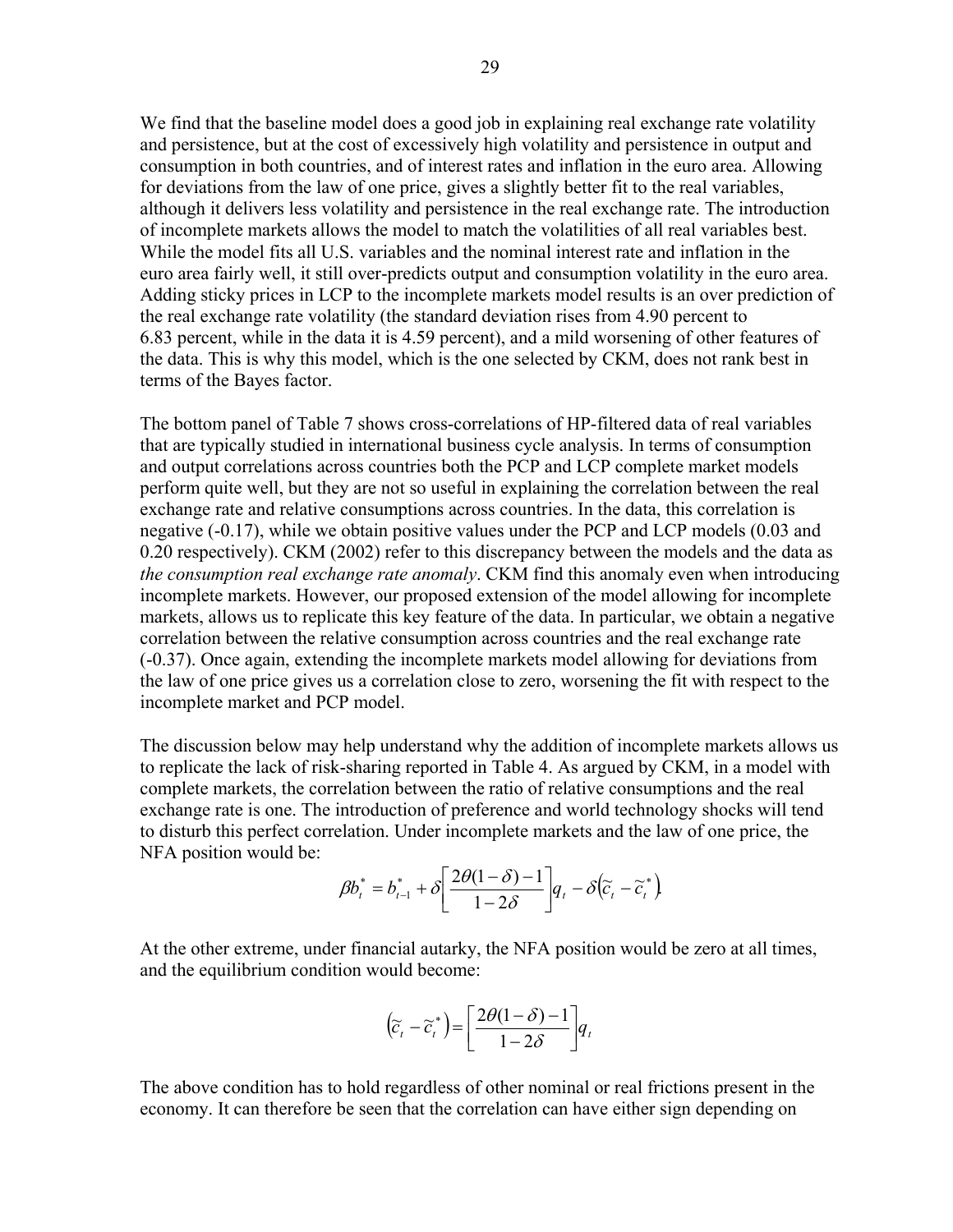combinations of parameters of  $\theta$  and  $\delta$ . In the particular case where  $\theta = 1$ , we would be mimicking the complete markets case and  $q_f = c_t - c_t^*$  for all t. Low values of  $\theta$  will generate negative correlations between relative consumptions and the real exchange rate.

The incomplete markets model is, in effect, an intermediate case between financial autarky and a complete markets setup. Therefore, it allows risk sharing to be split across countries, and induces a negative correlation between relative consumptions and the real exchange rate, for sufficiently low values of  $\theta$ . The existence of preference shocks will also contribute to explain the lack of risk sharing.

Table 7 shows that each model matches a particular moment of the data better than the others. The advantage of the Bayesian approach over other methods of model comparison is that this method is likelihood-based; namely, all the implications of the model for fitting the data are contained in the likelihood function. The good news is that the model that ranks highest using the marginal likelihood criterion seems to be the one that fits most features of the data best.

## **D. Shocks and Real Exchange Rate Dynamics**

In this subsection, we investigate the importance of the different shocks for explaining real exchange dynamics. We perform this exercise only for our "preferred" model: the incomplete markets model with PCP. The contribution of each shock to the standard deviation of the observable variables in the model are reported in Table  $8<sup>29</sup>$  The results show that the demand shock explains most of real exchange rate variance (49.2 percent), while the country-specific technology shocks come second, explaining 35.5 percent of the variance of the real exchange rate.<sup>30</sup> The estimated contributions of monetary and preference shocks are small (9.0 percent and 5.8 percent, respectively).  $31$ 

Only the world technology shock and the preference shocks are able to generate a highly persistent real exchange rate response; however, these shocks do not help explain real exchange rate variability. Monetary policy shocks on their own cannot account for real exchange rate persistence: the first autocorrelation of the real exchange rate is 0.49 under monetary shocks. Contrary to CKM, our results suggest that it is very difficult that monetary shocks and sticky prices with LCP are sufficient to account for the observed real exchange rate volatility. Monetary shocks do have some importance in explaining domestic inflation

 $29$  Lubik and Schorfheide (2005) add error terms to either the UIP or the PPP equations to assess the degree of model misspecification in explaining real exchange rate dynamics.

<sup>&</sup>lt;sup>30</sup> Note, however, that this is an upper bound for the importance of technology shocks. Since the model does not have capital in the production function or sticky wages, then price markup, wage markup, and temporary technology shocks are lumped together in one composite shock and cannot be separately identified.

 $31$  Faust and Rogers (2003) find that monetary shocks explain a small share of the volatility in the nominal exchange rate. Clarida and Galí (1994) find that demand shocks explain most of the variance in the real exchange rate fluctuations.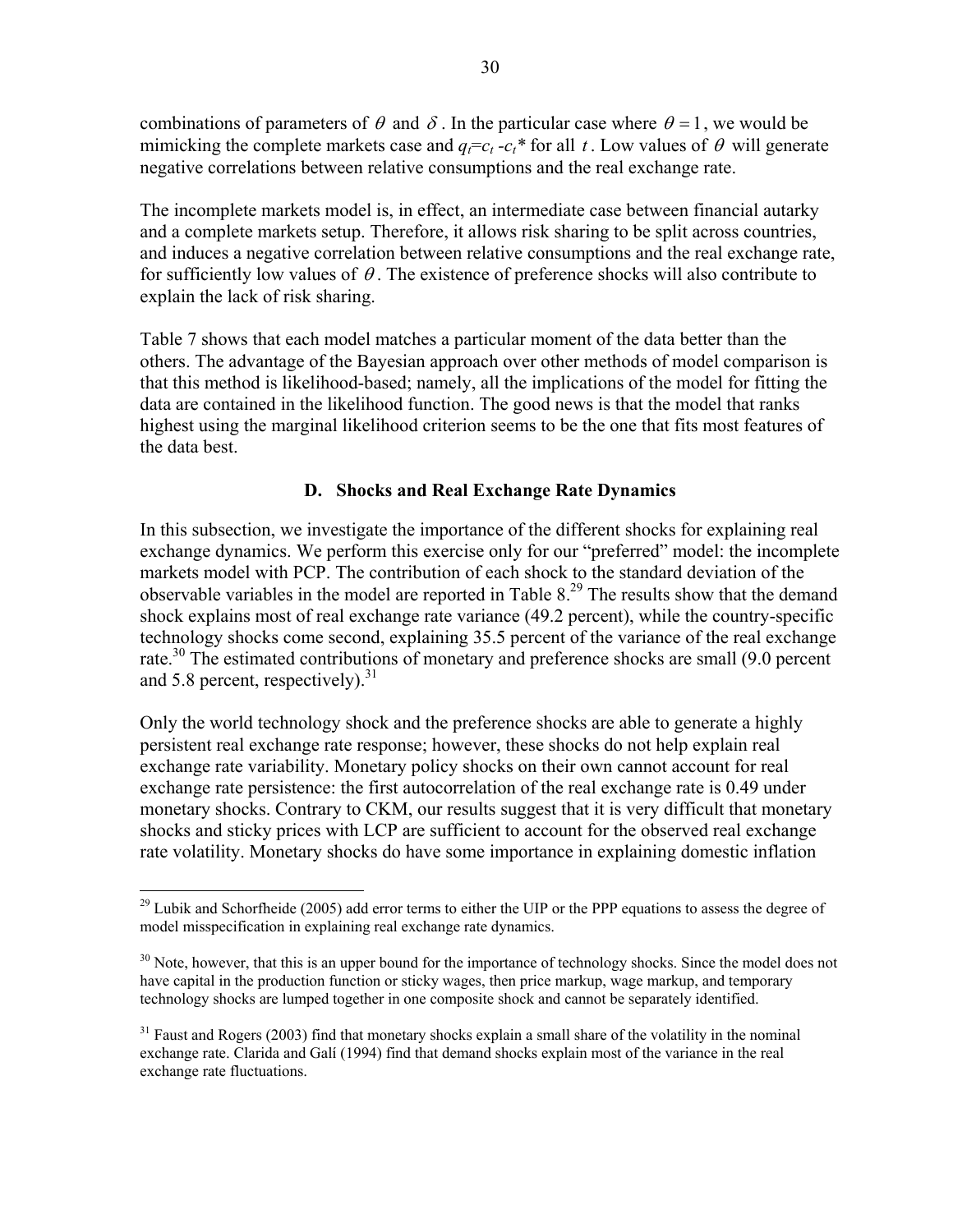|                           |                | Euro Area<br><b>United States</b> |              |               |              |              |                |              |              |
|---------------------------|----------------|-----------------------------------|--------------|---------------|--------------|--------------|----------------|--------------|--------------|
| Percent variance          | $\Delta \rm c$ | $\Delta y$                        | $\mathbf{r}$ | $\Delta p$    | $\Delta c^*$ | $\Delta y^*$ | $r^*$          | $\Delta p^*$ | $\Delta q$   |
| Monetary shocks           | 10.1           | 14.7                              | 2.9          | 14.4          | 10.5         | 14.4         | 5.3            | 14.9         | 9.0          |
| Country tech. shocks      | 12.7           | 16.2                              | 2.9          | 24.7          | 2.8          | 12.9         | 2.2            | 11.4         | 35.5         |
| World tech. shocks        | 31.3           | 33.6                              | 0.9          | 15.8          | 48.5         | 31.8         | 0.1            | 33.6         | 0.6          |
| Preference shocks         | 41.8           | 19.3                              | 90.9         | 44.7          | 31.8         | 16.8         | 79.2           | 37.4         | 5.8          |
| Demand shocks             | 4.1            | 16.2                              | 2.5          | 0.4           | 6.4          | 24.2         | 13.1           | 2.6          | 49.2         |
| <b>Autocorrelations</b>   | $\mathbf c$    | V                                 | $\mathbf{r}$ | $\Delta p$    | $c^*$        | $v^*$        | $\mathbf{r}^*$ | $\Delta p^*$ | $\mathsf{q}$ |
| Data                      | 0.84           | 0.86                              | 0.96         | 0.89          | 0.87         | 0.87         | 0.94           | 0.90         | 0.83         |
| Monetary shocks           | 0.77           | 0.71                              | 0.45         | 0.87          | 0.77         | 0.70         | 0.44           | 0.72         | 0.49         |
| Country tech. shocks      | 0.89           | 0.83                              | 0.82         | 0.53          | 0.91         | 0.84         | 0.88           | 0.67         | 0.73         |
| World tech. shocks        | 0.93           | 0.93                              | 0.92         | 0.85          | 0.92         | 0.93         | 0.83           | 0.71         | 0.86         |
| Preference shocks         | 0.78           | 0.78                              | 0.97         | 0.89          | 0.81         | 0.76         | 0.92           | 0.74         | 0.85         |
| Demand shocks             | 0.88           | 0.62                              | 0.87         | 0.94          | 0.87         | 0.63         | 0.80           | 0.97         | 0.69         |
| <b>Other correlations</b> | $c,c^*$        | $c_{y}$                           | $c,c^*$      | $c^*$ , $y^*$ | $c-c*, q$    | $y-y^*$ , q  |                |              |              |
| Data                      | 0.33           | 0.81                              | 0.47         | 0.85          | $-0.17$      | 0.04         |                |              |              |
| Monetary shocks           | 0.33           | 0.97                              | 0.01         | 0.96          | 0.79         | 0.94         |                |              |              |
| Country tech. shocks      | 0.72           | 0.75                              | $-0.03$      | 0.61          | $-0.24$      | 0.90         |                |              |              |
| World tech. shocks        | 0.99           | 1.00                              | 0.99         | 1.00          | 0.42         | 0.86         |                |              |              |
| Preference shocks         | $-0.30$        | 0.93                              | 0.38         | 0.82          | $-0.80$      | $-0.40$      |                |              |              |
| Demand shocks             | 0.25           | $-0.10$                           | 0.35         | $-0.35$       | $-0.74$      | $-0.97$      |                |              |              |

Table 8: Contributions of the Shocks to Selected Second Moments in the Preferred Model

Note: All model-based standard deviations and autocorrelations of nominal variables are computed by simulating the model at the posterior mode. Autocorrelations and cross-correlations of real variables come from simulating the model 1000 times with 124 periods at the posterior mode and applying the HP filter.

rates (14.4 percent and 14.9 percent for the euro area and the United States, respectively). Models with either monetary or world technology shocks as the only driving force yield positive correlations between relative consumptions and the RER of 0.79 and 0.42, respectively. In summary, in order to simultaneously account for real exchange rate dynamics and the *consumption-real exchange rate anomaly,* it is necessary to have a model with technology, preference, and demand shocks.

To better understand the dynamics of the real exchange rate, we now analyze the posterior impulse response functions. Given the importance of technology and demand shocks to explain real exchange rate volatility, we focus the analysis on those two shocks.<sup>32</sup> Figures 1 and 2 plot the responses of: (i) consumption and output in both countries; (ii) relative consumption; (iii) the real exchange rate; and (iv) and the net foreign asset position to each of these shocks.

 $32$  We use the mode of the posterior distribution of the model's parameters to compute the impulse responses. The impulse responses to monetary, preference, and world technology shocks are available upon request.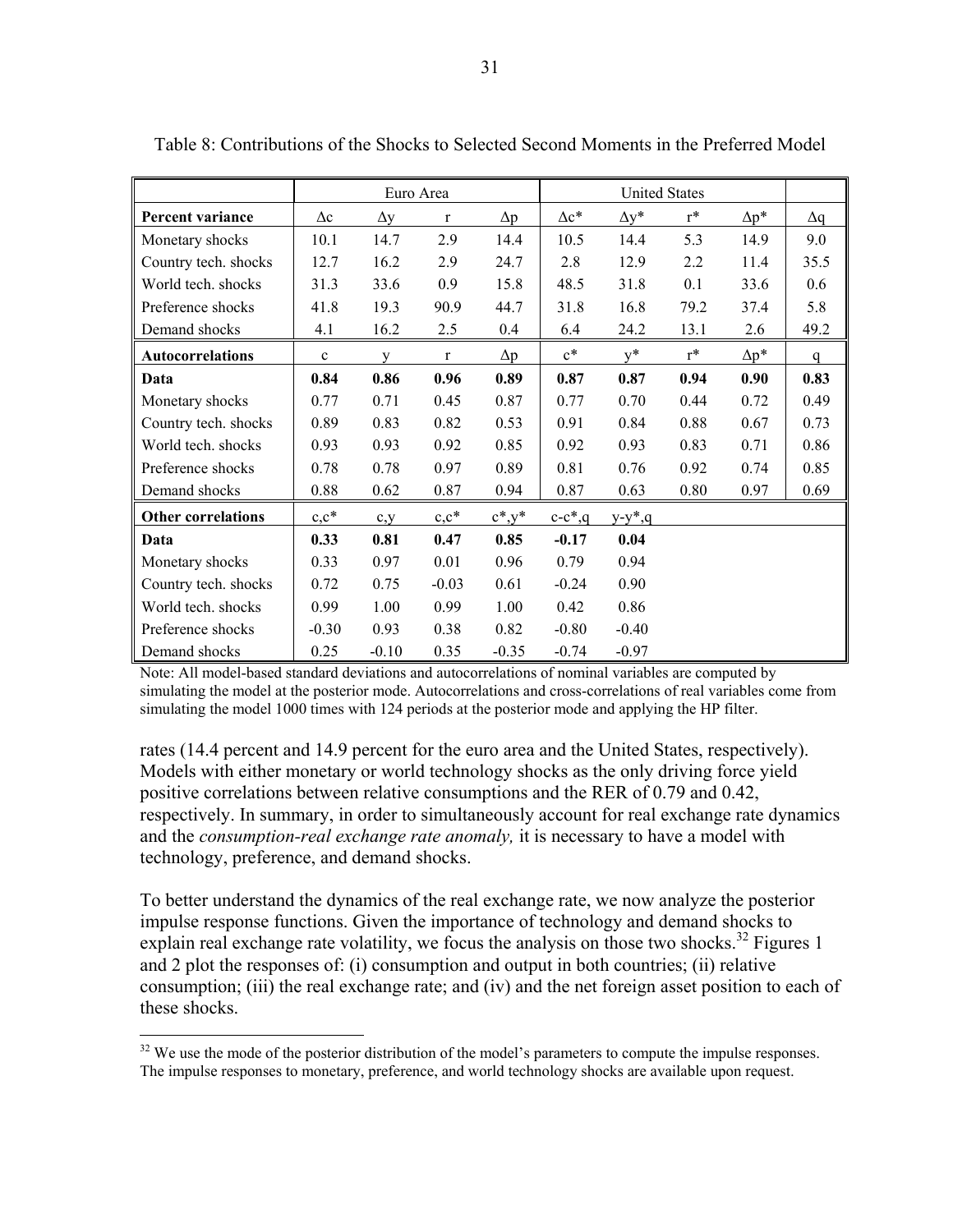

Figure 1: Impulse Responses, U.S. Technology Shock

Figure 1 displays the effects of one standard deviation of a U.S. transitory technology shock. A U.S. technology shock expands output in the United States, and reduces inflation. U.S. interest rates fall through the Taylor rule, and U.S. consumption increases. Because of the decline in interest rates, the dollar depreciates (the euro appreciates), which causes consumption to expand in the euro area, but it reduces euro area output. The real exchange rate appreciation of the euro (i.e., real depreciation of the dollar) is consistent with a decrease in U.S. domestic prices (worsening in the terms of trade) due to an improvement in productivity. Because of this, we observe that the euro area net foreign asset position improves, and then returns to its the steady state value very slowly. Euro area technology shocks imply a similar pattern, but with the opposite sign and lower persistence.<sup>33</sup>

 $33$  This figure is available upon request.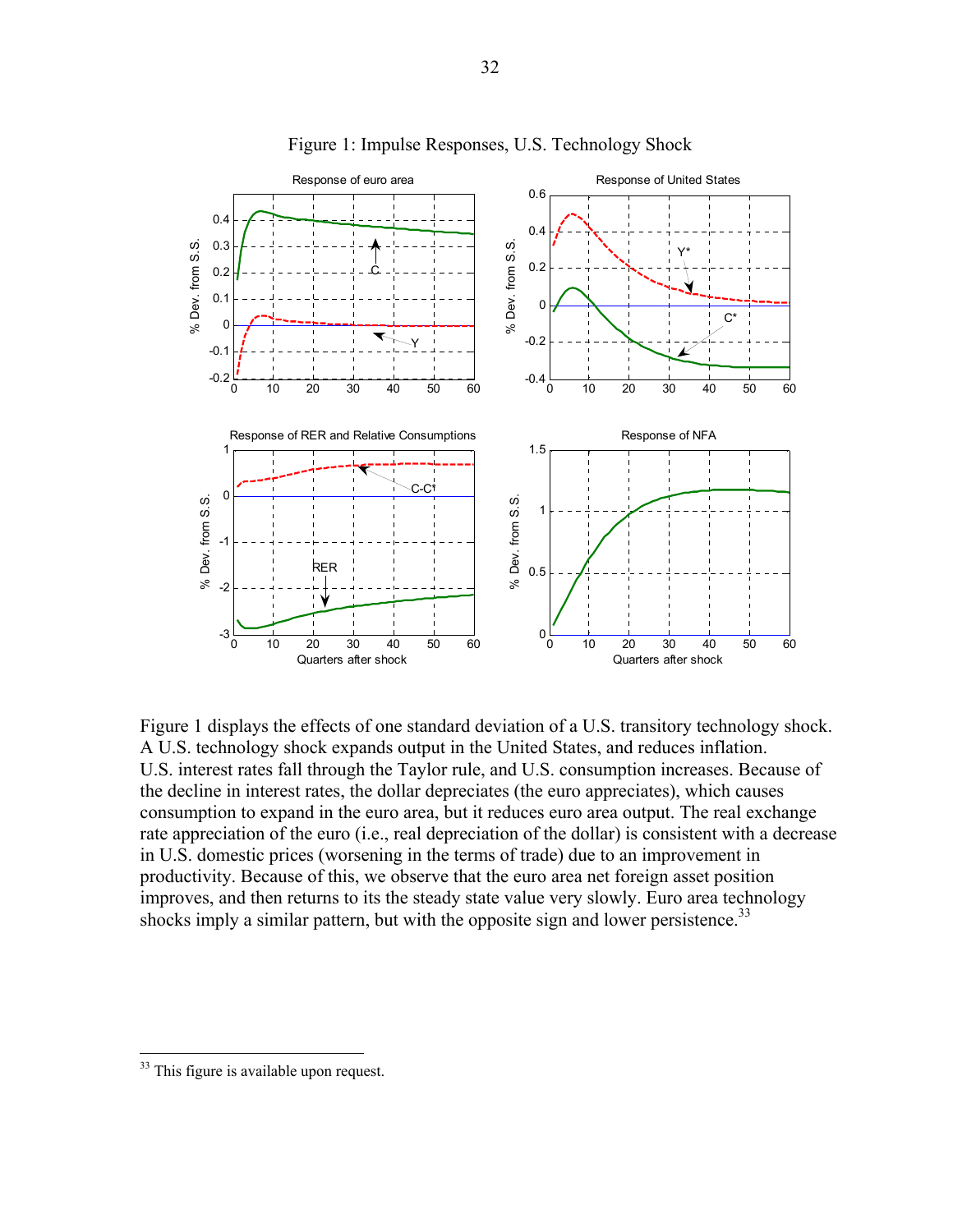

Figure 2: Impulse Responses, U.S. Demand Shock

Figure 2 presents the impulse response to a demand shock in the United States. A positive demand shock in the United States generates an increase in output and inflation. U.S. interest rates increase, and therefore consumption declines in the U.S. Consumption also declines in the euro area because when the United States increases interest rates, the euro depreciates. This depreciation of the euro gives a short-lived boost to output. Consequently, to restore the balance in the United States, we observe a persistent NFA deccumulation in the euro area due to wealth effects. It takes several periods for consumption in the United States to recover, and for the euro area NFA to slowly increase to its steady-state level. Remarkably, the impulse responses generated by the demand shocks will imply in both cases a negative comovement between the real exchange rate and relative consumptions, as it is observed in the data.

#### **E. Forecasts**

Table 9 presents the mean squared errors (MSE) for one-step ahead in-sample forecasts of all models, and compares them to VAR models at various lags. We also estimated VARs with the same nine observable variables as the DSGE models, with up to six lags. For each model *m*, denote the one-step ahead forecast as  $E[z_i^j | \Omega_{t-1}, m]$ , where  $z_i^j$  denotes each of the nine variables contained in the vector of observed variables  $z_t$ , and  $\Omega_{t-1}$  denotes the information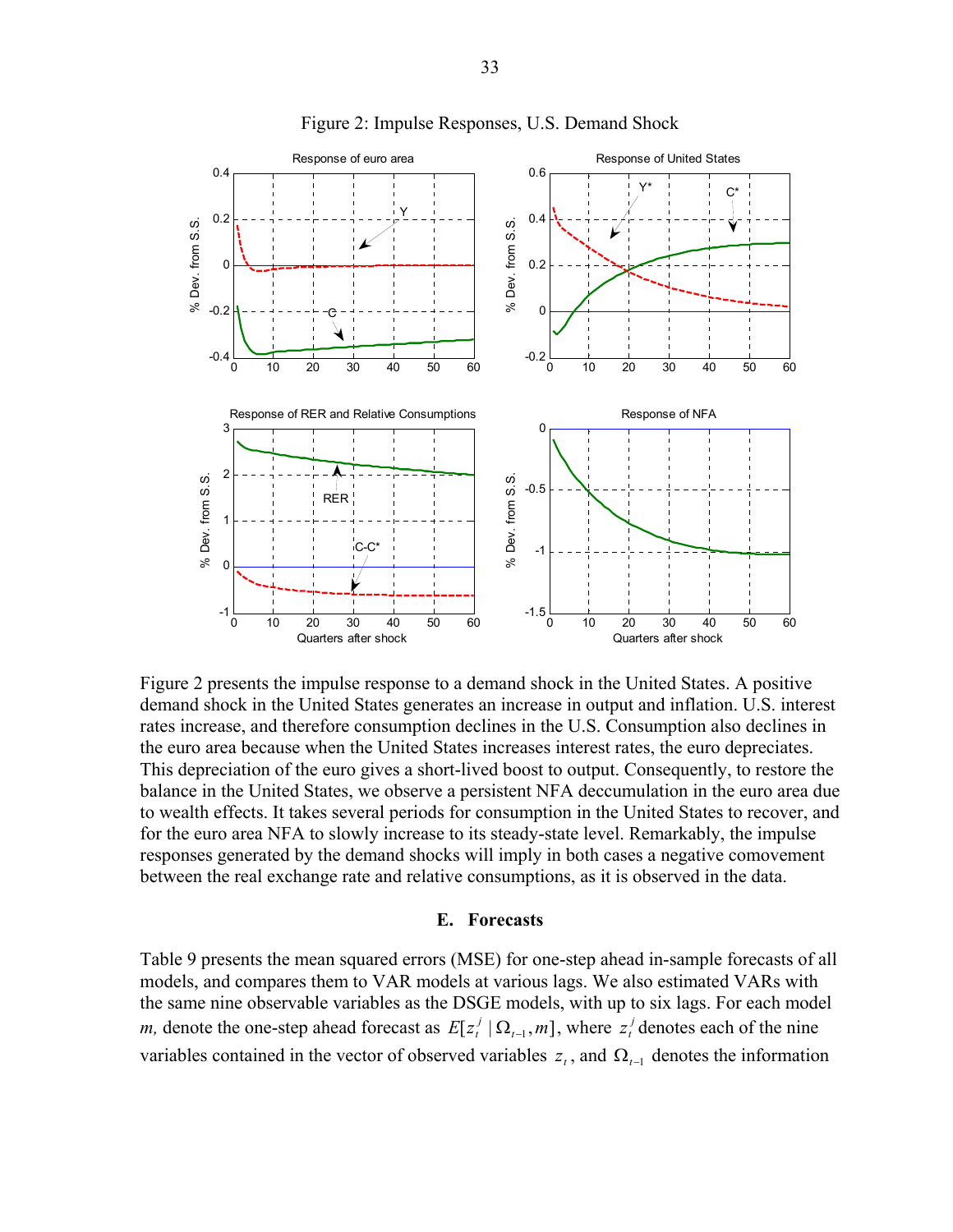#### Table 9: Mean Squared Errors of One Period Ahead Forecasts

|                 |       |        | Euro Area |           |       |        |          |           |            |
|-----------------|-------|--------|-----------|-----------|-------|--------|----------|-----------|------------|
|                 | Cons. | Output | Int.Rate  | Inflation | Cons. | Output | Int.Rate | Inflation | <b>RER</b> |
| Closed economy  | 0.46  | 0.53   | 0.09      | 0.21      | 0.38  | 0.73   | 0.11     | 0.14      |            |
| Complete, PCP   | 0.32  | 0.51   | 0.18      | 0.37      | 0.35  | 0.70   | 0.11     | 0.08      | 4.55       |
| Complete, LCP   | 0.32  | 0.52   | 0.13      | 0.35      | 0.38  | 0.73   | 0.11     | 0.08      | 4.90       |
| Incomplete, PCP | 0.43  | 0.57   | 0.10      | 0.43      | 0.41  | 0.71   | 0.11     | 0.18      | 4.52       |
| Incomplete, LCP | 0.43  | 0.59   | 0.11      | 0.31      | 0.41  | 0.71   | 0.12     | 0.17      | 4.76       |
| VAR(1)          | 0.52  | 0.51   | 0.15      | 0.34      | 0.61  | 0.71   | 0.20     | 0.27      | 4.27       |
| VAR(2)          | 0.49  | 0.47   | 0.13      | 0.30      | 0.55  | 0.66   | 0.19     | 0.24      | 4.04       |
| VAR(4)          | 0.44  | 0.41   | 0.12      | 0.28      | 0.46  | 0.53   | 0.16     | 0.21      | 3.73       |
| VAR(6)          | 0.36  | 0.36   | 0.10      | 0.23      | 0.39  | 0.47   | 0.13     | 0.16      | 3.29       |

#### (In percent)

set up to period *t-1*. Then, for each model, the MSE of one period-ahead forecasts for each variable is  $MSE_m^j = \sum_{t} \left\{ z_t^j - E[z_t^j | \Omega_{t-1}, m] \right\}^2$ . *t j t j*  $MSE_m^j = \sum \{ z_i^j - E[z_i^j | \Omega_{t-1}, m]$ 

All versions of the NOEM model perform quite poorly when trying to forecast the real exchange rate. The preferred model with incomplete markets and PCP is the only one of the four that beats a simple random walk with drift: the "preferred model" has a MSE of 4.56 percent, while the random walk with drift has a MSE of 4.59 percent. Interestingly, a VAR with just one lag does not perform better than the DSGE models, and it is only after including 4 lags in the VAR that the MSE for forecasting the real exchange rate drops significantly.

While none of the DSGE models does a particularly good job in forecasting real exchange rates, they are slightly better in forecasting other macro variables. In terms of forecasting consumption and interest rates in both areas, and inflation in the United States, some versions of the NOEM model outperform the VAR that includes six lags. The forecasting performance of the five DSGE models is quite similar, with no single model standing out as having the best forecasting performance for all variables.<sup>34</sup>

<sup>&</sup>lt;sup>34</sup> Using net foreign asset position data would enrich the real exchange rate dynamics, as shown by Lane and Milesi-Ferretti (2001). We also estimated the incomplete market models by using the quarterly U.S. net foreign asset position as an observed variable. The estimated parameters were broadly similar and in-sample forecast performance did not improve. Results are available upon request.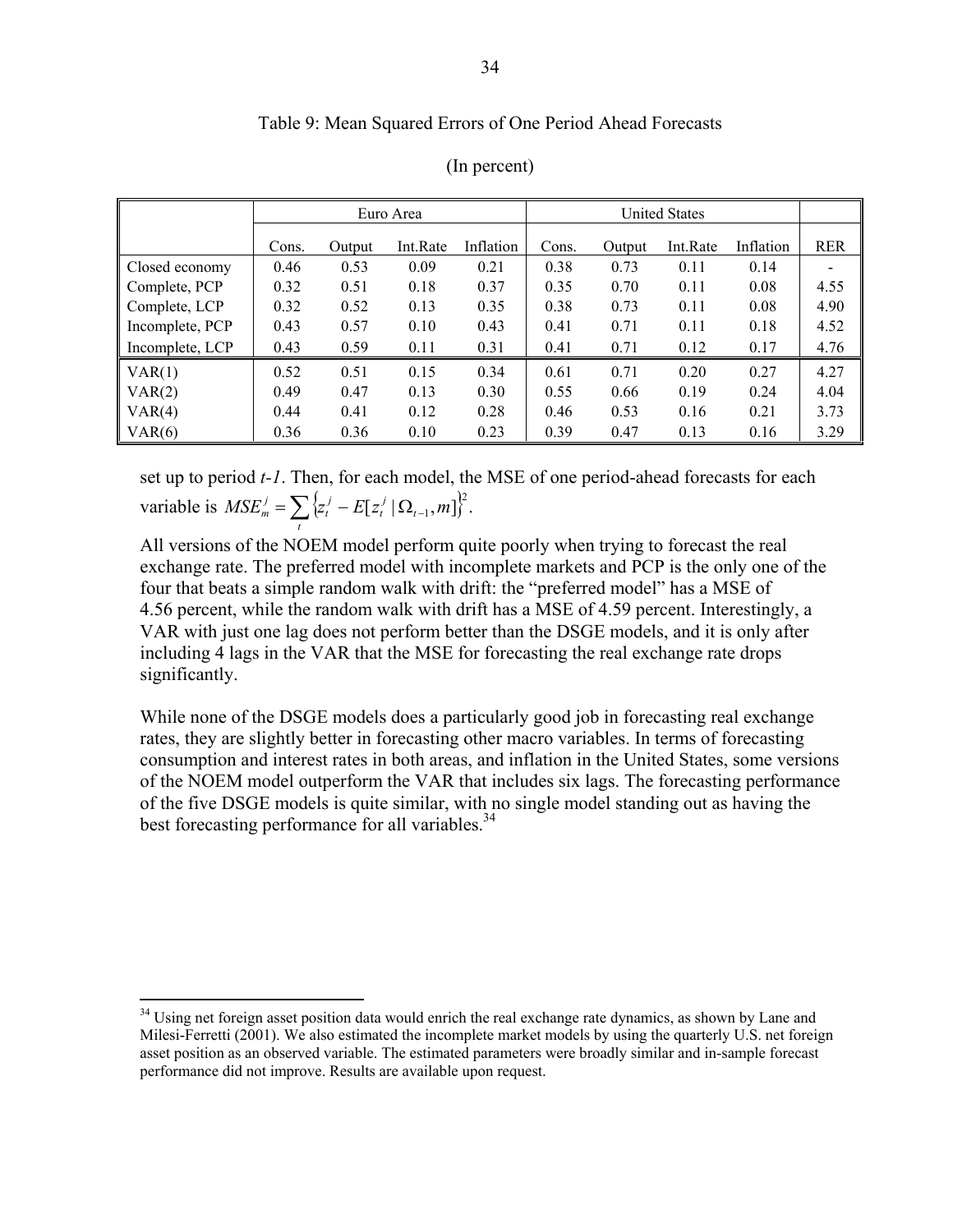#### **VI. CONCLUDING REMARKS**

This paper estimates a two-country NOEM model for the euro area and the United States that aims to replicate observed real exchange rate volatility and persistence. We used a Bayesian approach to estimate the models' parameters and compare a baseline two-country model with models containing two main extensions: incomplete markets and sticky prices in imported goods with LCP.

Our results suggest that the complete markets assumption ends up attributing a very small role to international trade. In particular, we obtain a very low estimated parameter for the elasticity of substitution between home and foreign goods. Our near-zero estimate implies that the expenditure-switching effect of a real devaluation as a transmission mechanism is negligible. By contrast, the Bayesian estimation gives empirical support to the incomplete markets assumption. We find that the baseline model with complete markets and law of one price performs well in explaining real exchange rate dynamics, but at the cost of implying volatilities too large for other real variables, especially in the euro area. We find that the addition of incomplete markets, where the law of one price holds, produces the best fit. In particular, this model is able to simultaneously account for real exchange rate volatility and persistence along with the negative correlation between the real exchange rate and relative consumptions. Interestingly, a model with both incomplete markets and sticky import prices in local currency does not perform as well, but still outperforms models with complete markets. We show that both demand and technology shocks have played a major role in explaining the behavior of the real exchange rate, while monetary shocks have not.

There are some interesting avenues for future research, some of which we are exploring in ongoing work. We believe that the failure of the LCP assumption could be due to the fact that we are not explicitly using import price series. To explore the implications of these types of models for aggregate data, some other form of deviations from the law of one price are worth exploring. A promising line of research consists of incorporating distribution services in two-sector (tradable and nontradable goods), two-country models. Campa and Goldberg (2004) provide evidence that deviations from the law of one price at the border due to the presence of distribution services helps explain a lower exchange rate pass-through at the consumer level than at the producer level. Analyzing the out-of-sample forecasting performance of competing NOEM models, along the lines of the exercise performed by Del Negro et al. (2004) in the closed economy, and exploiting the information content of available estimates of the net foreign asset position (Lane and Milesi-Ferretti, 2001) would help clarify the role these models can have for policy formulation and analysis.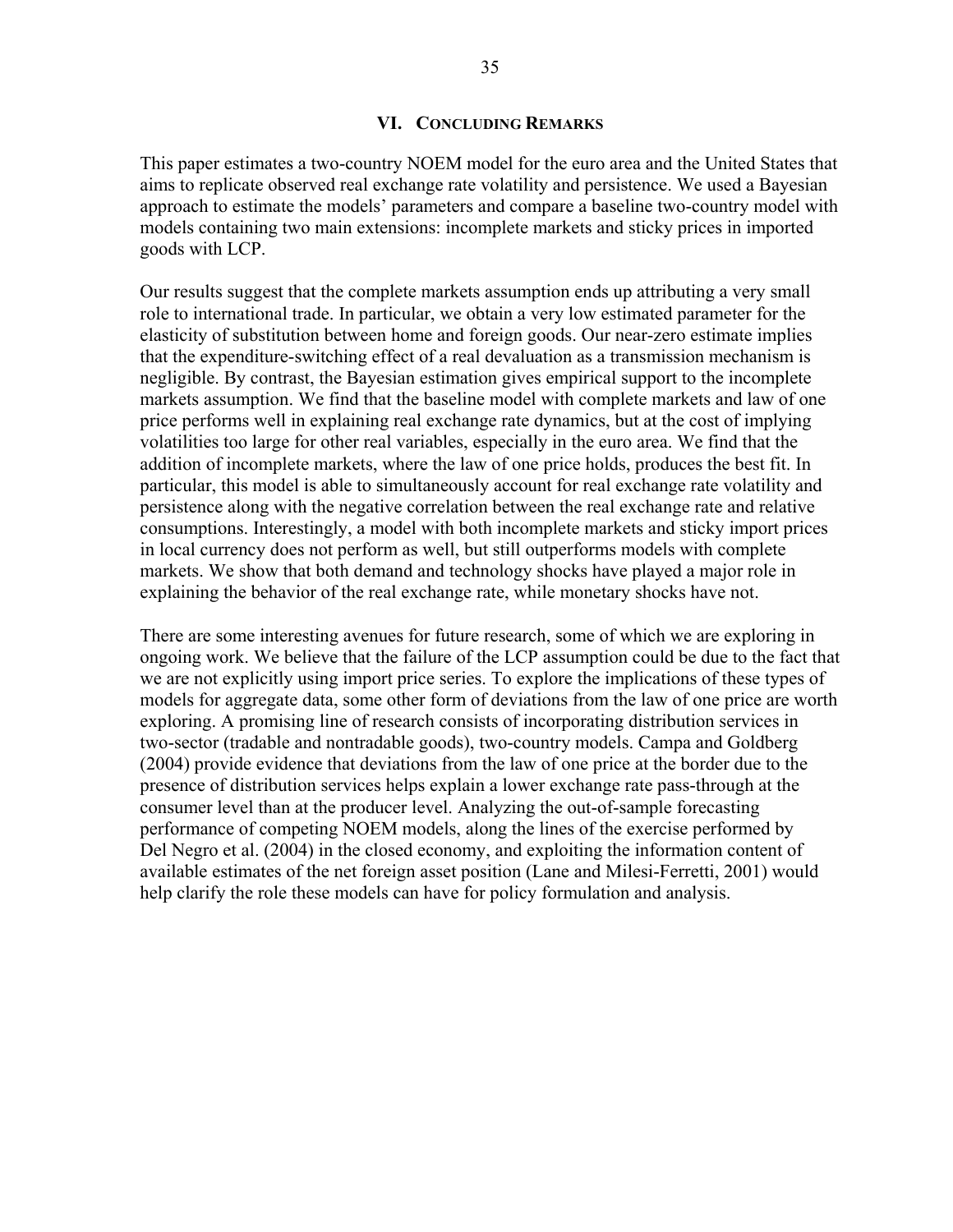#### **APPENDIX: THE METROPOLIS-HASTINGS ALGORITHM**

To obtain a random draw of size *N* from the posterior distribution, a random walk Markov Chain using the Metropolis-Hastings algorithm is generated. The algorithm is implemented as follows:

- 1. Start with an initial value  $(\psi^0)$ . From that value, evaluate the product  $L({x_{t}}_{t}^{T} | \psi^{0})\Pi(\psi^{0}).$
- 2. For each *i*:

$$
\begin{cases}\n\psi^i = \psi^{i-1} \text{ with probability } 1-R \\
\psi^i = \psi^{i,*} \text{ with probability } R\n\end{cases}
$$

where  $\psi^{i,*} = \psi^{i-1} + \nu^i$ ,  $\nu^i$  follows a multivariate Normal distribution, and  ${\rm min} \{ {\rm l},\frac{L(\{x_i\}_{t=1}^T\,|\,\psi^{\,i,*})\Pi(\psi^{\,i,*})}{L(\{x_i\}_{t=1}^T\,|\,\psi^{\,i-1})\Pi(\psi^{\,i-1})}\}$ 1  $,^*$  $\prod$ ( $u^i$ , $^*$ 1  $^{-1}$  $\sum$   $\sum$   $i$ − = =  $\mathcal{I} = \min \{1, \frac{L(\{x_t\}_{t=1}^T \mid \psi^{i,*}) \Pi(\psi^{i,*})}{L(\{x_t\}_{t=1}^T \mid \psi^{i^{-1}}) \Pi(\psi^{i,*})} \}$ *t t*  $T \cup u^{i,*}$ *t t*  $L({x}$  $R = \min\{1, \frac{L(\{x\})}{L(\{x\})}$  $\psi$  )  $\psi$  $\frac{\psi^{(1)}\Pi(\psi^{(2)})}{\psi^{(1)}\Pi(\psi^{(2)})}$ .

The idea for this algorithm is that, regardless of the starting value, more draws will be accepted from the regions of the parameter space where the posterior density is high. At the same time, areas of the posterior support with low density (the tails of the distribution) are less represented, but will eventually be visited. The variance-covariance matrix of  $v^i$  is proportional to the inverse Hessian of the posterior mode and the constant of proportionality is specified such that the random draw has some desirable time series properties.

In all cases, the acceptance rates were between 20 and 30 percent, and the autocorrelation functions of the parameters decay fairly fast. We used two methods to simulate the posterior that delivered the same result (with very small numerical differences). First, we simulated the posterior 250,000 times taking as initial value the prior mean, and updating the Hessian of the posterior every 25,000 draws. We discarded all the values from that chain, and from the last value, generated a second chain of size 250,000, updating the Hessian each 25,000 draws. The second method involved finding the posterior mode using standard optimization algorithms to be used as initial value. Then, we generated a chain of 250,000 draws, updating the Hessian every 25,000 draws.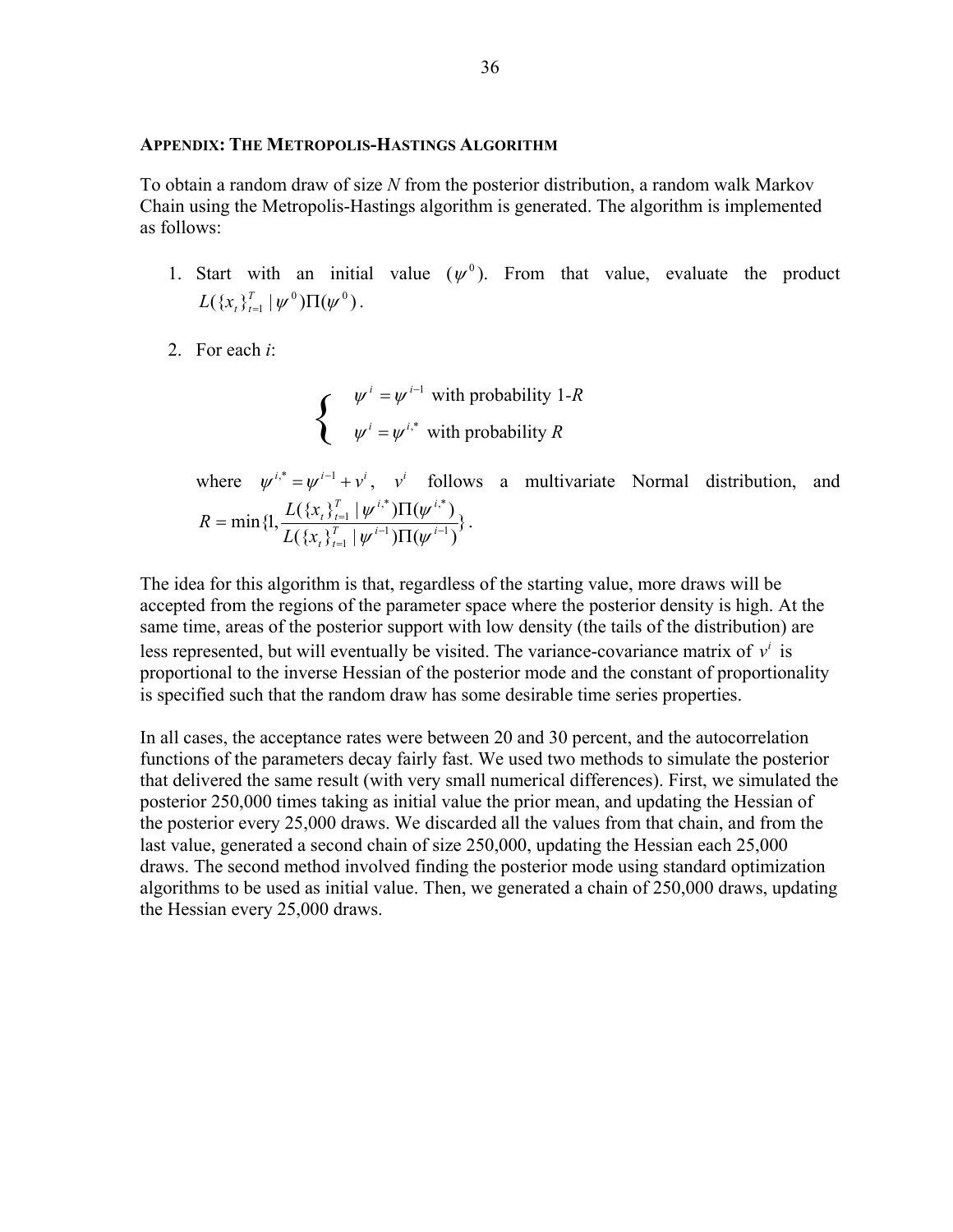#### **REFERENCES**

- Adolfson, M., S. Laseen, J. Lindé, and M. Villani, 2004, "Bayesian Estimation of an Open Economy DSGE Model with Incomplete Pass-Through," Sveriges Riskbank Working Paper No. 179 (Stockholm: Sveriges Riskbank).
- Altig, D., L. Christiano, M. Eichenbaum, and J. Lindé, 2005, "Firm-Specific Capital, Nominal Rigidities and the Business Cycle," NBER Working Paper No. 11034 (Cambridge, Massachusetts: National Bureau of Economic Research).
- Backus, D., P. Kehoe, and F. Kydland, 1992, "International Business Cycles," *Journal of Political Economy,* Vol. 100, No. 41, pp. 745–75.
- Batini, N., A. Justiniano, P. Levine, and J. Pearlman, 2005, "Model Uncertainty and the Gains from Coordinating Monetary Rules," paper presented at the International Research Forum on Monetary Policy: Third Conference, European Central Bank, Frankfurt, May, 2005.
- Baxter, M., and M. Crucini, 1993, "Explaining Saving-Investment Correlations," *American Economic Review,* Vol. 83, No. 3, pp. 416–36.

———, 1995, "Business Cycles and the Asset Structure of Foreign Trade," *International Economic Review,* Vol. 36, No. 4, pp. 821–54.

- Benigno, G., 2004, "Real Exchange Rate Persistence and Monetary Policy Rules," *Journal of Monetary Economics***,** Vol. 51, pp. 473–502.
- Benigno, P., 2001, "Price Stability with Imperfect Financial Integration" (unpublished; New York: New York University).
- Benigno, G. and P. Benigno, 2003, "Price Stability in Open Economies," *Review of Economic Studies*, Vol. 70, No. 245, pp. 743–65.
- Benigno, G., and C. Thoenissen, 2005, "Consumption and Real Exchange Rates with Incomplete Markets and Non-Traded Goods" (unpublished; London: London School of Economics).
- Bergin, P., 2004, "How Well Can the New Open Economy Macroeconomics Explain the Exchange Rate and the Current Account?" (unpublished; Davis, California: University of California at Davis).
- Calvo, G., 1983, "Staggered Prices in a Utility Maximizing Framework," *Journal of Monetary Economics,* Vol. 12, No. 3, pp 383–98.
- Campa, J., and L. Goldberg, 2004, "Do Distribution Margins Solve the Exchange-Rate Disconnect Puzzle?" (unpublished; New York: Federal Reserve Bank of New York).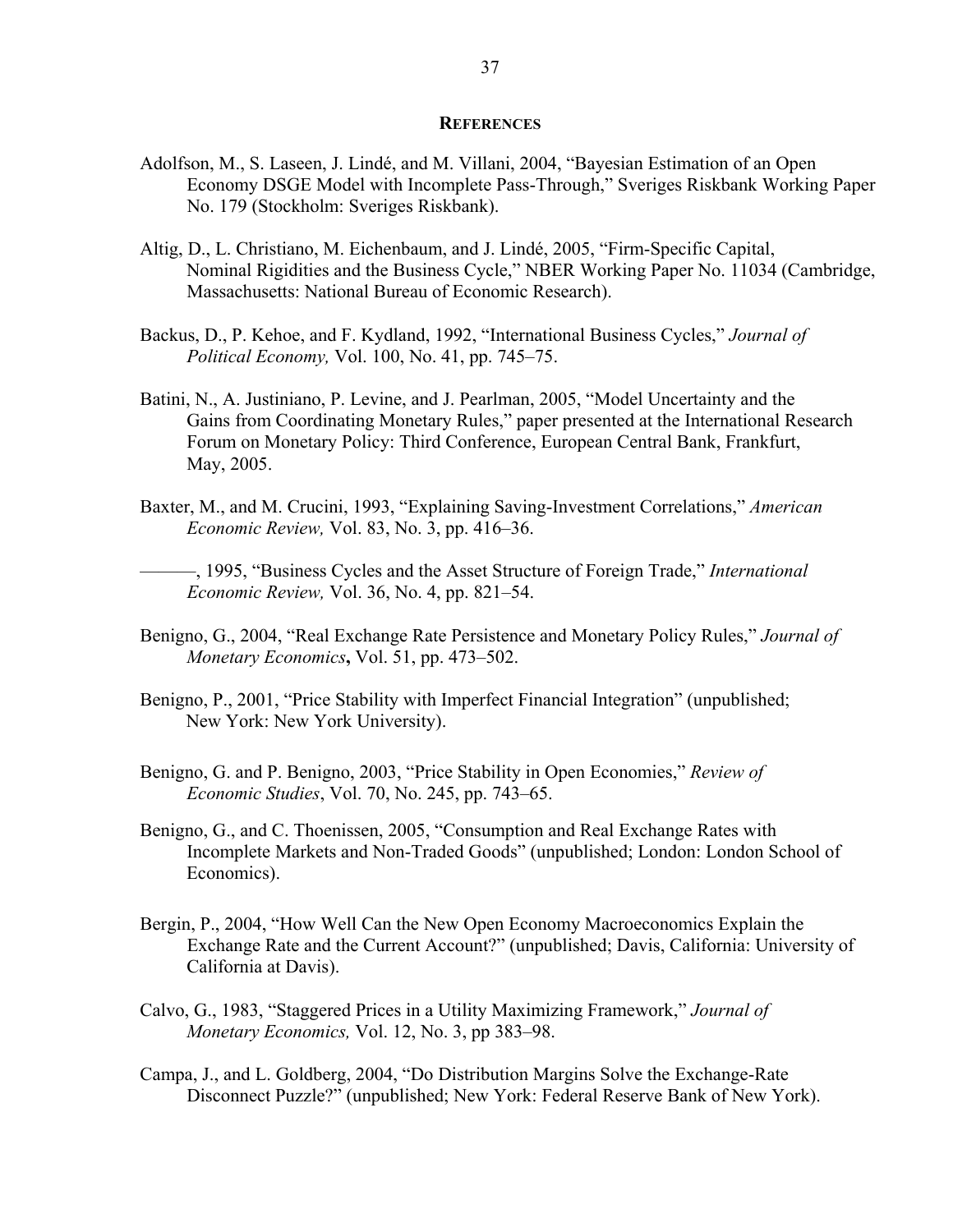- Clarida, R., and J. Galí, 1994, "Sources of Real Exchange Rate Fluctuations," *Carnegie-Rochester Series on Public Policy*, Vol. 41, pp. 1–56.
- Clarida, R., J. Galí, and M. Gertler, 2002, "A Simple Framework for International Monetary Policy Analysis," *Journal of Monetary Economics*, Vol. 49, No. 5, pp. 879–904.
- Corsetti, G., L. Dedola, and S. Leduc, 2004, "International Risk Sharing and the Transmission of Productivity Shocks," European Central Bank Working Paper No. 368 (Frankfurt: European Central Bank).
- Chari, V.V., P. Kehoe, and E. McGrattan, 2002, "Can Sticky Price Models Generate Volatile and Persistent Real Exchange Rates?," *Review of Economic Studies*, Vol. 69, pp. 533–63.
- Del Negro, M., F. Schorfheide, F. Smets, and R. Wouters, 2004, "On the Fit and Forecasting Performance of New-Keynesian Models," (unpublished; Philadelphia, Pennsylvania: Department of Economics, University of Pennsylvania).
- Eichenbaum, M, and J. Fischer, 2004, "Evaluating the Calvo Model of Sticky Prices," NBER Working Paper 10617 (Cambridge, Massachusetts: National Bureau of Economic Research).
- Fagan, G., J. Henry, and R. Mestre, 2001, "An Area-Wide Model (AWM) for the Euro Area," European Central Bank Working Paper No. 42 (Frankfurt: European Central Bank).
- Faust, J., and J. H. Rogers, 2003, "Monetary Policy's Role in Exchange Rate Behavior," *Journal of Monetary Economics*, Vol. 50/7, pp. 1403–24.
- Fernández-Villaverde, J., and J.F. Rubio-Ramírez, 2004, "Comparing Dynamic Equilibrium Models to Data: A Bayesian Approach," *Journal of Econometrics*, Vol. 123, pp. 153–87.
- Galí, J., M. Gertler, and J.D. López-Salido, 2001, "European Inflation Dynamics," *European Economic Review*, Vol. 45, No. 7, pp. 1237–70.
- Galí, J., and T. Monacelli, 2005, "Monetary Policy and Exchange Rate Volatility in a Small Open Economy," *Review of Economic Studies*, forthcoming.
- Galí, J., and P. Rabanal, 2004, "Technology Shocks and Aggregate Fluctuations: How Well Does the RBC Model Fit Postwar U.S. Data?," *NBER Macroeconomics Annual 2004*, Vol. 19, ed. by M. Gertler and K. Rogoff, pp. 225–88 (Cambridge, Massachusetts: National Bureau of Economic Research).
- Ghironi, F., and M. J. Melitz, 2005, "International Trade and Macroeconomic Dynamics with Heterogeneous Firms," *Quarterly Journal of Economics*, forthcoming.
- Heathcote, J., and F. Perri, 2002, "Financial Autarky and International Business Cycles," *Journal of Monetary Economics*, Vol. 49/3, pp. 601–27.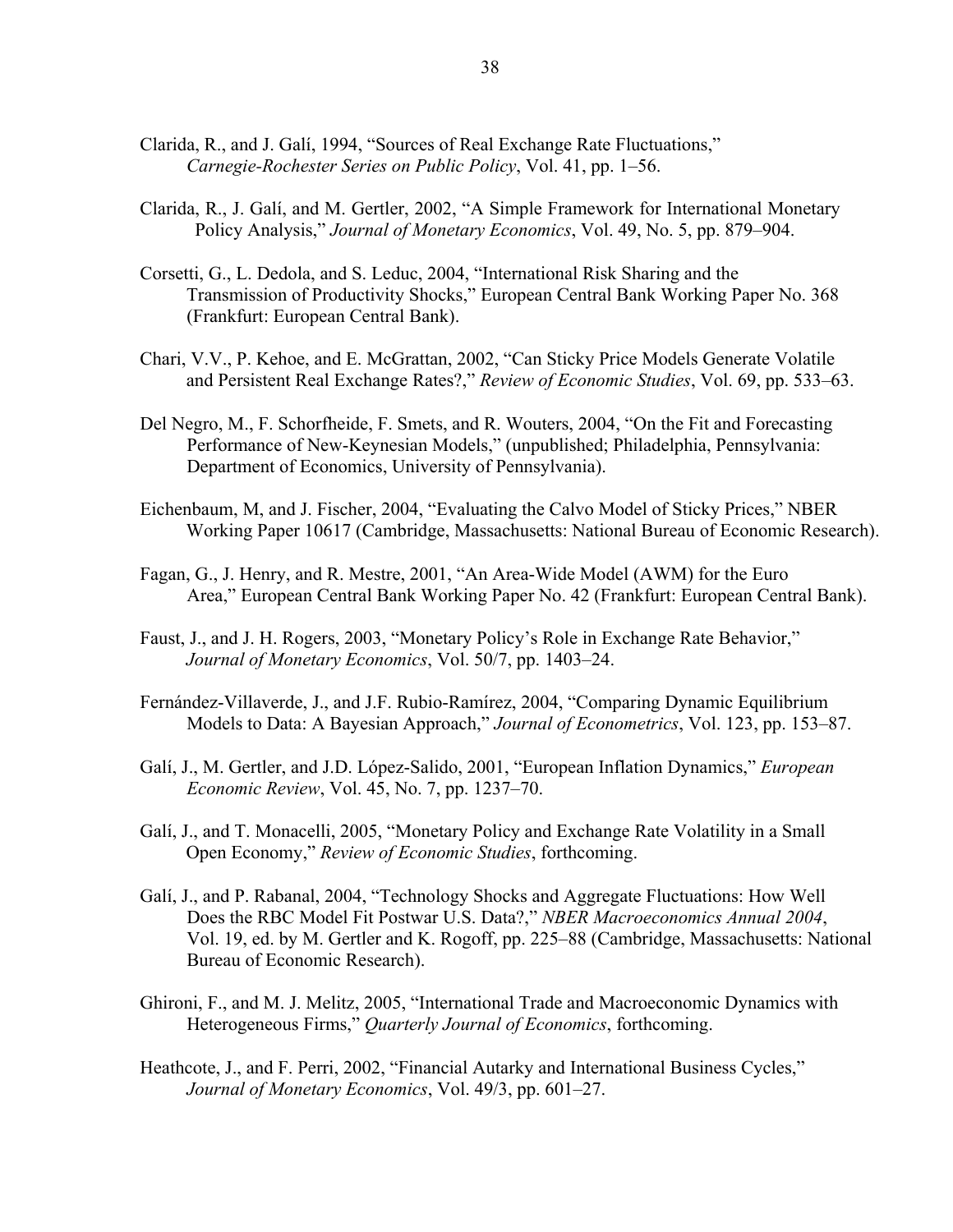———, 2004, "Financial Globalization and Real Regionalization," *Journal of Economic Theory*, Vol. 119/1, pp. 207–43.

- Ireland, P., 2004, "Technology Shocks in the New Keynesian Model," *Review of Economics and Statistics,* Vol. 86, Issue 4, pp. 923–36.
- Justiniano, A., and B. Preston, 2004, "Small Open Economy DSGE Models-Specification, Estimation and Model Fit," (unpublished; Washington: International Monetary Fund).
- Kass, R., and A. Raftery, 1995, "Bayes Factors," *Journal of the American Statistical Association*, Vol. 90, No. 430, pp. 773–95.
- Kollmann, R., 2002, "Monetary Policy Rules in the Open Economy: Effect on Welfare and Business Cycles," *Journal of Monetary Economics*, Vol. 49, pp. 989–1015.
- Lane, P., and G. Milesi-Ferretti, 2001, "Long-Term Capital Movements," *NBER Macroeconomics Annual 2001*, Vol. 16, ed. by B. Bernanke and K. Rogoff, pp. 72–118 (Cambridge, Massachusetts: National Bureau of Economic Research).
- Lubik, T., and F. Schorfheide, 2006, "Do Central Banks Respond to Exchange Rate Fluctuations: A Structural Investigation," *Journal of Monetary Economics*, forthcoming.
	- ———, 2005, "A Bayesian Look at New Open Economy Macroeconomics," *NBER Macroeconomics Annual 2005*, Vol. 20, ed. by M. Gertler and K. Rogoff, pp. 313–366 (Cambridge, Massachusetts: National Bureau of Economic Research).
- Monacelli, T., 2005, "Monetary Policy in a Low Pass-Through Environment," *Journal of Money Credit and Banking*, forthcoming.
- Obstfeld, M., and K. Rogoff, 1995, "Exchange Rate Dynamics Redux," *Journal of Political Economy* 103, pp 624–60.
- Rabanal, P., 2004, "Monetary Policy Rules and the U.S. Business Cycle: Evidence and Implications," IMF Working Paper 04/164 (Washington: International Monetary Fund).

———, and J.F. Rubio-Ramírez, 2005, "Comparing New Keynesian Models of the Business Cycle: A Bayesian Approach," *Journal of Monetary Economics,* Vol. 52, No. 6, pp.1151–66.

- Schmitt-Grohe, S., and M. Uribe, 2003, "Closing Small Open Economy Models," *Journal of International Economics,* Vol. 61, pp 163–185.
- Selaive, J., and V. Tuesta, 2003a, "Net Foreign Assets and Imperfect Pass-through: The Consumption-Real Exchange Rate Anomaly," Board of Governors of the Federal Reserve System, International Finance Discussion Paper No. 764 (Washington: Board of Governors of the Federal Reserve System)